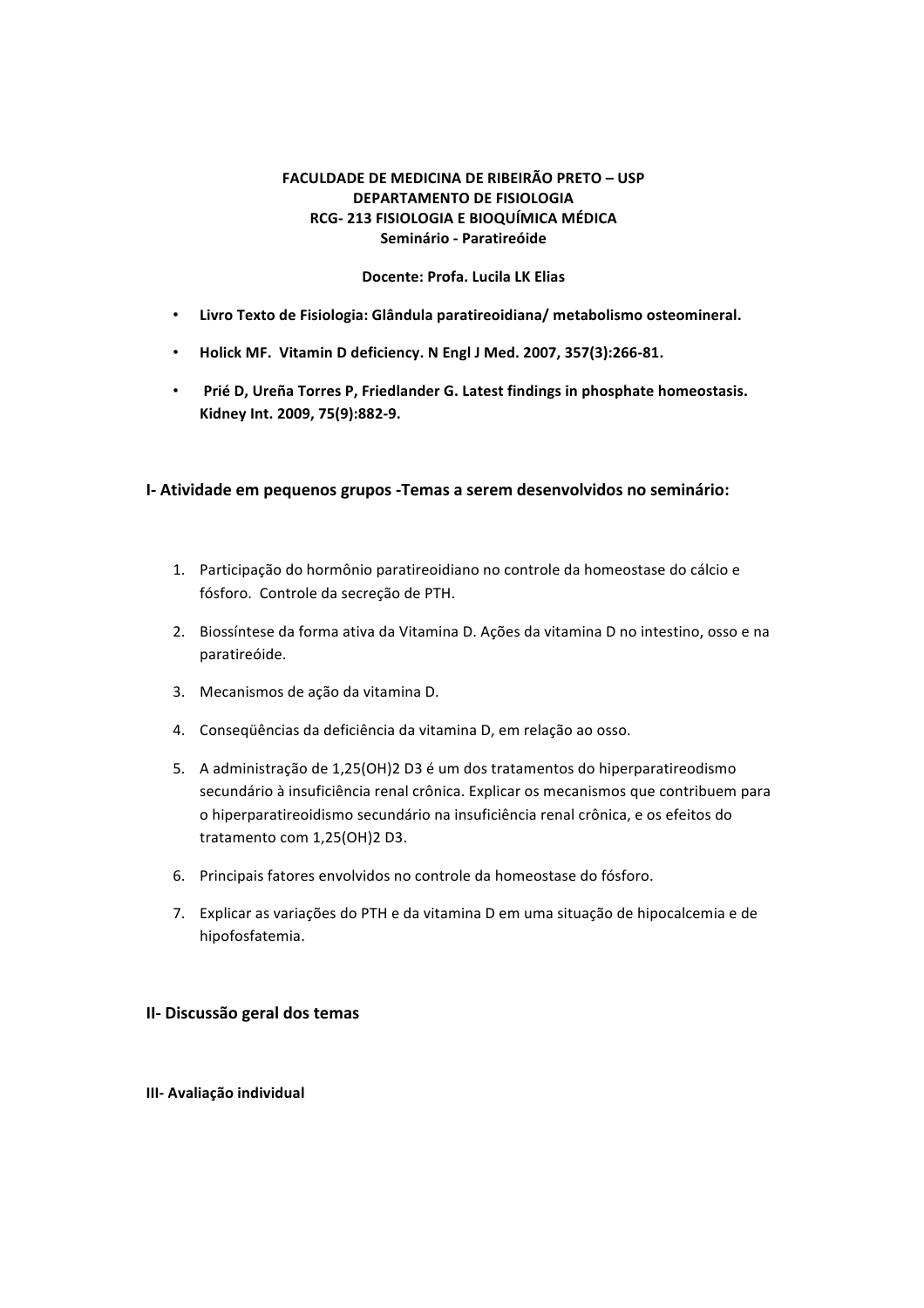# review article

# **Medical Progress** Vitamin D Deficiency

Michael F. Holick, M.D., Ph.D.

NCE FOODS WERE FORTIFIED WITH VITAMIN D AND RICKETS APPEARED to have been conquered, many health care professionals thought the major health problems resulting from vitamin D deficiency had been resolved. However, rickets can be considered the tip of the vitamin D–deficiency iceberg. In fact, vitamin D deficiency remains common in children and adults. In utero and during childhood, vitamin D deficiency can cause growth retardation and skeletal deformities and may increase the risk of hip fracture later in life. Vitamin D deficiency in adults can precipitate or exacerbate osteopenia and osteoporosis, cause osteomalacia and muscle weakness, and increase the risk of fracture.

The discovery that most tissues and cells in the body have a vitamin D receptor and that several possess the enzymatic machinery to convert the primary circulating form of vitamin D, 25-hydroxyvitamin D, to the active form, 1,25-dihydroxyvitamin D, has provided new insights into the function of this vitamin. Of great interest is the role it can play in decreasing the risk of many chronic illnesses, including common cancers, autoimmune diseases, infectious diseases, and cardiovascular disease. In this review I consider the nature of vitamin D deficiency, discuss its role in skeletal and nonskeletal health, and suggest strategies for its prevention and treatment.

#### Sources and Metabolism of Vitamin D

Humans get vitamin D from exposure to sunlight, from their diet, and from dietary supplements (Table 1).<sup>1-4</sup> A diet high in oily fish prevents vitamin D deficiency.<sup>3</sup> Solar ultraviolet B radiation (wavelength, 290 to 315 nm) penetrates the skin and converts 7-dehydrocholesterol to previtamin  $D_3$ , which is rapidly converted to vitamin  $D_3$ (Fig. 1).<sup>1</sup> Because any excess previtamin  $D_3$  or vitamin  $D_3$  is destroyed by sunlight (Fig. 1), excessive exposure to sunlight does not cause vitamin  $D<sub>2</sub>$  intoxication.<sup>2</sup>

Few foods naturally contain or are fortified with vitamin D. The "D" represents  $D<sub>2</sub>$  or  $D<sub>3</sub>$  (Fig. 1). Vitamin  $D<sub>2</sub>$  is manufactured through the ultraviolet irradiation of ergosterol from yeast, and vitamin  $D<sub>3</sub>$  through the ultraviolet irradiation of 7-dehydrocholesterol from lanolin. Both are used in over-the-counter vitamin D supplements, but the form available by prescription in the United States is vitamin  $D<sub>2</sub>$ .

Vitamin D from the skin and diet is metabolized in the liver to 25-hydroxyvitamin D (Fig. 1), which is used to determine a patient's vitamin D status<sup>1-4</sup>; 25-hydroxyvitamin D is metabolized in the kidneys by the enzyme 25-hydroxyvitamin D-1 $\alpha$ hydroxylase (CYP27B1) to its active form, 1,25-dihydroxyvitamin D.1-4 The renal production of 1,25-dihydroxyvitamin D is tightly regulated by plasma parathyroid hormone levels and serum calcium and phosphorus levels.<sup>1-4</sup> Fibroblast growth factor 23, secreted from the bone, causes the sodium–phosphate cotransporter to be internalized by the cells of the kidney and small intestine and also suppresses 1,25-dihydroxyvitamin D synthesis.5 The efficiency of the absorption of renal calcium and of intestinal calcium and phosphorus is increased in the presence of 1,25-dihy-

266 n engl j med 357;3 www.nejm.org july 19, 2007

Copyright © 2007 Massachusetts Medical Society. All rights reserved. Downloaded from www.nejm.org at DEPARTAMENTO CLINICA MEDICA on October 2, 2007 .

From the Department of Medicine, Section of Endocrinology, Nutrition, and Diabetes, the Vitamin D, Skin, and Bone Research Laboratory, Boston University Medical Center, Boston. Address reprint requests to Dr. Holick at Boston University School of Medicine, 715 Albany St., M-1013, Boston, MA 02118, or at mfholick@bu.edu.

N Engl J Med 2007;357:266-81. *Copyright © 2007 Massachusetts Medical Society.*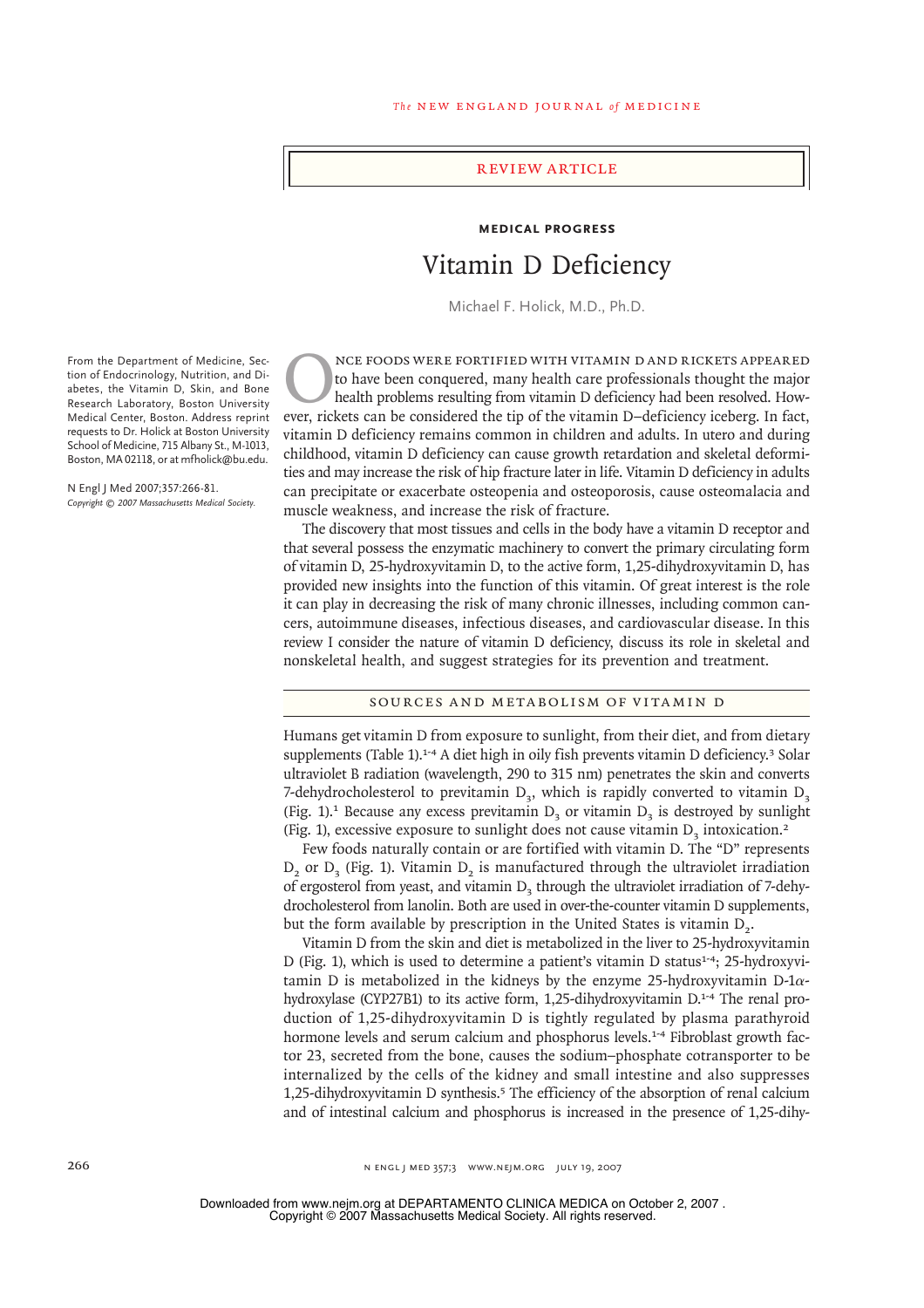droxyvitamin D (Fig.  $1$ ).<sup>2,3,6</sup> It also induces the expression of the enzyme 25-hydroxyvitamin D-24-hydroxylase (CYP24), which catabolizes both 25-hydroxyvitamin D and 1,25-dihydroxyvitamin D into biologically inactive, water-soluble calcitroic acid.2-4

# DEFINITION AND PREVALENCE of Vitamin D Deficiency

Although there is no consensus on optimal levels of 25-hydroxyvitamin D as measured in serum, vitamin D deficiency is defined by most experts as a 25-hydroxyvitamin D level of less than 20 ng per milliliter (50 nmol per liter).<sup>7-10</sup> 25-Hydroxyvitamin D levels are inversely associated with parathyroid hormone levels until the former reach 30 to 40 ng per milliliter (75 to 100 nmol per liter), at which point parathyroid hormone levels begin to level off (at their nadir).10-12 Furthermore, intestinal calcium transport increased by 45 to 65% in women when 25-hydroxyvitamin D levels were increased from an average of 20 to 32 ng per milliliter (50 to 80 nmol per liter).<sup>13</sup> Given such data, a level of 25-hydroxyvitamin D of 21 to 29 ng per milliliter (52 to 72 nmol per liter) can be considered to indicate a relative insufficiency of vitamin D, and a level of 30 ng per milliliter or greater can be considered to indicate sufficient vitamin D.14 Vitamin D intoxication is observed when serum levels of 25-hydroxyvitamin D are greater than 150 ng per milliliter (374 nmol per liter).

With the use of such definitions, it has been estimated that 1 billion people worldwide have vitamin D deficiency or insufficiency.<sup>7-12,15-22</sup> According to several studies, 40 to 100% of U.S. and European elderly men and women still living in the community (not in nursing homes) are deficient in vitamin D.7-12,15-22 More than 50% of postmenopausal women taking medication for osteoporosis had suboptimal levels of 25-hydroxyvitamin D — below 30 ng per milliliter (75 nmol per liter).<sup>12,22</sup>

Children and young adults are also potentially at high risk for vitamin D deficiency. For example, 52% of Hispanic and black adolescents in a study in Boston<sup>23</sup> and 48% of white preadolescent girls in a study in Maine24 had 25-hydroxyvitamin D levels below 20 ng per milliliter. In other studies, at the end of the winter, 42% of 15- to 49-year-old black girls and women throughout the United States had 25-hydroxyvitamin D levels below 20 ng per milliliter,<sup>25</sup> and 32% of healthy students, physicians, and residents at a Boston hospital were found to be vitamin D–deficient, despite drinking a glass of milk and taking a multivitamin daily and eating salmon at least once a week.<sup>26</sup>

In Europe, where very few foods are fortified with vitamin D, children and adults would appear to be at especially high risk.<sup>1,7,11,16-22</sup> People living near the equator who are exposed to sunlight without sun protection have robust levels of 25 hydroxyvitamin  $D$  — above 30 ng per milliliter.<sup>27,28</sup> However, even in the sunniest areas, vitamin D deficiency is common when most of the skin is shielded from the sun. In studies in Saudi Arabia, the United Arab Emirates, Australia, Turkey, India, and Lebanon, 30 to 50% of children and adults had 25-hydroxyvitamin D levels under 20 ng per milliliter.29-32 Also at risk were pregnant and lactating women who were thought to be immune to vitamin D deficiency since they took a daily prenatal multivitamin containing 400 IU of vitamin D (70% took a prenatal vitamin, 90% ate fish, and 93% drank approximately 2.3 glasses of milk per day)33-35; 73% of the women and 80% of their infants were vitamin D–deficient (25-hydroxyvitamin D level, <20 ng per milliliter) at the time of birth.<sup>34</sup>

# CALCIUM, PHOSPHORUS, and Bone Metabolism

Without vitamin D, only 10 to 15% of dietary calcium and about 60% of phosphorus is absorbed.2-4 The interaction of 1,25-dihydroxyvitamin D with the vitamin D receptor increases the efficiency of intestinal calcium absorption to 30 to 40% and phosphorus absorption to approximately 80% (Fig. 1).2-4,13

In one study, serum levels of 25-hydroxyvitamin D were directly related to bone mineral density in white, black, and Mexican-American men and women, with a maximum density achieved when the 25-hydroxyvitamin D level reached 40 ng per milliliter or more.<sup>8</sup> When the level was 30 ng per milliliter or less, there was a significant decrease in intestinal calcium absorption<sup>13</sup> that was associated with increased parathyroid hormone.10-12 Parathyroid hormone enhances the tubular reabsorption of calcium and stimulates the kidneys to produce 1,25-dihydroxyvitamin D.<sup>2-4,6</sup> Parathyroid hormone also activates osteoblasts, which stimulate the transformation of preosteoclasts into mature osteoclasts (Fig. 1).<sup>1-3</sup> Osteoclasts dissolve the mineralized collagen matrix in bone, causing os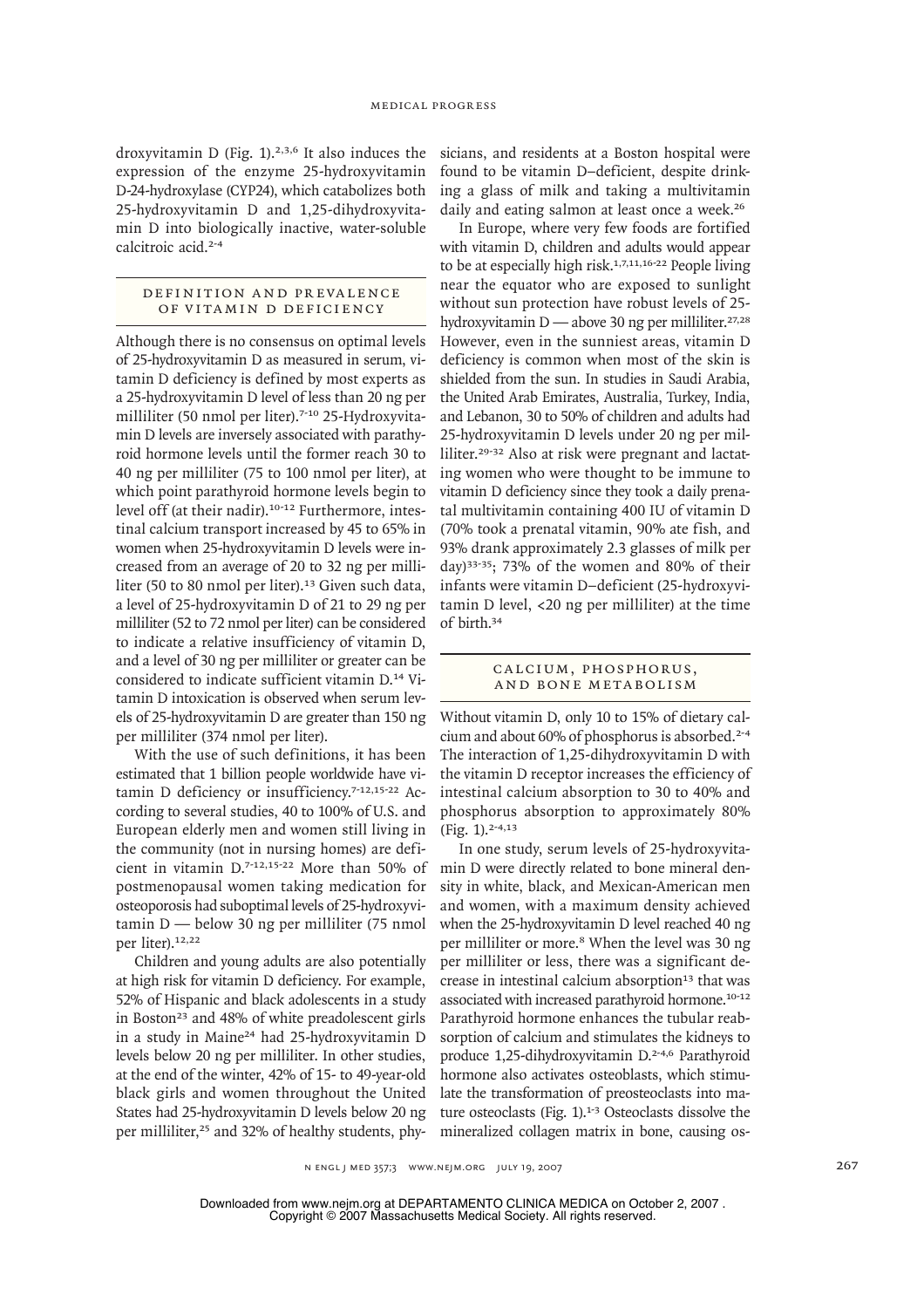teopenia and osteoporosis and increasing the risk of fracture.7,8,11,16-21

Deficiencies of calcium and vitamin D in utero and in childhood may prevent the maximum deposition of calcium in the skeleton.36 As vitamin D deficiency progresses, the parathyroid glands are maximally stimulated, causing secondary hyperparathyroidism.7,9-12 Hypomagnesemia blunts this response, which means that parathyroid hormone levels are often normal when 25-hydroxyvitamin D levels fall below 20 ng per milliliter.37 Parathyroid hormone increases the metabolism of 25-hydroxyvitamin D to 1,25-dihydroxyvitamin D, which further exacerbates the vitamin D deficiency. Parathyroid hormone also causes phosphaturia, resulting in a low-normal or low serum phosphorus level. Without an adequate calcium–phosphorus product (the value for calcium times the value for serum phosphorus), mineralization of the collagen matrix is diminished, leading to classic signs of rickets in children $1,28$ and osteomalacia in adults.7,38

Whereas osteoporosis is unassociated with bone pain, osteomalacia has been associated with isolated or generalized bone pain.<sup>39,40</sup> The cause is thought to be hydration of the demineralized gelatin matrix beneath the periosteum; the hydrated matrix pushes outward on the periosteum, causing throbbing, aching pain.7 Osteomalacia can often be diagnosed by using moderate force to press the thumb on the sternum or anterior tibia, which can elicit bone pain.7,40 One study showed that 93% of persons 10 to 65 years of age who were admitted to a hospital emergency department with muscle aches and bone pain and who had a wide variety of diagnoses, including fibromyalgia, chronic fatigue syndrome, and depression, were deficient in vitamin D.<sup>41</sup>

#### Osteoporosis and Fracture

Approximately 33% of women 60 to 70 years of age and 66% of those 80 years of age or older have osteoporosis.16,20 It is estimated that 47% of women and 22% of men 50 years of age or older will sustain an osteoporotic fracture in their remaining lifetime. Chapuy et al.<sup>21</sup> reported that among 3270 elderly French women given 1200 mg of calcium and 800 IU of vitamin  $D<sub>2</sub>$  daily for 3 years, the risk of hip fracture was reduced by 43%, and the risk of nonvertebral fracture by 32%. A 58%

#### **Figure 1 (facing page). Synthesis and Metabolism of Vitamin D in the Regulation of Calcium, Phosphorus, and Bone Metabolism.**

During exposure to solar ultraviolet B (UVB) radiation, 7-dehydrocholesterol in the skin is converted to previtamin  $D_3$ , which is immediately converted to vitamin  $D_3$  in a heat-dependent process. Excessive exposure to sunlight degrades previtamin  $D_3$  and vitamin  $D_3$  into inactive photoproducts. Vitamin  $D_2$  and vitamin  $D_3$ from dietary sources are incorporated into chylomicrons and transported by the lymphatic system into the venous circulation. Vitamin D (hereafter "D" represents  $D_2$  or  $D_3$ ) made in the skin or ingested in the diet can be stored in and then released from fat cells. Vitamin D in the circulation is bound to the vitamin D–binding protein, which transports it to the liver, where vitamin D is converted by vitamin D-25-hydroxylase to 25-hydroxyvitamin D [25(OH)D]. This is the major circulating form of vitamin D that is used by clinicians to determine vitamin D status. (Although most laboratories report the normal range to be 20 to 100 ng per milliliter [50 to 250 nmol per liter], the preferred range is 30 to 60 ng per milliliter [75 to 150 nmol per liter].) This form of vitamin D is biologically inactive and must be converted in the kidneys by 25-hydroxyvitamin D- $1\alpha$ hydroxylase (1-OHase) to the biologically active form -1,25-dihydroxyvitamin D  $[1,25(OH)_2D]$ . Serum phosphorus, calcium, fibroblast growth factor 23 (FGF-23), and other factors can either increase (+) or decrease (–) the renal production of  $1,25(OH)_2D.$  1,25(OH)<sub>2</sub>D decreases its own synthesis through negative feedback and decreases the synthesis and secretion of parathyroid hormone by the parathyroid glands.  $1,25(OH)_{2}D$ increases the expression of 25-hydroxyvitamin D-24 hydroxylase (24-OHase) to catabolize  $1,25(OH)_{2}D$  to the water-soluble, biologically inactive calcitroic acid, which is excreted in the bile.  $1,25(OH)_{2}D$  enhances intestinal calcium absorption in the small intestine by interacting with the vitamin D receptor–retinoic acid x-receptor complex (VDR-RXR) to enhance the expression of the epithelial calcium channel (transient receptor potential cation channel, subfamily V, member 6 [TRPV6]) and calbindin 9K, a calcium-binding protein (CaBP).  $1,25(OH)_{2}D$  is recognized by its receptor in osteoblasts, causing an increase in the expression of the receptor activator of nuclear factor-κB ligand (RANKL). RANK, the receptor for RANKL on preosteoclasts, binds RANKL, which induces preosteoclasts to become mature osteoclasts. Mature osteoclasts remove calcium and phosphorus from the bone, maintaining calcium and phosphorus levels in the blood. Adequate calcium (Ca<sup>2+</sup>) and phosphorus (HPO<sub>4</sub><sup>2-</sup>) levels promote the mineralization of the skeleton.

reduction in nonvertebral fractures was observed in 389 men and women over the age of 65 years who were receiving 700 IU of vitamin  $D<sub>2</sub>$  and 500 mg of calcium per day.<sup>42</sup>

A meta-analysis of seven randomized clinical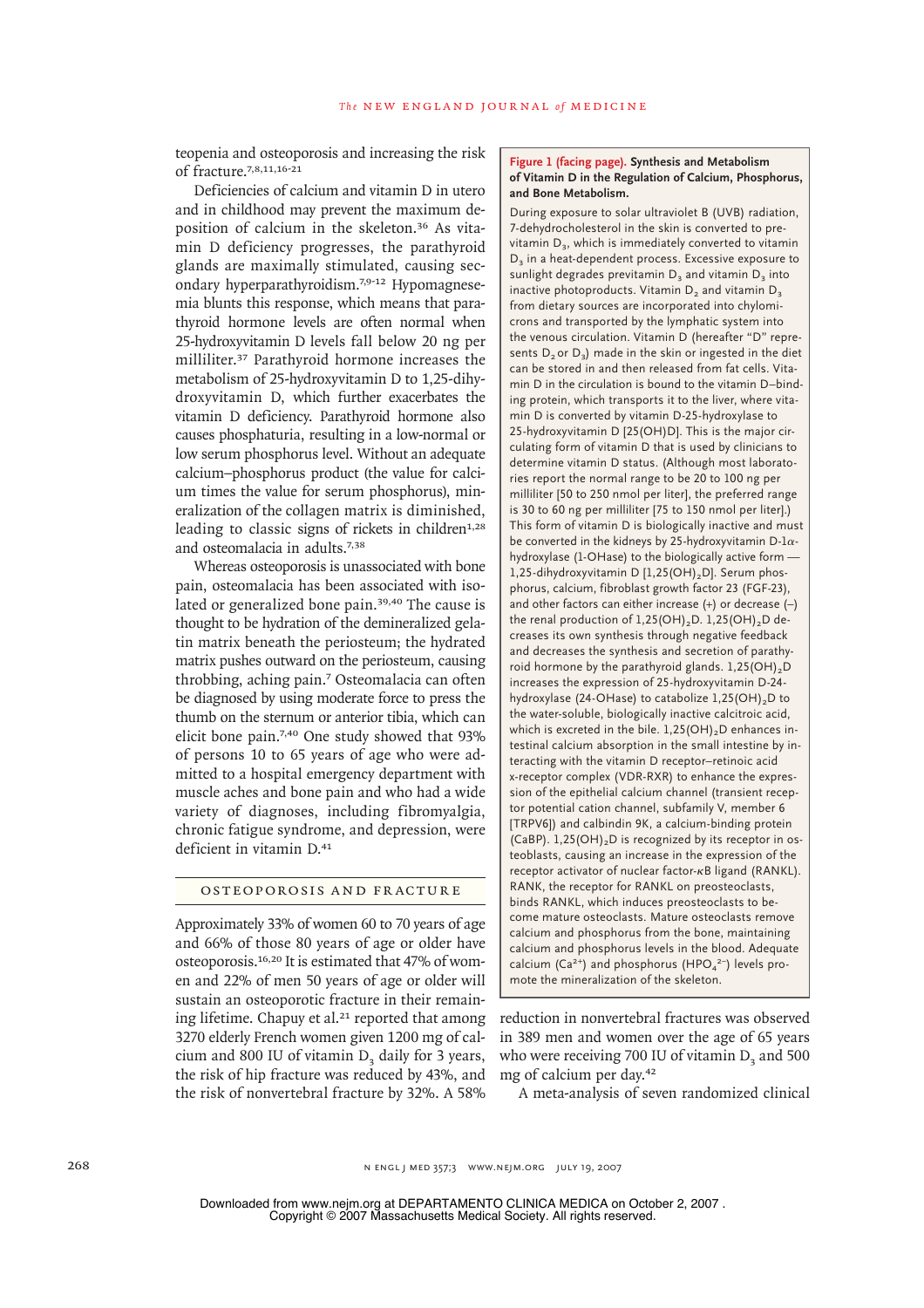#### medical progress



n engl j med 357;3 www.nejm.org july 19, 2007 269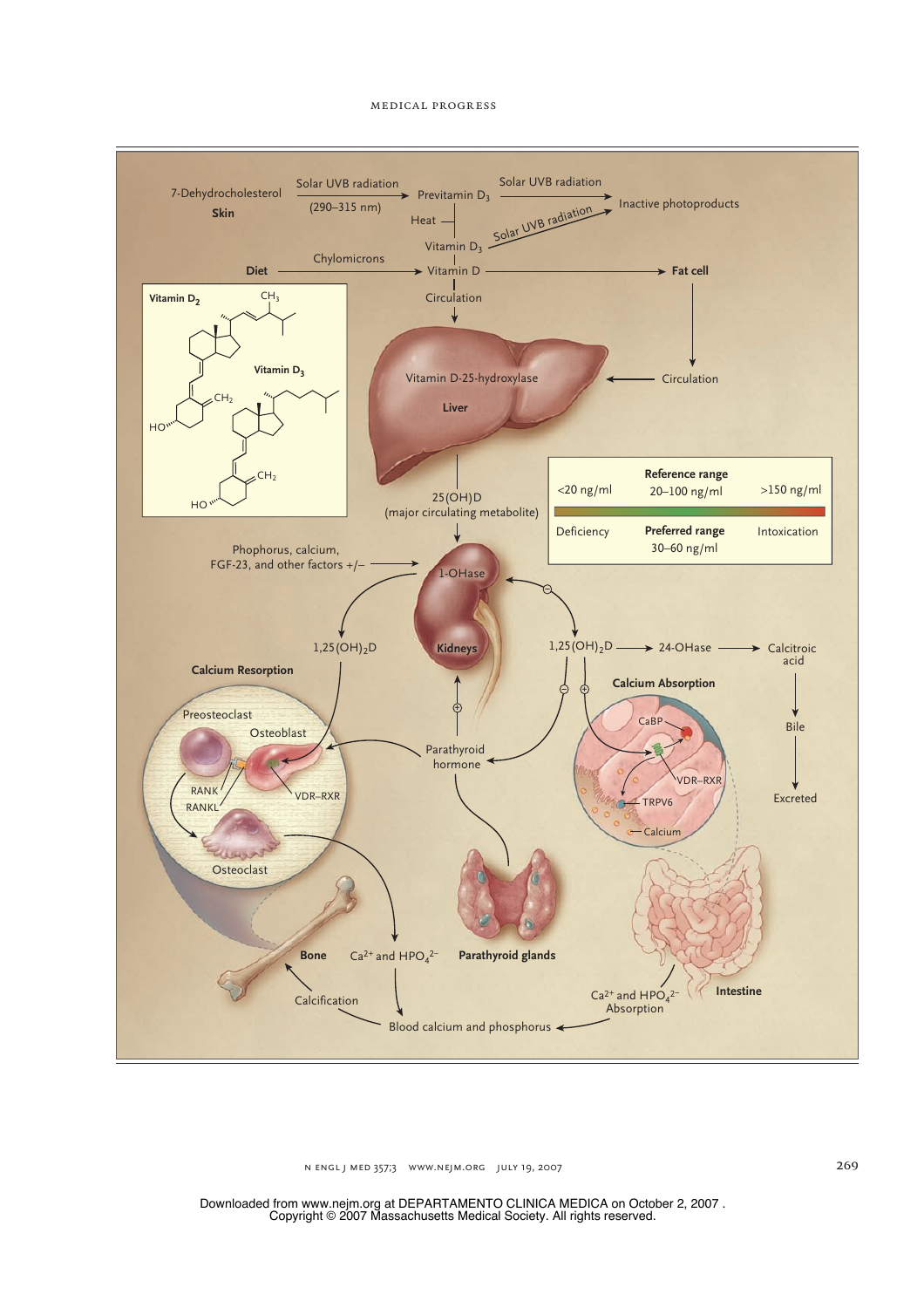| and $D_3$ .*                                                                       |                                                            |
|------------------------------------------------------------------------------------|------------------------------------------------------------|
| <b>Source</b>                                                                      | Vitamin D Content                                          |
| Natural sources                                                                    |                                                            |
| Salmon                                                                             |                                                            |
| Fresh, wild (3.5 oz)                                                               | About 600-1000 IU of vitamin $D_3$                         |
| Fresh, farmed (3.5 oz)                                                             | About 100-250 IU of vitamin D <sub>3</sub><br>or $D_{2}$   |
| Canned (3.5 oz)                                                                    | About 300–600 IU of vitamin D <sub>3</sub>                 |
| Sardines, canned (3.5 oz)                                                          | About 300 IU of vitamin D <sub>3</sub>                     |
| Mackerel, canned (3.5 oz)                                                          | About 250 IU of vitamin D <sub>3</sub>                     |
| Tuna, canned (3.6 oz)                                                              | About 230 IU of vitamin D <sub>3</sub>                     |
| Cod liver oil (1 tsp)                                                              | About 400-1000 IU of vitamin $D_3$                         |
| Shiitake mushrooms                                                                 |                                                            |
| Fresh (3.5 oz)                                                                     | About 100 IU of vitamin D <sub>2</sub>                     |
| Sun-dried (3.5 oz)                                                                 | About 1600 IU of vitamin D <sub>2</sub>                    |
| Egg yolk                                                                           | About 20 IU of vitamin $D_3$ or $D_2$                      |
| Exposure to sunlight, ultraviolet B<br>radiation (0.5 minimal<br>erythemal dose) + | About 3000 IU of vitamin D <sub>3</sub>                    |
| <b>Fortified foods</b>                                                             |                                                            |
| Fortified milk                                                                     | About 100 IU/8 oz, usually vitamin $D_3$                   |
| Fortified orange juice                                                             | About 100 IU/8 oz vitamin $D_3$                            |
| Infant formulas                                                                    | About 100 IU/8 oz vitamin $D_3$                            |
| Fortified yogurts                                                                  | About 100 IU/8 oz, usually vitamin $D_3$                   |
| Fortified butter                                                                   | About 50 IU/3.5 oz, usually vitamin $D_3$                  |
| Fortified margarine                                                                | About 430 IU/3.5 oz, usually vitamin $D_3$                 |
| Fortified cheeses                                                                  | About 100 IU/3 oz, usually vitamin $D_3$                   |
| Fortified breakfast cereals                                                        | About 100 IU/serving, usually<br>vitamin $D3$              |
| <b>Supplements</b>                                                                 |                                                            |
| Prescription                                                                       |                                                            |
| Vitamin D <sub>2</sub> (ergocalciferol)                                            | 50,000 IU/capsule                                          |
| Drisdol (vitamin D <sub>2</sub> ) liquid<br>supplements                            | 8000 IU/ml                                                 |
| Over the counter                                                                   |                                                            |
| Multivitamin                                                                       | 400 IU vitamin D, D <sub>2</sub> , or D <sub>3</sub> $\pm$ |
| Vitamin D <sub>3</sub>                                                             | 400, 800, 1000, and 2000 IU                                |

**Table 1. Dietary, Supplemental, and Pharmaceutical Sources of Vitamins D<sup>2</sup>**

\* IU denotes international unit, which equals 25 ng. To convert values from ounces to grams, multiply by 28.3. To convert values from ounces to milliliters, multiply by 29.6.

† About 0.5 minimal erythemal dose of ultraviolet B radiation would be absorbed after an average of 5 to 10 minutes of exposure (depending on the time of day, season, latitude, and skin sensitivity) of the arms and legs to direct sunlight.

‡ When the term used on the product label is vitamin D or calciferol, the product usually contains vitamin  $D_2$ ; cholecalciferol or vitamin  $D_3$  indicates that the product contains vitamin  $D<sub>3</sub>$ .

trials that evaluated the risk of fracture in older persons given 400 IU of vitamin  $D<sub>2</sub>$  per day revealed little benefit with respect to the risk of either nonvertebral or hip fractures (pooled relative risk of hip fracture, 1.15; 95% confidence interval [CI], 0.88 to 1.50; pooled relative risk of nonvertebral fracture, 1.03; 95% CI, 0.86 to 1.24). In studies using doses of 700 to 800 IU of vitamin  $D<sub>3</sub>$  per day, the relative risk of hip fracture was reduced by 26% (pooled relative risk, 0.74; 95% CI, 0.61 to 0.88), and the relative risk of nonvertebral fracture by 23% (pooled relative risk, 0.77; 95% CI, 0.68 to 0.87) with vitamin  $D<sub>3</sub>$  as compared with calcium or placebo.8 A Women's Health Initiative study that compared the effects of 400 IU of vitamin  $D<sub>3</sub>$  plus 1000 mg of calcium per day with placebo in more than 36,000 postmenopausal women confirmed these results, reporting an increased risk of kidney stones but no benefit with respect to the risk of hip fracture.

The Women's Health Initiative study also showed that serum levels of 25-hydroxyvitamin D had little effect on the risk of fracture when levels were 26 ng per milliliter (65 nmol per liter) or less. However, women who were most consistent in taking calcium and vitamin D<sub>2</sub> had a 29% reduction in hip fracture.<sup>43</sup> Optimal prevention of both nonvertebral and hip fracture occurred only in trials providing 700 to 800 IU of vitamin D<sub>2</sub> per day in patients whose baseline concentration of 25-hydroxyvitamin D was less than 17 ng per milliliter (42 nmol per liter) and whose mean concentration of 25-hydroxyvitamin D then rose to approximately 40 ng per milliliter.<sup>8</sup>

Evaluation of the exclusive use of calcium or vitamin D<sub>2</sub> (RECORD trial) showed no antifracture efficacy for patients receiving 800 IU of vi $t_{\text{a}}$  tamin D<sub>2</sub> per day.<sup>44</sup> However, the mean concentration of 25-hydroxyvitamin D increased from 15.2 ng per milliliter to just 24.8 ng per milliliter (37.9 to 61.9 nmol per liter), which was below the threshold thought to provide antifracture efficacy.<sup>8</sup> Porthouse and colleagues,<sup>45</sup> who evaluated the effect of 800 IU of vitamin  $D<sub>2</sub>$  per day on fracture prevention, did not report concentrations of 25 hydroxyvitamin D. Their study had an open design in which participants could have been ingesting an adequate amount of calcium and vitamin D separate from the intervention. This called into question the conclusion that vitamin D supplementation had no antifracture benefit.<sup>8</sup>

270 n engl j med 357;3 www.nejm.org july 19, 2007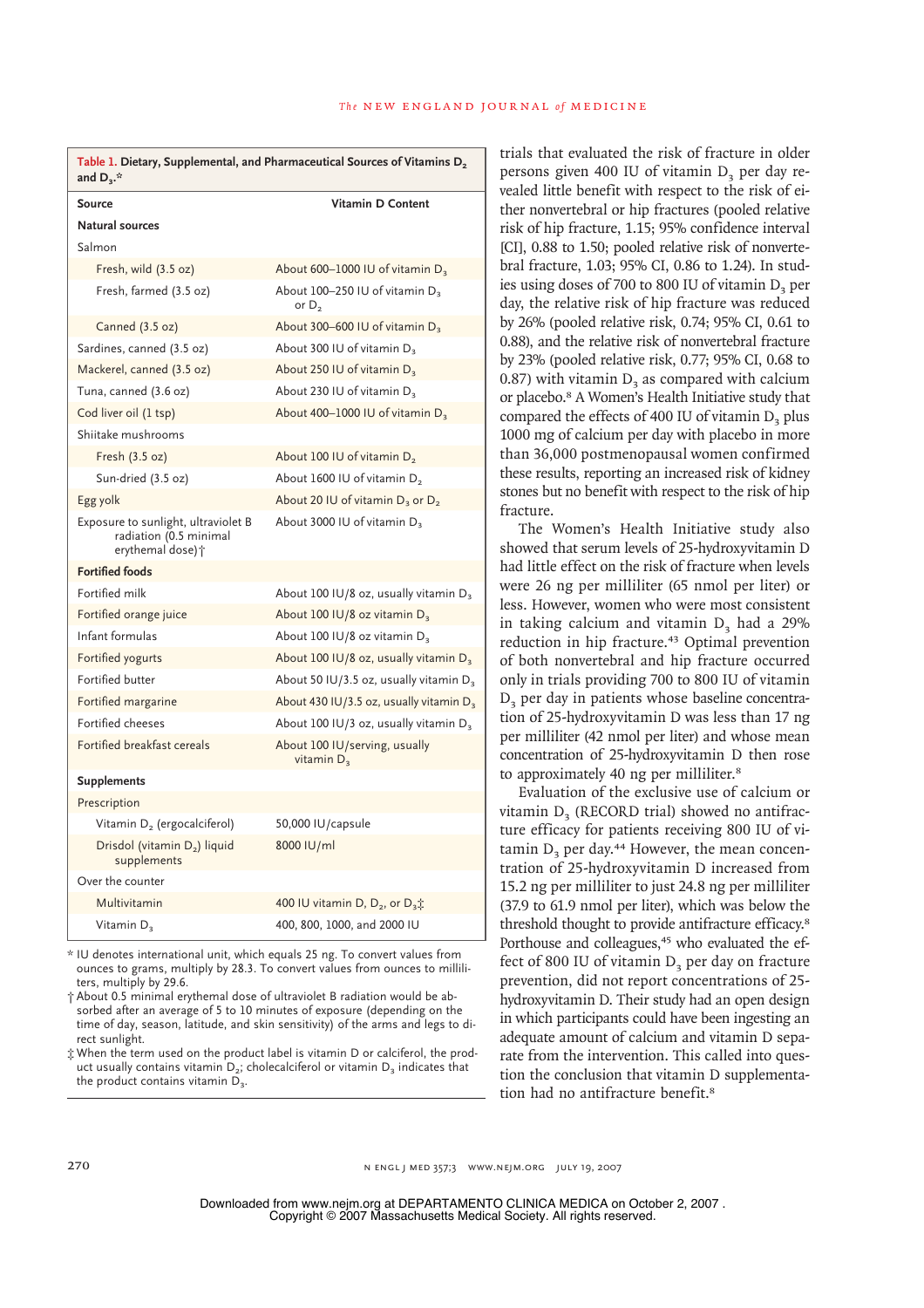# Muscle Strength and Falls

Vitamin D deficiency causes muscle weakness.1,7,8,28 Skeletal muscles have a vitamin D receptor and may require vitamin D for maximum function.1,8

Performance speed and proximal muscle strength were markedly improved when 25 hydroxyvitamin D levels increased from 4 to 16 ng per milliliter (10 to 40 nmol per liter) and continued to improve as the levels increased to more than 40 ng per milliliter (100 nmol per liter).8 A metaanalysis of five randomized clinical trials (with a total of 1237 subjects) revealed that increased vitamin D intake reduced the risk of falls by 22% (pooled corrected odds ratio, 0.78; 95% CI, 0.64 to 0.92) as compared with only calcium or placebo.<sup>8</sup> The same meta-analysis examined the frequency of falls and suggested that 400 IU of vitamin  $D<sub>2</sub>$  per day was not effective in preventing falls, whereas 800 IU of vitamin  $D<sub>3</sub>$  per day plus calcium reduced the risk of falls (corrected pooled odds ratio, 0.65; 95% CI, 0.4 to 1.0).8 In a randomized controlled trial conducted over a 5-month period, nursing home residents receiving 800 IU of vitamin D<sub>2</sub> per day plus calcium had a 72% reduction in the risk of falls as compared with the placebo group (adjusted rate ratio, 0.28%; 95% CI, 0.11 to 0.75).<sup>46</sup>

# NONSK ELETAL ACTIONS of Vitamin D

Brain, prostate, breast, and colon tissues, among others, as well as immune cells have a vitamin D receptor and respond to 1,25-dihydroxyvitamin D, the active form of vitamin D.1-4,6 In addition, some of these tissues and cells express the enzyme 25 hydroxyvitamin D-1α-hydroxylase.1-3,6

Directly or indirectly, 1,25-dihydroxyvitamin D controls more than 200 genes, including genes responsible for the regulation of cellular proliferation, differentiation, apoptosis, and angiogenesis.1,2,47 It decreases cellular proliferation of both normal cells and cancer cells and induces their terminal differentiation.1-3,6,47 One practical application is the use of  $1,25$ -dihydroxyvitamin D<sub>2</sub> and its active analogues for the treatment of psoriasis.48,49

1,25-Dihydroxyvitamin D is also a potent immunomodulator.2-4,6,50 Monocytes and macrophages exposed to a lipopolysaccharide or to *Mycobacterium tuberculosis* up-regulate the vitamin D

receptor gene and the 25-hydroxyvitamin D-1 $\alpha$ hydroxylase gene. Increased production of 1,25 dihydroxyvitamin  $D<sub>2</sub>$  result in synthesis of cathelicidin, a peptide capable of destroying *M. tuberculosis* as well as other infectious agents. When serum levels of 25-hydroxyvitamin D fall below 20 ng per milliliter (50 nmol per liter), the monocyte or macrophage is prevented from initiating this innate immune response, which may explain why black Americans, who are often vitamin D–deficient, are more prone to contracting tuberculosis than are whites, and tend to have a more aggressive form of the disease.<sup>51</sup> 1,25-dihydroxyvitamin  $D_3$  inhibits renin synthesis,<sup>52</sup> increases insulin production,53 and increases myocardial contractility (Fig. 2).<sup>54</sup>

# LATITUDE, VITAMIN D DEFICIENCY, and Chronic Diseases

#### **Cancer**

People living at higher latitudes are at increased risk for Hodgkin's lymphoma as well as colon, pancreatic, prostate, ovarian, breast, and other cancers and are more likely to die from these cancers, as compared with people living at lower latitudes.<sup>55-65</sup> Both prospective and retrospective epidemiologic studies indicate that levels of 25-hydroxyvitamin D below 20 ng per milliliter are associated with a 30 to 50% increased risk of incident colon, prostate, and breast cancer, along with higher mortality from these cancers.56,59-61,64 An analysis from the Nurses' Health Study cohort (32,826 subjects) showed that the odds ratios for colorectal cancer were inversely associated with median serum levels of 25-hydroxyvitamin D (the odds ratio at 16.2 ng per milliliter [40.4 nmol per liter] was 1.0, and the odds ratio at 39.9 ng per milliliter [99.6 nmol per liter] was 0.53; P≤0.01). Serum 1,25-dihydroxyvitamin D levels were not associated with colorectal cancer.<sup>61</sup> A prospective study of vitamin D intake and the risk of colorectal cancer in 1954 men showed a direct relationship (with a relative risk of 1.0 when vitamin D intake was 6 to 94 IU per day and a relative risk of 0.53 when the intake was 233 to 652 IU per day,  $P<0.05$ ).<sup>56</sup> Participants in the Women's Health Initiative who at baseline had a 25-hydroxyvitamin D concentration of less than 12 ng per milliliter (30 nmol per liter) had a 253% increase in the risk of colorectal cancer over a follow-up period of 8 years.<sup>62</sup> In a study

n engl j med 357;3 www.nejm.org july 19, 2007 271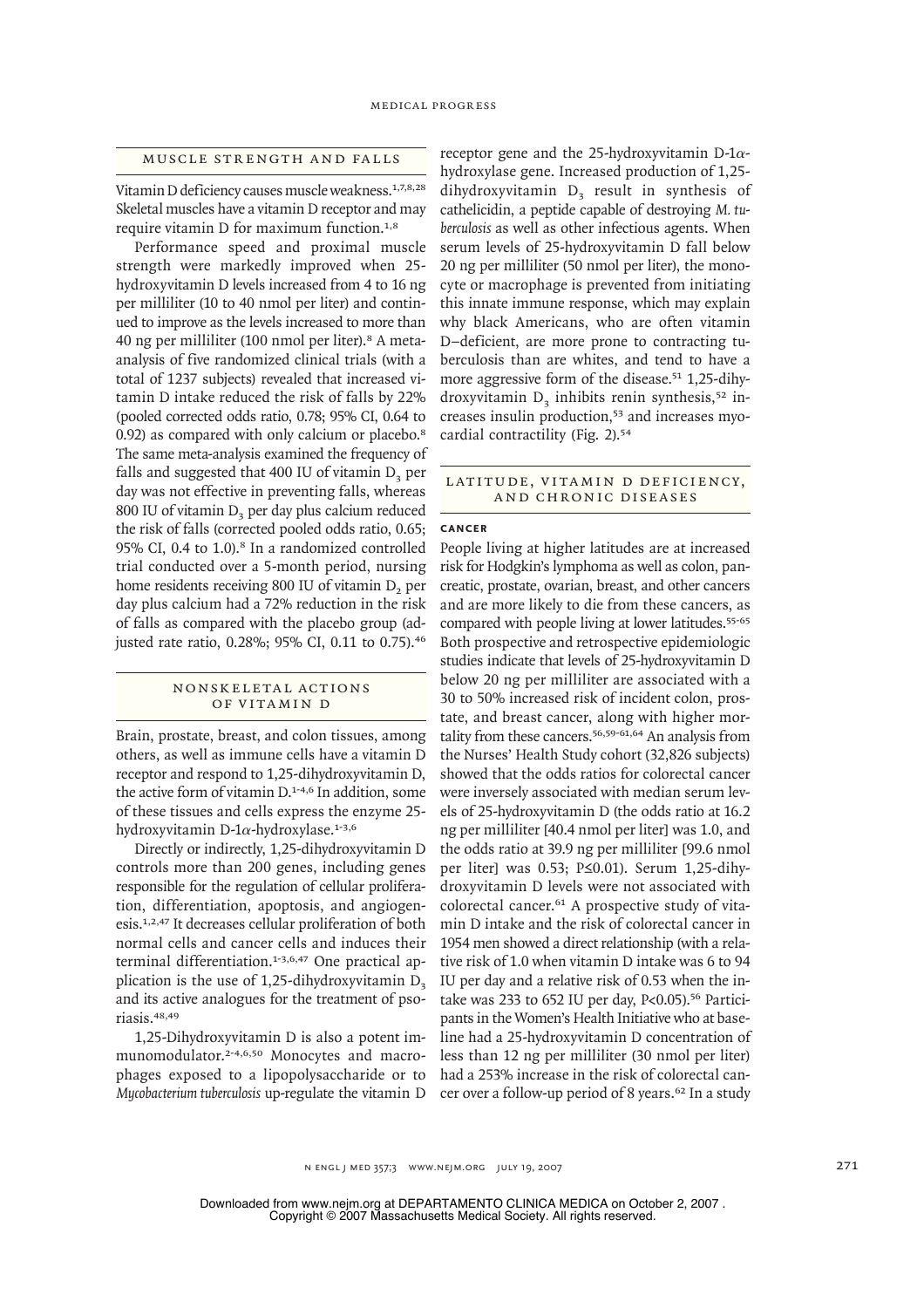#### **The NEW ENGLAND JOURNAL of MEDICINE**



normal cellular proliferation and differentiation, it induces expression of the enzyme 25-hydroxyvitamin D-24-hydroxylase (24-OHase), which enhances the catabolism of  $1{,}25(OH)_2$ D to the biologically inert calcitroic acid. Thus, locally produced 1,25(OH)<sub>2</sub>D does not enter the circulation and has no influence on calcium metabolism. The parathyroid glands have 1-OHase activity, and the local production of 1,25(OH)<sub>2</sub>D inhibits the expression and synthesis of parathyroid hormone. The  $1,25(OH)_2D$  produced in the kidney enters the circulation and can down-regulate renin production in the kidney and stimulate insulin secretion in the beta islet cells of the pancreas.

272 n engl j med 357;3 www.nejm.org july 19, 2007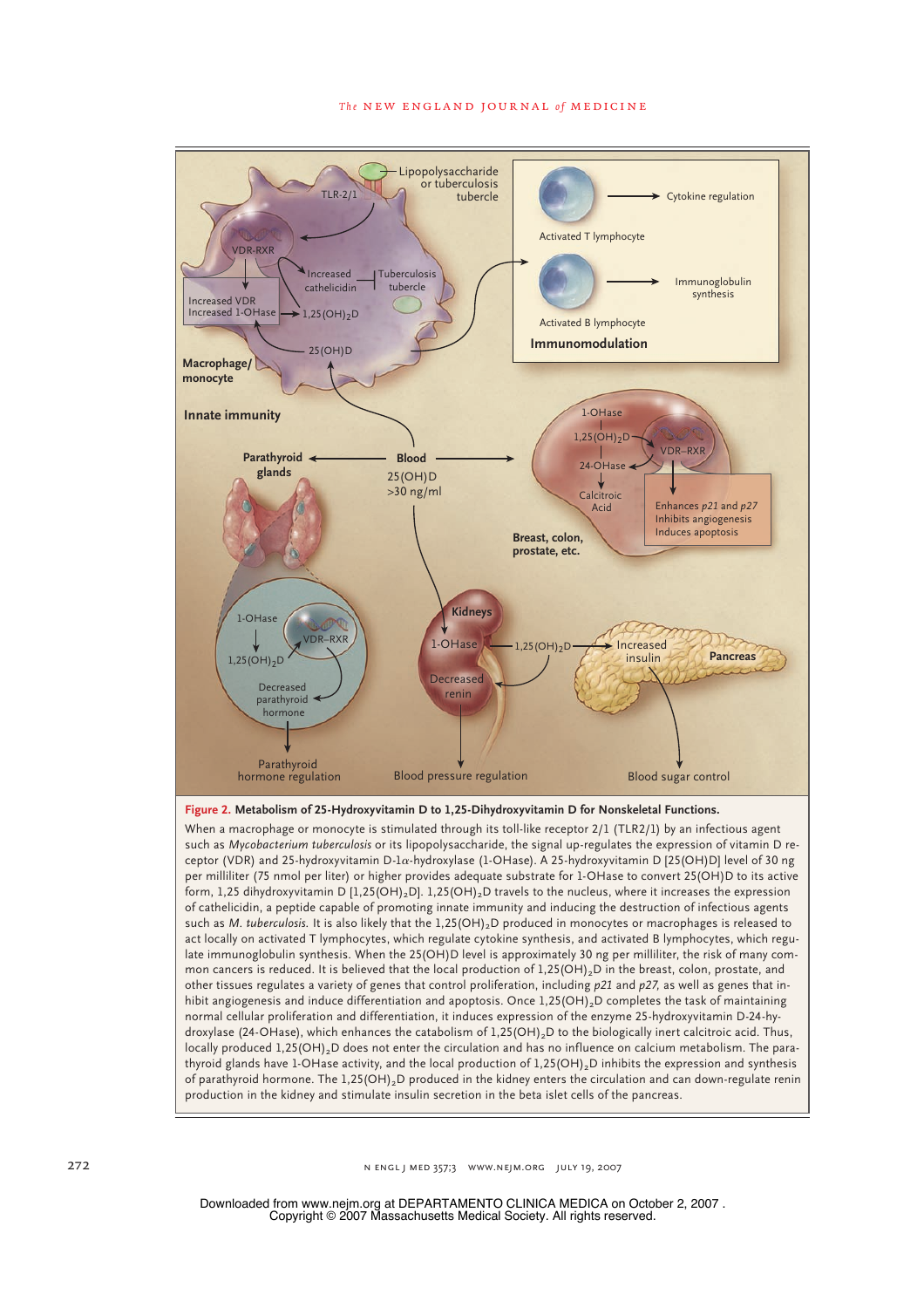of men with prostate cancer, the disease developed 3 to 5 years later in the men who worked outdoors than in those who worked indoors.63 Pooled data for 980 women showed that the highest vitamin D intake, as compared with the lowest, correlated with a 50% lower risk of breast cancer.<sup>64</sup> Children and young adults who are exposed to the most sunlight have a 40% reduced risk of non-Hodgkin's lymphoma65 and a reduced risk of death from malignant melanoma once it develops, as compared with those who have the least exposure to sunlight.<sup>66</sup>

The conundrum here is that since the kidneys tightly regulate the production of 1,25-dihydroxyvitamin D, serum levels do not rise in response to increased exposure to sunlight or increased intake of vitamin D.1-3 Furthermore, in a vitamin D– insufficient state, 1,25-dihydroxyvitamin D levels are often normal or even elevated.1,3,6,7 The likely explanation is that colon, prostate, breast, and other tissues express 25-hydroxyvitamin D-1αhydroxylase and produce 1,25-dihydroxyvitamin D locally to control genes that help to prevent cancer by keeping cellular proliferation and differentiation in check.1-3,47,56,58 It has been suggested that if a cell becomes malignant, 1,25-dihydroxyvitamin D can induce apoptosis and prevent angiogenesis, thereby reducing the potential for the malignant cell to survive.<sup>2,3,7,67</sup> Once 1,25-dihydroxyvitamin D completes these tasks, it initiates its own destruction by stimulating the *CYP24* gene to produce the inactive calcitroic acid. This guarantees that 1,25-dihydroxyvitamin D does not enter the circulation to influence calcium metabolism (Fig. 1).1-4 This is a plausible explanation for why increased sun exposure and higher circulating levels of 25-hydroxyvitamin D are associated with a decreased risk of deadly cancers.<sup>56-65</sup>

# **Autoimmune Diseases, Osteoarthritis, and Diabetes**

Living at higher latitudes increases the risk of type 1 diabetes, multiple sclerosis, and Crohn's disease.68,69 Living below 35 degrees latitude for the first 10 years of life reduces the risk of multiple sclerosis by approximately 50%.<sup>69,70</sup> Among white men and women, the risk of multiple sclerosis decreased by 41% for every increase of 20 ng per milliliter in 25-hydroxyvitamin D above approximately 24 ng per milliliter (60 nmol per liter) (odds ratio, 0.59; 95% CI, 0.36 to 0.97; P=0.04).<sup>71</sup> Women who ingested more than 400 IU of vitamin D per day had a 42% reduced risk of developing multiple sclerosis.72 Similar observations have been made for rheumatoid arthritis<sup>73</sup> and osteoarthritis.<sup>74</sup>

Several studies suggest that vitamin D supplementation in children reduces the risk of type 1 diabetes. Increasing vitamin D intake during pregnancy reduces the development of islet autoantibodies in offspring.53 For 10,366 children in Finland who were given 2000 IU of vitamin  $D<sub>3</sub>$  per day during their first year of life and were followed for 31 years, the risk of type 1 diabetes was reduced by approximately 80% (relative risk, 0.22; 95% CI, 0.05 to 0.89).75 Among children with vitamin D deficiency the risk was increased by approximately 200% (relative risk, 3.0; 95% CI, 1.0 to 9.0). In another study, vitamin D deficiency increased insulin resistance, decreased insulin production, and was associated with the metabolic syndrome.53 Another study showed that a combined daily intake of 1200 mg of calcium and 800 IU of vitamin D lowered the risk of type 2 diabetes by 33% (relative risk, 0.67; 95% CI, 0.49 to 0.90) as compared with a daily intake of less than 600 mg of calcium and less than 400 IU of vitamin D.<sup>76</sup>

# **Cardiovascular Disease**

Living at higher latitudes increases the risk of hypertension and cardiovascular disease.54,77 In a study of patients with hypertension who were exposed to ultraviolet B radiation three times a week for 3 months, 25-hydroxyvitamin D levels increased by approximately 180%, and blood pressure became normal (both systolic and diastolic blood pressure reduced by 6 mm Hg).78 Vitamin D deficiency is associated with congestive heart failure<sup>54</sup> and blood levels of inflammatory factors, including C-reactive protein and interleukin-10.54,79

# VITAMIN D DEFICIENCY and Other Disorders

#### **Schizophrenia and Depression**

Vitamin D deficiency has been linked to an increased incidence of schizophrenia and depression.80,81 Maintaining vitamin D sufficiency in utero and during early life, to satisfy the vitamin D receptor transcriptional activity in the brain, may be important for brain development as well as for maintenance of mental function later in life.<sup>82</sup>

#### **Lung Function and Wheezing Illnesses**

Men and women with a 25-hydroxyvitamin D level above 35 ng per milliliter (87 nmol per liter) had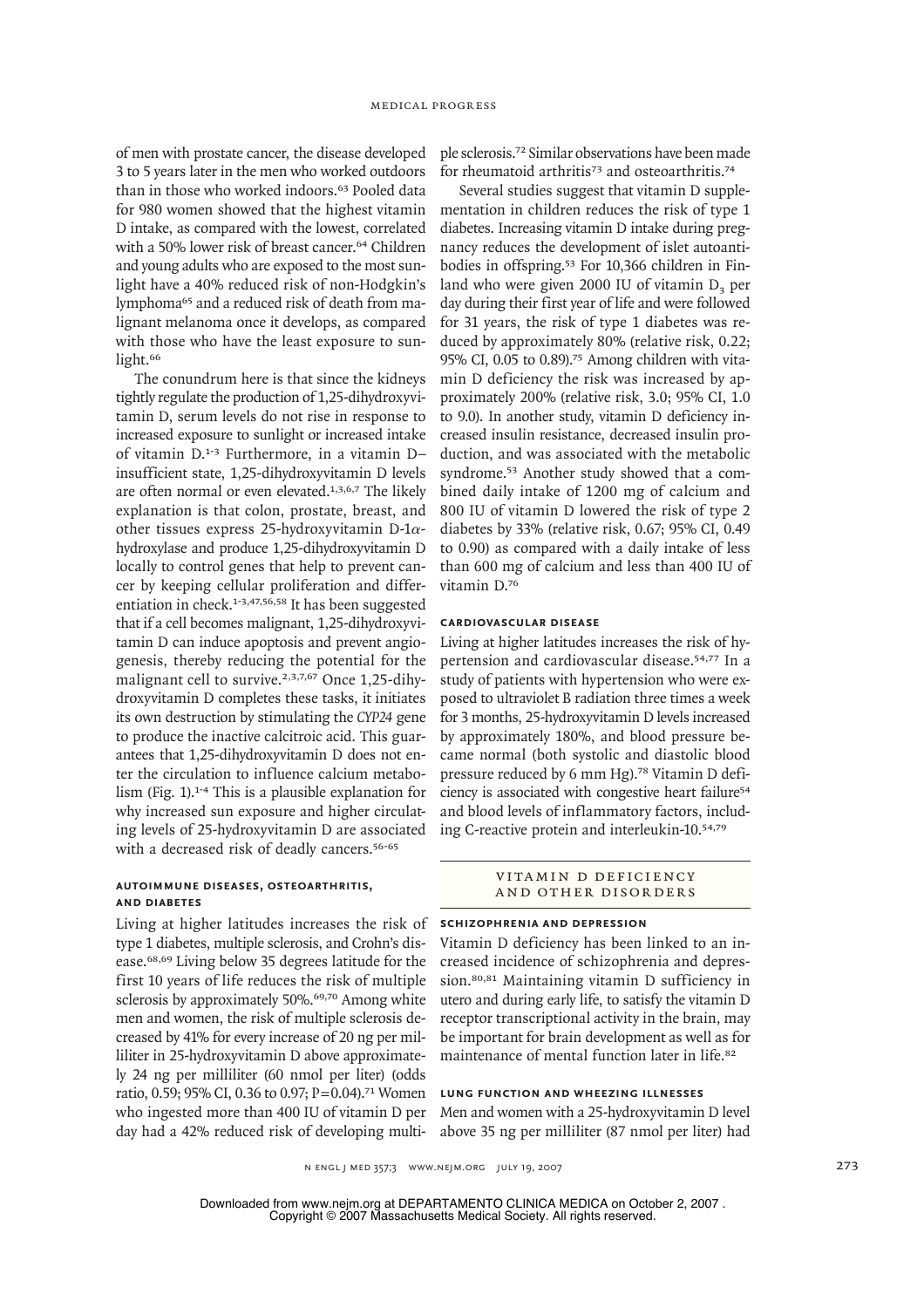# **The NEW ENGLAND JOURNAL of MEDICINE**

| Table 2. Causes of Vitamin D Deficiency.*                                                                                                                                                                                                     |                                                                                                                          |
|-----------------------------------------------------------------------------------------------------------------------------------------------------------------------------------------------------------------------------------------------|--------------------------------------------------------------------------------------------------------------------------|
| Cause                                                                                                                                                                                                                                         | <b>Effect</b>                                                                                                            |
| Reduced skin synthesis                                                                                                                                                                                                                        |                                                                                                                          |
| Sunscreen use - absorption of UVB radiation by sunscreen <sup>1-3,7,85</sup>                                                                                                                                                                  | Reduces vitamin $D_3$ synthesis $-$ SPF 8 by 92.5%, SPF 15 by 99%                                                        |
| Skin pigment - absorption of UVB radiation by melanin <sup>1-3,7,85</sup>                                                                                                                                                                     | Reduces vitamin $D_3$ synthesis by as much as 99%                                                                        |
| Aging - reduction of 7-dehydrocholesterol in the skin <sup>2,7,85</sup>                                                                                                                                                                       | Reduces vitamin $D_3$ synthesis by about 75% in a 70-year-old                                                            |
| Season, latitude, and time of day - number of solar UVB photons<br>reaching the earth depending on zenith angle of the sun<br>(the more oblique the angle, the fewer UVB photons reach<br>the earth) <sup>1-3,85</sup>                        | Above about 35 degrees north latitude (Atlanta), little or no vitamin<br>$D_3$ can be produced from November to February |
| Patients with skin grafts for burns - marked reduction of 7-dehy-<br>drocholesterol in the skin                                                                                                                                               | Decreases the amount of vitamin $D_3$ the skin can produce                                                               |
| Decreased bioavailability                                                                                                                                                                                                                     |                                                                                                                          |
| Malabsorption — reduction in fat absorption, resulting from cystic<br>fibrosis, celiac disease, Whipple's disease, Crohn's disease,<br>bypass surgery, medications that reduce cholesterol ab-<br>sorption, and other causes <sup>86,87</sup> | Impairs the body's ability to absorb vitamin D                                                                           |
| Obesity - sequestration of vitamin D in body fatt                                                                                                                                                                                             | Reduces availability of vitamin D                                                                                        |
| Increased catabolism                                                                                                                                                                                                                          |                                                                                                                          |
| Anticonvulsants, glucocorticoids, HAART (AIDS treatment), and<br>antirejection medications - binding to the steroid and<br>xenobiotic receptor or the pregnane X receptor <sup>1-3,7,88</sup>                                                 | Activates the destruction of 25-hydroxyvitamin D and 1,25-dihy-<br>droxyvitamin D to inactive calcitroic acid            |
| <b>Breast-feeding</b>                                                                                                                                                                                                                         |                                                                                                                          |
| Poor vitamin D content in human milk <sup>1,33,89</sup>                                                                                                                                                                                       | Increases infant risk of vitamin D deficiency when breast milk is<br>sole source of nutrition                            |
| Decreased synthesis of 25-hydroxyvitamin D                                                                                                                                                                                                    |                                                                                                                          |
| Liver failure                                                                                                                                                                                                                                 |                                                                                                                          |
| Mild-to-moderate dysfunction                                                                                                                                                                                                                  | Causes malabsorption of vitamin D, but production of 25-hydroxy-<br>vitamin D is possible <sup>2,3,6,7,90</sup>          |
| Dysfunction of 90% or more                                                                                                                                                                                                                    | Results in inability to make sufficient 25-hydroxyvitamin D                                                              |
| Increased urinary loss of 25-hydroxyvitamin D                                                                                                                                                                                                 |                                                                                                                          |
| Nephrotic syndrome - loss of 25-hydroxyvitamin D bound<br>to vitamin D-binding protein in urine                                                                                                                                               | Results in substantial loss of 25-hydroxyvitamin D to urine <sup>2,3,6,91</sup>                                          |
| Decreased synthesis of 1,25-dihydroxyvitamin D                                                                                                                                                                                                |                                                                                                                          |
| Chronic kidney disease                                                                                                                                                                                                                        |                                                                                                                          |
| Stages 2 and 3 (estimated glomerular filtration rate, 31 to<br>89 ml/min/1.73 m <sup>2</sup> )                                                                                                                                                |                                                                                                                          |
| Hyperphosphatemia increases fibroblast growth factor 23,<br>which decreases 25-hydroxyvitamin D- $1\alpha$ -hydroxylase<br>activity <sup>5,6,91-94</sup>                                                                                      | Causes decreased fractional excretion of phosphorus and decreased<br>serum levels of 1,25-dihydroxyvitamin D             |
| Stages 4 and 5 (estimated glomerular filtration rate <30 ml/<br>$min/1.73 m2$ )                                                                                                                                                               |                                                                                                                          |
| Inability to produce adequate amounts of 1,25-dihydroxyvita-<br>min D <sup>2,3,6,91-96</sup>                                                                                                                                                  | Causes hypocalcemia, secondary hyperparathyroidism, and renal<br>bone disease                                            |

a 176-ml increase in the forced expiratory volume in 1 second.<sup>83</sup> Children of women living in an inner city who had vitamin D deficiency during pregnancy are at increased risk for wheezing illnesses.<sup>84</sup>

# Causes of Vitamin D Deficiency

There are many causes of vitamin D deficiency, including reduced skin synthesis and absorption of vitamin D and acquired and heritable disorders of

274 n engl j med 357;3 www.nejm.org july 19, 2007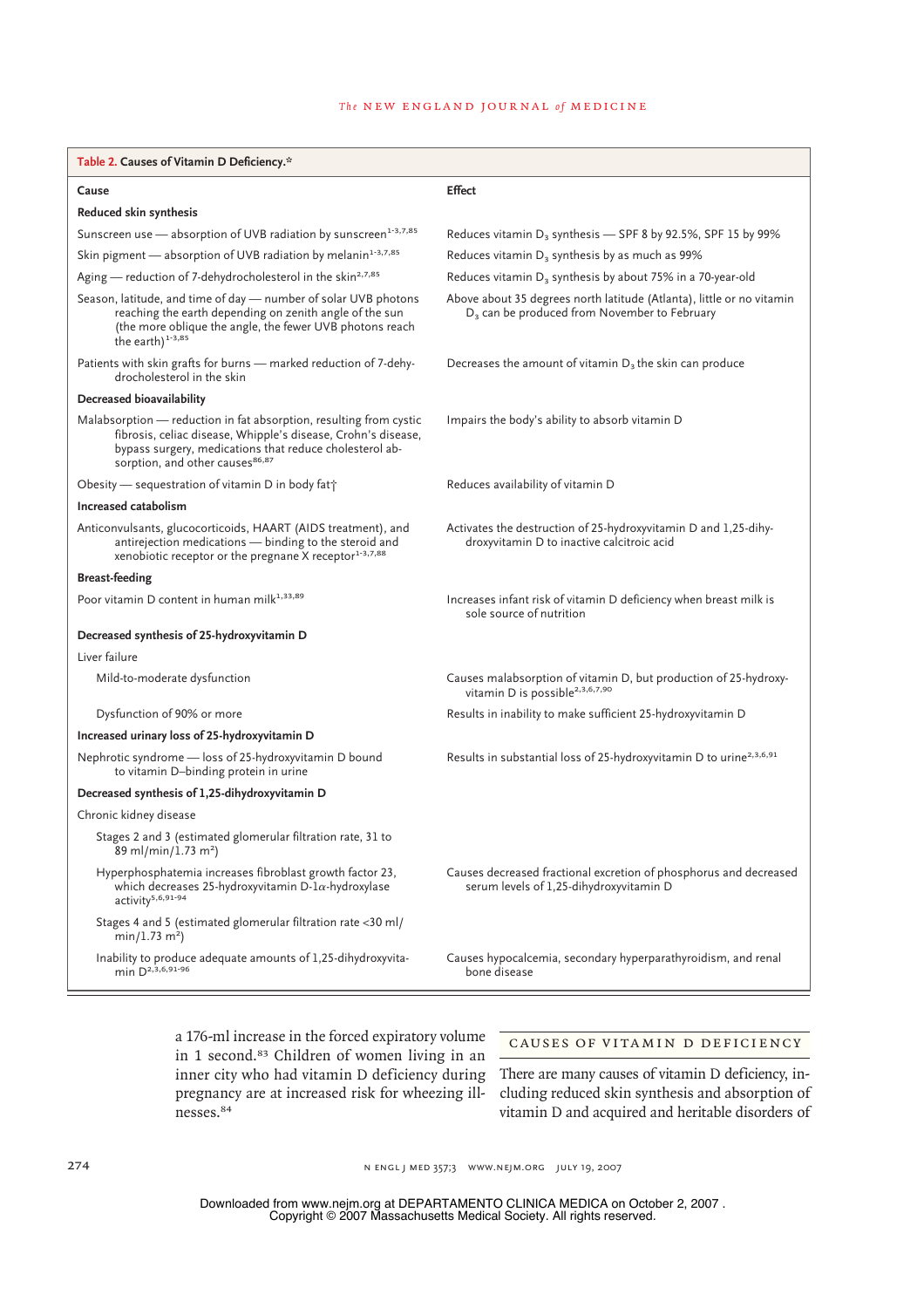#### medical progress

| Table 2. (Continued.)                                                                                                                                                                                     |                                                                                                                                                                                                                                                |  |  |
|-----------------------------------------------------------------------------------------------------------------------------------------------------------------------------------------------------------|------------------------------------------------------------------------------------------------------------------------------------------------------------------------------------------------------------------------------------------------|--|--|
| Cause                                                                                                                                                                                                     | <b>Effect</b>                                                                                                                                                                                                                                  |  |  |
| Heritable disorders - rickets                                                                                                                                                                             |                                                                                                                                                                                                                                                |  |  |
| Pseudovitamin D deficiency rickets (vitamin D-dependent rickets<br>type 1) — mutation of the renal 25-hydroxyvitamin D-1 $\alpha$ -<br>hydroxylase gene (CYP27B1) <sup>1-3,97</sup>                       | Causes reduced or no renal synthesis of 1,25-dihydroxyvitamin D                                                                                                                                                                                |  |  |
| Vitamin D-resistant rickets (vitamin D-dependent rickets type 2) -<br>mutation of the vitamin D receptor gene <sup>1-3</sup>                                                                              | Causes partial or complete resistance to 1,25-dihydroxyvitamin D<br>action, resulting in elevated levels of 1,25-dihydroxyvitamin D                                                                                                            |  |  |
| Vitamin D-dependent rickets type 3 - overproduction of hormone-<br>responsive-element binding proteins <sup>98</sup>                                                                                      | Prevents the action of 1,25-dihydroxyvitamin D in transcription,<br>causing target-cell resistance and elevated levels of 1,25-<br>dihydroxyvitamin D                                                                                          |  |  |
| Autosomal dominant hypophosphatemic rickets — mutation of the<br>gene for fibroblast growth factor 23, preventing or reducing<br>its breakdown <sup>1-3,5,6,92</sup>                                      | Causes phosphaturia, decreased intestinal absorption of phospho-<br>rus, hypophosphatemia, and decreased renal 25-hydroxyvitamin<br>$D$ -1 $\alpha$ -hydroxylase activity, resulting in low-normal or low levels<br>of 1,25-dihydroxyvitamin D |  |  |
| X-linked hypophosphatemic rickets — mutation of the PHEX gene,<br>leading to elevated levels of fibroblast growth factor 23 and<br>other phosphatonins <sup>1-3,5,6,92</sup>                              | Causes phosphaturia, decreased intestinal absorption of phospho-<br>rus, hypophosphatemia, and decreased renal 25-hydroxyvitamin<br>$D$ -1 $\alpha$ -hydroxylase activity, resulting in low-normal or low levels of<br>1,25-dihydroxyvitamin D |  |  |
| <b>Acquired disorders</b>                                                                                                                                                                                 |                                                                                                                                                                                                                                                |  |  |
| Tumor-induced osteomalacia — tumor secretion of fibroblast<br>growth factor 23 and possibly other phosphatonins <sup>1-3,5,6,92,99</sup>                                                                  | Causes phosphaturia, decreased intestinal absorption of phospho-<br>rus, hypophosphatemia, and decreased renal 25-hydroxyvitamin<br>$D$ -1 $\alpha$ -hydroxylase activity, resulting in low-normal or low levels of<br>1,25-dihydroxyvitamin D |  |  |
| Primary hyperparathyroidism - increase in levels of parathyroid<br>hormone, causing increased metabolism of 25-hydroxyvita-<br>min D to 1,25-hydroxyvitamin $D^{2,3,6}$                                   | Decreases 25-hydroxyvitamin D levels and increases 1,25-dihy-<br>droxyvitamin D levels that are high-normal or elevated                                                                                                                        |  |  |
| Granulomatous disorders, sarcoidosis, tuberculosis, and other con-<br>ditions, including some lymphomas - conversion by macro-<br>phages of 25-hydroxyvitamin D to 1,25-dihydroxyvitamin D <sup>100</sup> | Decreases 25-hydroxyvitamin D levels and increases 1,25-dihy-<br>droxyvitamin D levels                                                                                                                                                         |  |  |
| Hyperthyroidism — enhanced metabolism of 25-hydroxyvitamin D                                                                                                                                              | Reduces levels of 25-hydroxyvitamin D                                                                                                                                                                                                          |  |  |
| * UVD denotes ultravialet D. CDE que protection fector, and HAADT bigleby estive aptivotraviral thorony                                                                                                   |                                                                                                                                                                                                                                                |  |  |

\* UVB denotes ultraviolet B, SPF sun protection factor, and HAART highly active antiretroviral therapy.<br>† There is an inverse relationship between the body-mass index and 25-hydroxyvitamin D levels.<sup>2,7,85</sup>

ble 2 lists causes and effects of vitamin D deficiency.

# VITAMIN D REQUIREMENTS and Treatment Strategies

# **Children and Adults**

Recommendations from the Institute of Medicine for adequate daily intake of vitamin D are 200 IU for children and adults up to 50 years of age, 400 IU for adults 51 to 70 years of age, and 600 IU for adults 71 years of age or older.101 However, most experts agree that without adequate sun exposure, children and adults require approximately 800 to 1000 IU per day.1-3,8,15,16,20,102,103 Children with vitamin D deficiency should be aggressively treated to prevent rickets (Table 3).<sup>1,28,105-107</sup> Since vitamin  $D<sub>2</sub>$  is approximately 30% as effective as vitamin  $D_3$  in maintaining serum 25-hydroxyvitamin min D–deficient provide even less to their breast-

vitamin D metabolism and responsiveness.<sup>2,3,6</sup> Ta- D levels,<sup>117,118</sup> up to three times as much vitamin D<sub>2</sub> may be required to maintain sufficient levels. A cost-effective method of correcting vitamin D deficiency and maintaining adequate levels is to give patients a 50,000-IU capsule of vitamin  $D<sub>2</sub>$ once a week for 8 weeks, followed by 50,000 IU of vitamin D<sub>2</sub> every 2 to 4 weeks thereafter (Table 3).<sup>2,7,9</sup> Alternatively, either 1000 IU of vitamin  $D_3$ per day (available in most pharmacies) or 3000 IU of vitamin D<sub>2</sub> per day is effective.<sup>2,7,102,103</sup> Strategies such as having patients take 100,000 IU of vitamin  $D<sub>2</sub>$  once every 3 months have been shown to be effective in maintaining 25-hydroxyvitamin D levels at 20 ng per milliliter or higher and are also effective in reducing the risk of fracture.<sup>119</sup>

#### **Breast-fed Infants and Children**

Human milk contains little vitamin D (approximately 20 IU per liter), and women who are vita-

n engl j med 357;3 www.nejm.org july 19, 2007 275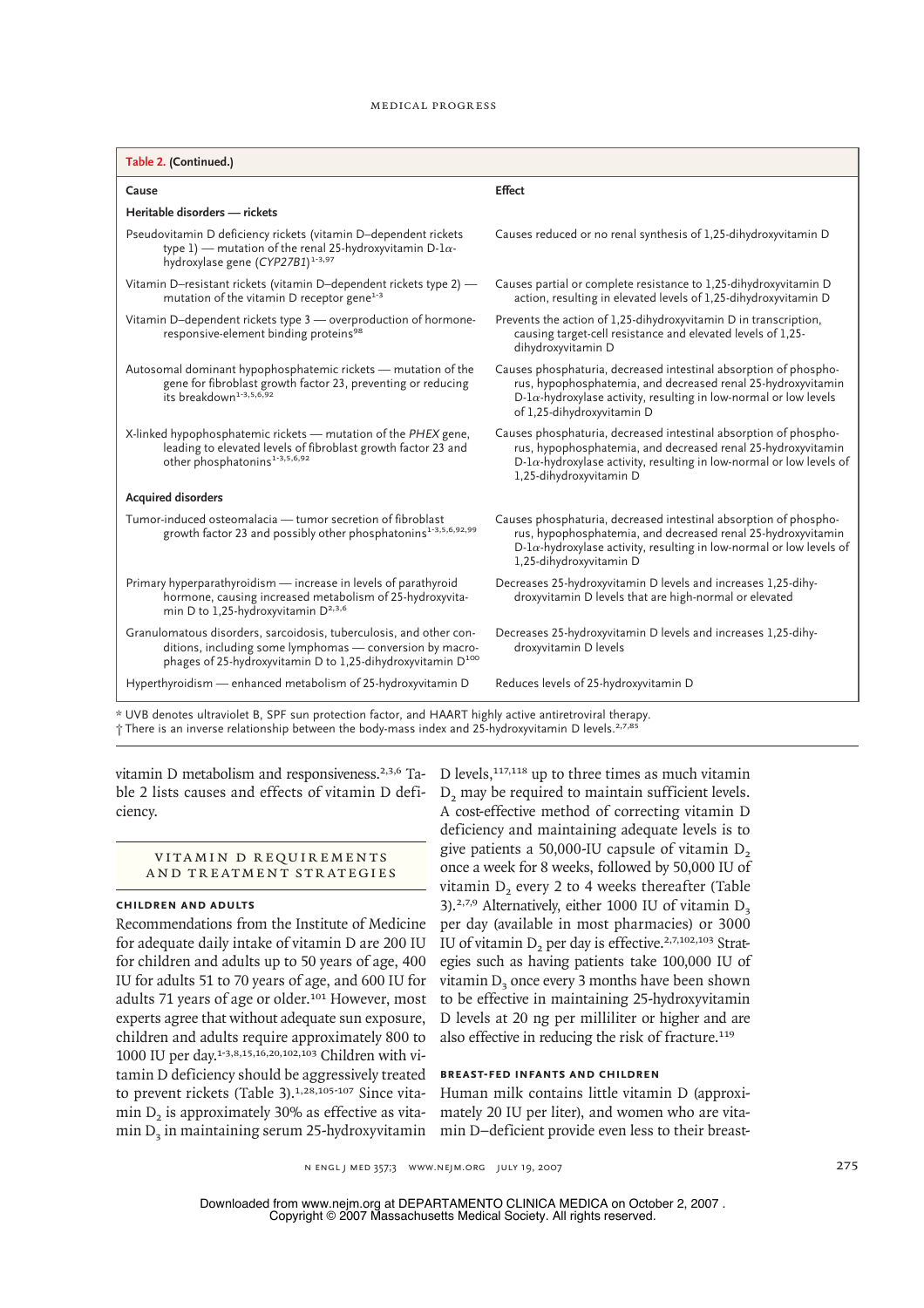| Table 3. Strategies to Prevent and Treat Vitamin D Deficiency.*                                                                                                             |                                                                                                                                                                                                                                                                                                                                                                                                                                                                             |                                                                                                                                                                                                                                                                                                                                                                                                                                                                                          |  |  |
|-----------------------------------------------------------------------------------------------------------------------------------------------------------------------------|-----------------------------------------------------------------------------------------------------------------------------------------------------------------------------------------------------------------------------------------------------------------------------------------------------------------------------------------------------------------------------------------------------------------------------------------------------------------------------|------------------------------------------------------------------------------------------------------------------------------------------------------------------------------------------------------------------------------------------------------------------------------------------------------------------------------------------------------------------------------------------------------------------------------------------------------------------------------------------|--|--|
| Cause of Deficiency;<br>Children                                                                                                                                            | <b>Preventive and Maintenance Measures</b><br>to Avoid Deficiency                                                                                                                                                                                                                                                                                                                                                                                                           | <b>Treatment of Deficiency</b>                                                                                                                                                                                                                                                                                                                                                                                                                                                           |  |  |
| Breast-feeding without vitamin D supple-<br>mentation <sup>28,33,89,104</sup> - up to 1 yr                                                                                  | 400 IU of vitamin $D_3$ /day, <sup>1,28,104</sup> sensible sun<br>exposure, <sup>1</sup> 1000-2000 IU of vitamin D <sub>3</sub> /day<br>is safe, 1,2,27,75 maintenance dose is 400-<br>1000 IU of vitamin $D_3$ /day <sup>1,2,104</sup>                                                                                                                                                                                                                                     | 200,000 IU of vitamin $D_3$ every 3 mo, <sup>1,105</sup><br>600,000 IU of vitamin D intramuscu-<br>larly, repeat in 12 wk <sup>106</sup> ; 1000-2000 IU<br>of vitamin D <sub>2</sub> or vitamin D <sub>3</sub> /day <sup>1,107</sup><br>with calcium supplementation                                                                                                                                                                                                                     |  |  |
| Inadequate sun exposure <sup>24,29-31,108</sup><br>or supplementation, 1,28,104-107<br>dark skin <sup>23</sup> - 1 through 18 yr                                            | 400-1000 IU vitamin D <sub>3</sub> /day, <sup>1,104,107</sup> sensible<br>sun exposure, 1000-2000 IU of vitamin $D_3/$<br>day <sup>1,108</sup> is safe, <sup>1,27,75,104,107</sup> maintenance<br>dose is 400-1000 IU of vitamin D/day <sup>1,75</sup>                                                                                                                                                                                                                      | 50,000 IU of vitamin D <sub>2</sub> every wk for<br>8 wk <sup>1,9</sup> 1                                                                                                                                                                                                                                                                                                                                                                                                                |  |  |
| <b>Adults</b>                                                                                                                                                               |                                                                                                                                                                                                                                                                                                                                                                                                                                                                             |                                                                                                                                                                                                                                                                                                                                                                                                                                                                                          |  |  |
| Inadequate sun exposure <sup>7,15</sup> or supple-<br>mentation, <sup>7-20</sup> decreased 7-dehy-<br>drocholesterol in skin because of<br>aging (over 50 yr) <sup>7</sup>  | 800-1000 IU of vitamin D <sub>3</sub> /day, <sup>1-3,8,16,21,42</sup><br>50,000 IU of vitamin D <sub>2</sub> every 2 wk or every<br>mo, <sup>7,9</sup> sensible sun exposure <sup>7,15,109,110</sup> or<br>use of tanning bed or other UVB radiation<br>device (e.g., portable Sperti lamp), 111-114<br>up to 10,000 IU of vitamin D <sub>3</sub> /day is safe<br>for 5 mo, <sup>27</sup> maintenance dose is 50,000 IU<br>every 2 wk or every mo <sup>7,9</sup> $\ddot{x}$ | 50,000 IU of vitamin $D_2$ every wk for<br>8 weeks <sup>9</sup> ; repeat for another 8 wk if<br>25-hydroxyvitamin D < 30 ng/mlt                                                                                                                                                                                                                                                                                                                                                          |  |  |
| Pregnant or lactating (fetal utilization, <sup>33</sup><br>inadequate sun exposure <sup>33,89</sup> or<br>supplementation <sup>33,89</sup> )                                | 1000–2000 IU of vitamin D <sub>3</sub> /day, <sup>33,89</sup> 50,000<br>IU of vitamin D <sub>2</sub> every 2 wk, up to 4000 IU<br>of vitamin $D_3$ /day is safe for 5 mo, $33,89$<br>maintenance dose is 50,000 IU of vitamin<br>D <sub>2</sub> every 2 or 4 wk <sup>9</sup> $\pm$                                                                                                                                                                                          | 50,000 IU vitamin D <sub>2</sub> every wk for 8 wk <sup>115</sup> ;<br>repeat for another 8 wk if 25-hydroxyvita-<br>min $D < 30$ ng/ml $\ddot{x}$                                                                                                                                                                                                                                                                                                                                       |  |  |
| Malabsorption syndromes (malabsorp-<br>tion of vitamin D, <sup>2,3,86,87</sup> inade-<br>quate sun exposure <sup>2,3,6,7</sup> or sup-<br>plementation <sup>2,3,6,7</sup> ) | Adequate exposure to sun or ultraviolet radia-<br>tion, <sup>7,113</sup> 50,000 IU of vitamin D <sub>2</sub> every day,<br>every other day, or every wk, <sup>+</sup> up to 10,000<br>IU of vitamin $D_3$ /day is safe for 5 mo, <sup>27</sup><br>maintenance dose is 50,000 IU of vitamin<br>$D_2$ every wk $\ddot{x}$                                                                                                                                                     | UVB irradiation (tanning bed or portable<br>UVB device, e.g., portable Sperti<br>lamp), 111-114 50,000 IU of vitamin D <sub>2</sub><br>every day or every other day;                                                                                                                                                                                                                                                                                                                     |  |  |
| Drugs that activate steroid and xenobiotic<br>receptor, <sup>88</sup> and drugs used in<br>transplantation <sup>116</sup>                                                   | 50,000 IU of vitamin D <sub>2</sub> every other day or ev-<br>ery week, maintenance dose is 50,000 IU of<br>vitamin D <sub>2</sub> every 1, 2, or 4 wk $\ddagger$                                                                                                                                                                                                                                                                                                           | 50,000 IU of vitamin D <sub>2</sub> every 2 wk for<br>8-10 wk, or every wk if 25-hydroxyvita-<br>min $D < 30$ ng/ml $\dot{x}$                                                                                                                                                                                                                                                                                                                                                            |  |  |
| Obesity $2,7$                                                                                                                                                               | 1000–2000 IU of vitamin D <sub>3</sub> /day, 50,000 IU<br>of vitamin D <sub>2</sub> every 1 or 2 wk, maintenance<br>dose is 50,000 IU of vitamin $D_2$ every 1, 2,<br>or 4 wk‡                                                                                                                                                                                                                                                                                              | 50,000 IU of vitamin $D_2$ every wk for 8-12<br>wk; repeat for another 8-12 wk if<br>25-hydroxyvitamin D < 30 ng/ml <sup>*</sup>                                                                                                                                                                                                                                                                                                                                                         |  |  |
| Nephrotic syndrome <sup>2,3,6,7,91-94</sup>                                                                                                                                 | 1000-2000 IU of vitamin D <sub>3</sub> /day, 50,000 IU<br>of vitamin D <sub>2</sub> once or twice/wk, <sup>2,94</sup><br>maintenance dose is 50,000 IU of vitamin<br>D <sub>2</sub> every 2 or 4 wk <sup>2</sup> $\ddagger$                                                                                                                                                                                                                                                 | 50,000 IU of vitamin D <sub>2</sub> twice/wk for 8-12<br>$wk^{2,94}$ ; repeat for another 8–12 wk if<br>25-hydroxyvitamin D <30 ng/ml $\ddot{x}$                                                                                                                                                                                                                                                                                                                                         |  |  |
| Chronic kidney diseases                                                                                                                                                     |                                                                                                                                                                                                                                                                                                                                                                                                                                                                             |                                                                                                                                                                                                                                                                                                                                                                                                                                                                                          |  |  |
| Stages 2 and 3                                                                                                                                                              | Control serum phosphate, <sup>6</sup> 1000 IU of vitamin<br>$D_3$ /day, 50,000 IU of vitamin $D_2$ every<br>2 wk, 91,94 maintenance dose is 50,000 IU of<br>vitamin D <sub>2</sub> every 2 or 4 wk; may also need<br>to treat with an active vitamin D analog<br>when vitamin D sufficiency is obtained;                                                                                                                                                                    | 50,000 IU of vitamin D <sub>2</sub> once/wk for 8<br>wk <sup>91,94</sup> ; repeat for another 8 wk if<br>25-hydroxyvitamin D < 30 ng/ml:                                                                                                                                                                                                                                                                                                                                                 |  |  |
| Stages 4 and 5                                                                                                                                                              | 1000 IU of vitamin D <sub>3</sub> /day, <sup>51</sup> 50,000 IU of vita-<br>min $D_2$ every 2 wk, need to treat with 1,25-<br>dihydroxyvitamin D <sub>3</sub> or active analogue;                                                                                                                                                                                                                                                                                           | 0.25-1.0 $\mu$ g of 1,25-dihydroxyvitamin D <sub>3</sub><br>(calcitriol) <sup>2,6,91,93,94</sup> by mouth twice a<br>day or one of the following: $1-2 \mu g$ of<br>paricalcitriol IV every 3 days, 6,91,93,94<br>0.04-0.1 $\mu$ g/kg IV every other day ini-<br>tially and can increase to 0.24 $\mu$ g/kg,<br>2–4 $\mu$ g by mouth three times/<br>wk, 6,91,93,94 or doxecalciferol <sup>6,91,93,94</sup><br>10-20 $\mu$ g by mouth three times/wk or<br>2-6 $\mu$ g IV three times/wk |  |  |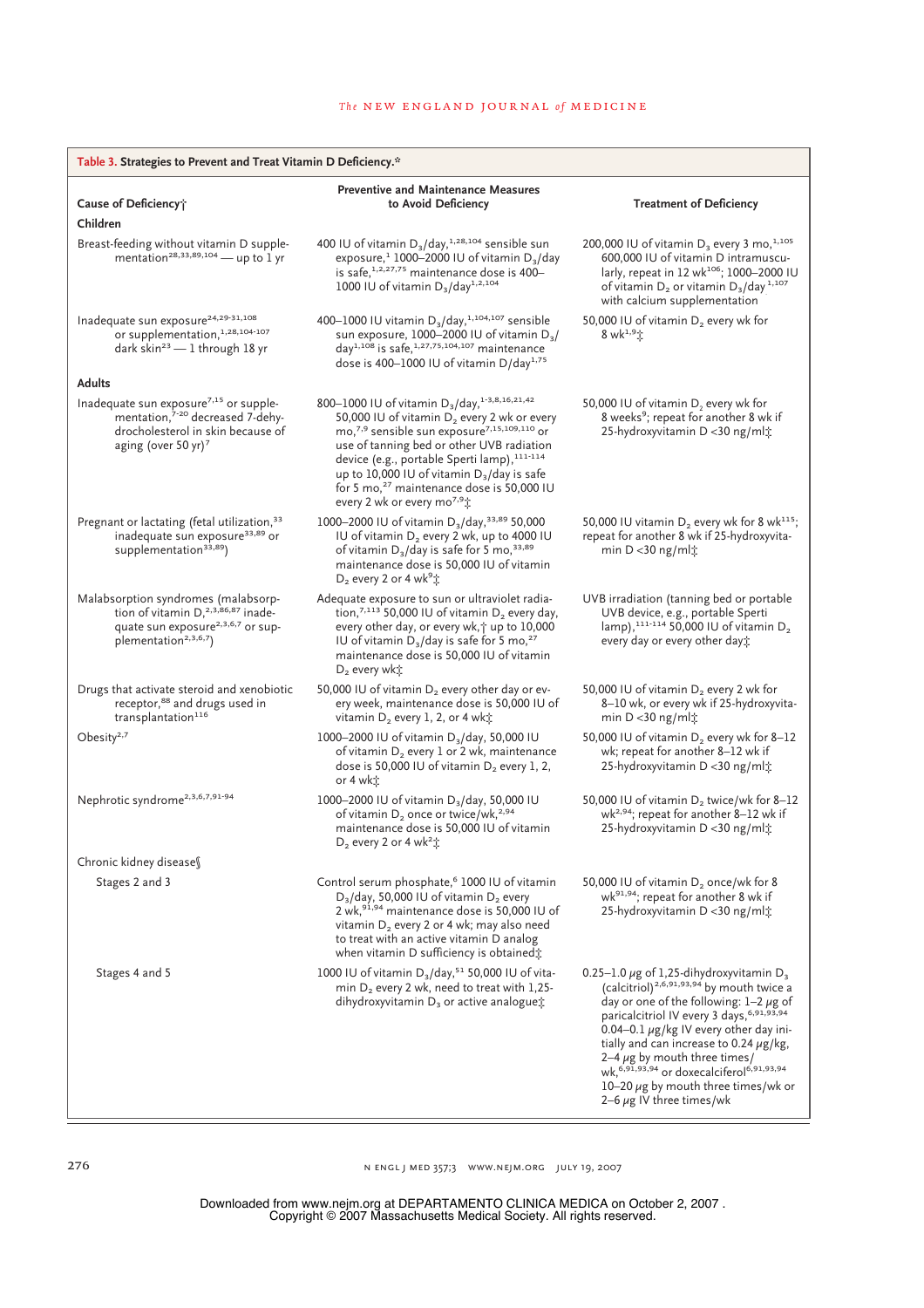| Table 3. (Continued.)                         |                                                                                                                                                                                                                                                       |                                                                                                                                                                                                                       |
|-----------------------------------------------|-------------------------------------------------------------------------------------------------------------------------------------------------------------------------------------------------------------------------------------------------------|-----------------------------------------------------------------------------------------------------------------------------------------------------------------------------------------------------------------------|
| Cause of Deficiency;<br><b>Adults</b>         | <b>Preventive and Maintenance Measures</b><br>to Avoid Deficiency                                                                                                                                                                                     | <b>Treatment of Deficiency</b>                                                                                                                                                                                        |
| Primary or tertiary hyperparathyroidism       | 800-1000 IU of vitamin D <sub>3</sub> /day, 50,000 IU<br>of vitamin D <sub>2</sub> every 2 wk (serum calcium<br>levels will not increase), <sup>115</sup> maintenance<br>dose is 50,000 IU of vitamin D <sub>2</sub> every<br>$2$ or $4$ wk $\dot{x}$ | 50,000 IU of vitamin D <sub>2</sub> once a wk for<br>8 wk; repeat for another 8 wk if<br>25-hydroxyvitamin D < 30 ng/ml                                                                                               |
| Granulomatous disorders and some<br>lymphomas | 400 IU of vitamin $D_3$ /day, maintenance<br>dose is 50,000 IU of vitamin $D_2$ /mo $\dot{x}$                                                                                                                                                         | 50,000 IU vitamin D <sub>2</sub> once a wk for 4 wk<br>or every 2 to 4 wk, need to keep 25-<br>hydroxyvitamin D between 20 and 30<br>ng/ml (level above 30 ng/ml can result<br>in hypercalciuria and hypercalcemia) ± |

\* These recommendations are based on published literature and the author's personal experience. IV denotes intravenously. To convert the values for 25-hydroxyvitamin D to nanomoles per liter, multiply by 2.496.

† For the specific mechanism of deficiency, see Table 2.

‡ The goal is to achieve concentrations of 25-hydroxyvitamin D at about 30 to 60 ng per milliliter. Physicians should use these guidelines in combination with their clinical judgment according to the circumstances.

 $\int$  In stages 2 and 3 of chronic kidney disease, the estimated glomerular filtration rate is 31 to 89 ml per minute per 1.73 m<sup>2</sup>; in stages 4 and 5, the estimated rate is <30 ml per minute per  $1.73 \text{ m}^2$ .

fed infants.<sup>33,89</sup> Lactating women given 4000 IU of droxyvitamin  $D_3$  or one of its less calcemic vitamin  $D<sub>2</sub>$  per day not only had an increase in the level of 25-hydroxyvitamin D to more than 30 ng per milliliter but were also able to transfer enough vitamin  $D<sub>2</sub>$  into their milk to satisfy an infant's requirement.<sup>89</sup>

In Canada, to prevent vitamin D deficiency, current guidelines recommend that all infants and children receive 400 IU of vitamin  $D<sub>2</sub>$  per day (Table 3).<sup>104</sup>

#### **Patients with Chronic Kidney Disease**

In patients with any stage of chronic kidney disease, 25-hydroxyvitamin D should be measured annually, and the level should be maintained at 30 ng per milliliter or higher, as recommended in the Kidney Disease Outcomes Quality Initiative guidelines from the National Kidney Foundation.<sup>6,91,93,94</sup> It is a misconception to assume that patients taking an active vitamin D analogue have sufficient vitamin D; many do not. Levels of 25-hydroxyvitamin D are inversely associated with parathyroid hormone levels, regardless of the degree of chronic renal failure.2,6,93-96 Parathyroid glands convert 25-hydroxyvitamin D to 1,25-dihydroxyvitamin D, which directly inhibits parathyroid hormone expression.6,93-96,120 Patients with stage 4 or 5 chronic kidney disease and an estimated glomerular filtration rate of less than 30 ml per minute per  $1.73$  m<sup>2</sup> of body-surface area, as well as those requiring dialysis, are unable to make enough 1,25 dihydroxyvitamin D and need to take 1,25-dihy-

analogues to maintain calcium metabolism and to decrease parathyroid hormone levels and the risk of renal bone disease (Table 3).6,91,93,94

#### **Malabsorption and Medication**

Patients with mild or moderate hepatic failure or intestinal fat-malabsorption syndromes, as well as patients who are taking anticonvulsant medications, glucocorticoids, or other drugs that activate steroid and xenobiotic receptor, require higher doses of vitamin D (Table 3).<sup>7,88</sup> Exposure to sunlight or ultraviolet B radiation from a tanning bed or other ultraviolet B–emitting device is also effective.7,113,115

#### SUNLIGHT AND ARTIFICIAL Ultraviolet B Radiation

Sensible sun exposure can provide an adequate amount of vitamin  $D_{3}$ , which is stored in body fat and released during the winter, when vitamin  $D<sub>2</sub>$ cannot be produced.7,15,85,108-110 Exposure of arms and legs for 5 to 30 minutes (depending on time of day, season, latitude, and skin pigmentation) between the hours of 10 a.m. and 3 p.m. twice a week is often adequate.<sup>2,7,108-110</sup> Exposure to one minimal erythemal dose while wearing only a bathing suit is equivalent to ingestion of approximately 20,000 IU of vitamin  $D_2$ <sup>1,2,7,85</sup> The skin has a great capacity to make vitamin  $D_3$ , even in the elderly, to reduce the risk of fracture.109-111 Most tanning beds

n engl j med 357;3 www.nejm.org july 19, 2007 277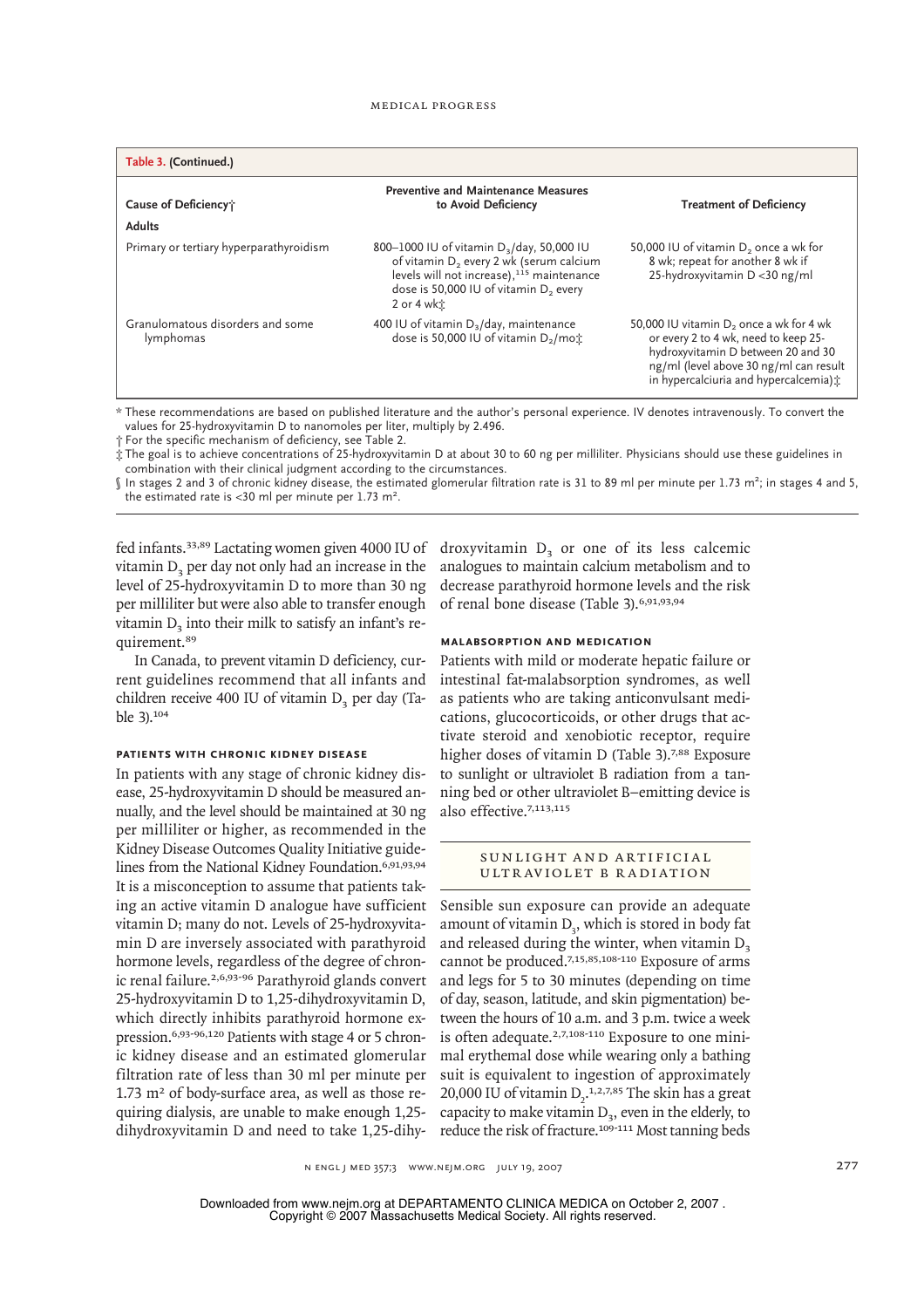The report that postmenopausal women who increased their vitamin D intake by 1100 IU of vitamin D<sub>2</sub> reduced their relative risk of cancer by 60 to 77% is a compelling reason to be vitamin D–sufficient.124 Most commercial assays for 25 hydroxyvitamin D are good for detecting vitamin D deficiency. Radioimmunoassays measure total 25-hydroxyvitamin D, which includes levels of both 25-hydroxyvitamin  $D_2$  and 25-hydroxyvitamin  $D_3$ . Some commercial laboratories measure 25-hydroxyvitamin  $D<sub>2</sub>$  and 25-hydroxyvitamin  $D<sub>3</sub>$  with liquid chromatography and tandem mass spectroscopy and report the values separately. As long as the combined total is 30 ng per milliliter or more, the patient has sufficient vitamin D.7,14,27 The 1,25 dihydroxyvitamin D assay should never be used for detecting vitamin D deficiency because levels will be normal or even elevated as a result of secondary hyperparathyroidism. Because the 25 hydroxyvitamin D assay is costly and may not always be available, providing children and adults with approximately at least 800 IU of vitamin D, per day or its equivalent should guarantee vitamin D sufficiency unless there are mitigating cir-

emit 2 to 6% ultraviolet B radiation and are a recommended source of vitamin D<sub>2</sub> when used in moderation.111-113,115 Tanners had robust levels of 25-hydroxyvitamin D (approximately 45 ng per milliliter [112 nmol per liter]) at the end of the winter and higher bone density as compared with nontanners (with levels of approximately 18 ng per milliliter [45 nmol per liter]).<sup>112</sup> For patients with fat malabsorption, exposure to a tanning bed for 30 to 50% of the time recommended for tanning (with sunscreen on the face) is an excellent means of treating and preventing vitamin D deficiency (Table 3).<sup>113</sup> This reduces the risk of skin cancers associated with ultraviolet B radiation.

# Vitamin D Intoxication

Vitamin D intoxication is extremely rare but can be caused by inadvertent or intentional ingestion of excessively high doses. Doses of more than 50,000 IU per day raise levels of 25-hydroxyvitamin D to more than 150 ng per milliliter (374 nmol per liter) and are associated with hypercalcemia and hyperphosphatemia.<sup>1-3,27,121,122</sup> Doses of 10,000 IU of vitamin  $D<sub>2</sub>$  per day for up to 5 months, however, do not cause toxicity.27 Patients with chronic granulomatous disorders are more sensitive to serum 25-hydroxyvitamin D levels above 30 ng per milliliter because of macrophage production of 1,25-dihydroxyvitamin D, which causes hypercalciuria and hypercalcemia.1-3,100 In these patients, however, 25-hydroxyvitamin D levels need to be maintained at approximately 20 to 30 ng per milliliter to prevent vitamin D deficiency and secondary hyperparathyroidism (Table 3).1-3,100

# Conclusions

Undiagnosed vitamin D deficiency is not uncommon,<sup>1-3,6-20,123</sup> and 25-hydroxyvitamin D is the barometer for vitamin D status. Serum 25-hydroxyvitamin  $D$  is not only a predictor of bone health<sup>8</sup> but is also an independent predictor of risk for cancer and other chronic diseases.<sup>8,54,59-64,71-75,83-85</sup>

#### **References**

1. Holick MF. Resurrection of vitamin D deficiency and rickets. J Clin Invest 2006; 116:2062-72.

Holick MF, Garabedian M. Vitamin D: **2.** photobiology, metabolism, mechanism of action, and clinical applications. In: Favus MJ, ed. Primer on the metabolic bone diseases and disorders of mineral metabolism. 6th ed. Washington, DC: American Society for Bone and Mineral Research, 2006:129-37.

quirement.

cumstances (Table 2).

Much evidence suggests that the recommended adequate intakes are actually inadequate and need to be increased to at least 800 IU of vitamin  $D<sub>2</sub>$ per day. Unless a person eats oily fish frequently, it is very difficult to obtain that much vitamin  $D<sub>2</sub>$ on a daily basis from dietary sources. Excessive exposure to sunlight, especially sunlight that causes sunburn, will increase the risk of skin cancer.125,126 Thus, sensible sun exposure (or ultraviolet B irradiation) and the use of supplements are needed to fulfill the body's vitamin D re-

Supported in part by grants from the National Institutes of Health (M01RR00533 and AR36963) and the UV Foundation. Dr. Holick reports receiving honoraria from Merck, Eli Lilly, and Procter & Gamble and consulting fees from Quest Diagnostics, Amgen, Novartis, and Procter & Gamble. No other potential conflict of interest relevant to this article was reported. I thank Dr. Farhad Chimeh for his helpful review of an earlier version of this manuscript and Donna Gendron and Lorrie

MacKay for their secretarial assistance.

3. Bouillon R. Vitamin D: from photosynthesis, metabolism, and action to clinical applications. In: DeGroot LJ, Jameson JL, eds. Endocrinology. Philadelphia: W.B. Saunders, 2001-1009-28.

DeLuca HF. Overview of general phys-**4.** iologic features and functions of vitamin D. Am J Clin Nutr 2004;80:Suppl:1689S-1696S.

5. Hruska KA. Hyperphosphatemia and hypophosphatemia. In: Favus, MJ, ed. Primer on the metabolic bone diseases and disorders of mineral metabolism. 6th

278 n engl j med 357;3 www.nejm.org july 19, 2007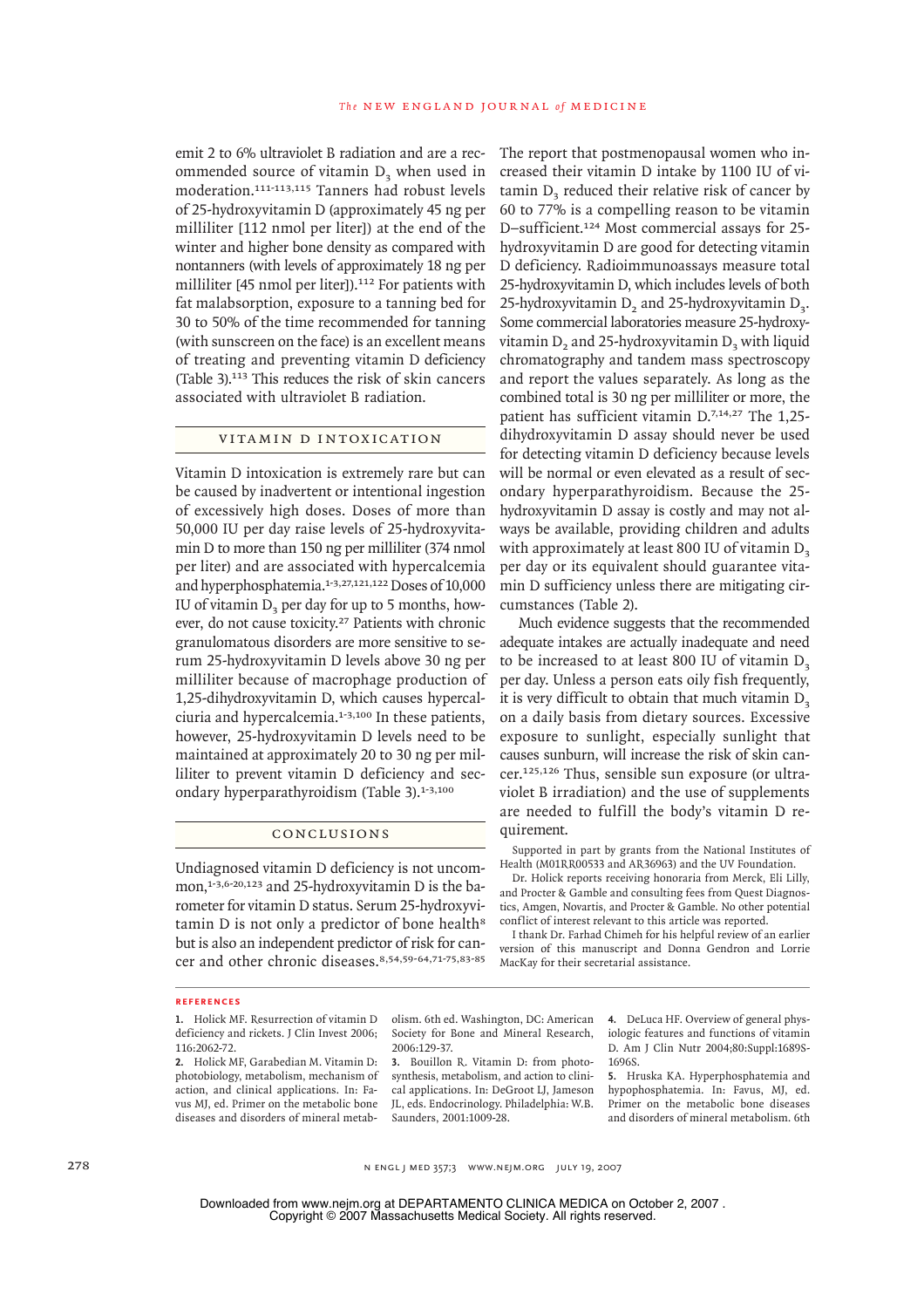ed. Washington, DC: American Society for Bone and Mineral Research, 2006:233-42. Dusso AS, Brown AJ, Slatopolsky E. **6.** Vitamin D. Am J Physiol Renal Physiol 2005;289:F8-F28.

7. Holick MF. High prevalence of vitamin D inadequacy and implications for health. Mayo Clin Proc 2006;81:353-73.

Bischoff-Ferrari HA, Giovannucci E, **8.** Willett WC, Dietrich T, Dawson-Hughes B. Estimation of optimal serum concentrations of 25-hydroxyvitamin D for multiple health outcomes. Am J Clin Nutr 2006;84:18-28. [Erratum, Am J Clin Nutr 2006;84:1253.]

Malabanan A, Veronikis IE, Holick **9.** MF. Redefining vitamin D insufficiency. Lancet 1998;351:805-6.

10. Thomas KK, Lloyd-Jones DM, Thadhani RI, et al. Hypovitaminosis D in medical inpatients. N Engl J Med 1998;338:777- 83.

11. Chapuy MC, Preziosi P, Maamer M, et al. Prevalence of vitamin D insufficiency in an adult normal population. Osteoporos Int 1997;7:439-43.

12. Holick MF, Siris ES, Binkley N, et al. Prevalence of vitamin D inadequacy among postmenopausal North American women receiving osteoporosis therapy. J Clin Endocrinol Metab 2005;90:3215-24.

13. Heaney RP, Dowell MS, Hale CA, Bendich A. Calcium absorption varies within the reference range for serum 25-hydroxyvitamin D. J Am Coll Nutr 2003;22:142-6.

14. Dawson-Hughes B, Heaney RP, Holick MF, Lips P, Meunier PJ, Vieth R. Estimates of optimal vitamin D status. Osteoporos Int 2005;16:713-6.

15. Glerup H, Mikkelsen K, Poulsen L, et al. Commonly recommended daily intake of vitamin D is not sufficient if sunlight exposure is limited. J Intern Med 2000; 247:260-8.

16. Boonen S, Bischoff-Ferrari HA, Cooper C, et al. Addressing the musculoskeletal components of fracture risk with calcium and vitamin D: a review of the evidence. Calcif Tissue Int 2006;78:257- 70.

17. Lips P. Vitamin D deficiency and secondary hyperparathyroidism in the elderly: consequences for bone loss and fractures and therapeutic implications. Endocr Rev 2001;22:477-501.

Bakhtiyarova S, Lesnyak O, Kyznesova **18.** N, Blankenstein MA, Lips P. Vitamin D status among patients with hip fracture and elderly control subjects in Yekaterinburg, Russia. Osteoporos Int 2006;17:441- 6.

19. McKenna MJ. Differences in vitamin D status between countries in young adults and the elderly. Am J Med 1992;93:69-77. Larsen ER, Mosekilde L, Foldspang A. **20.** Vitamin D and calcium supplementation prevents osteoporotic fractures in elderly community dwelling residents: a pragmatic population-based 3-year intervention study. J Bone Miner Res 2004;19:370-8.

21. Chapuy MC, Arlot ME, Duboeuf F, et al. Vitamin  $D<sub>s</sub>$  and calcium to prevent hip fractures in elderly women. N Engl J Med 1992;327:1637-42.

22. Lips P, Hosking D, Lippuner K, et al. The prevalence of vitamin D inadequacy amongst women with osteoporosis: an international epidemiological investigation. J Intern Med 2006;260:245-54.

23. Gordon CM, DePeter KC, Feldman HA, Grace E, Emans SJ. Prevalence of vitamin D deficiency among healthy adolescents. Arch Pediatr Adolesc Med 2004; 158:531-7.

24. Sullivan SS, Rosen CJ, Halteman WA, Chen TC, Holick MF. Adolescent girls in Maine at risk for vitamin D insufficiency. J Am Diet Assoc 2005;105:971-4.

Nesby-O'Dell S, Scanlon KS, Cogswell **25.** ME, et al. Hypovitaminosis D prevalence and determinants among African American and white women of reproductive age: Third National Health and Nutrition Examination Survey, 1988-1994. Am J Clin Nutr 2002;76:187-92.

26. Tangpricha V, Pearce EN, Chen TC, Holick MF. Vitamin D insufficiency among free-living healthy young adults. Am J Med 2002;112:659-62.

27. Vieth R. Why the optimal requirement for vitamin  $D<sub>2</sub>$  is probably much higher than what is officially recommended for adults. J Steroid Biochem Mol Biol 2004; 89-90:575-9.

28. Pettifor JM. Vitamin D deficiency and nutritional rickets in children in vitamin D. In: Feldman D, Pike JW, Glorieux FH, eds. Vitamin D. 2nd ed. Boston: Elsevier Academic Press, 2005:1065-84.

29. Sedrani SH. Low 25-hydroxyvitamin D and normal serum calcium concentrations in Saudi Arabia: Riyadh region. Ann Nutr Metab 1984;28:181-5.

30. Marwaha RK, Tandon N, Reddy D, et al. Vitamin D and bone mineral density status of healthy schoolchildren in northern India. Am J Clin Nutr 2005;82:477-82. El-Hajj Fuleihan G, Nabulsi M, Chou-**31.** cair M, et al. Hypovitaminosis D in healthy schoolchildren. Pediatrics 2001;107:E53.

McGrath JJ, Kimlin MG, Saha S, Eyles **32.** DW, Parisi AV. Vitamin D insufficiency in south-east Queensland. Med J Aust 2001; 174:150-1.

33. Hollis BW, Wagner CL. Assessment of dietary vitamin D requirements during pregnancy and lactation. Am J Clin Nutr 2004;79:717-26.

34. Lee JM, Smith JR, Philipp BL, Chen TC, Mathieu J, Holick MF. Vitamin D deficiency in a healthy group of mothers and newborn infants. Clin Pediatr (Phila) 2007;46:42-4.

Bodnar LM, Simhan HN, Powers RW, **35.** Frank MP, Cooperstein E, Roberts JM. High prevalence of vitamin D insufficiency in black and white pregnant women residing in the northern United States and their neonates. J Nutr 2007;137:447-52.

36. Cooper C, Javaid K, Westlake S, Har-

vey N, Dennison E. Developmental origins of osteoporotic fracture: the role of maternal vitamin D insufficiency. J Nutr 2005;135:2728S-2734S.

37. Sahota O, Mundey MK, San P, Godber IM, Hosking DJ. Vitamin D insufficiency and the blunted PTH response in established osteoporosis: the role of magnesium deficiency. Osteoporos Int 2006;17: 1013-21. [Erratum, Osteoporos Int 2006;17: 1825-6.]

Aaron JE, Gallagher JC, Anderson J, et **38.** al. Frequency of osteomalacia and osteoporosis in fractures of the proximal femur. Lancet 1974;1:229-33.

Gloth FM III, Lindsay JM, Zelesnick **39.** LB, Greenough WB III. Can vitamin D deficiency produce an unusual pain syndrome? Arch Intern Med 1991;151:1662-4. Malabanan AO, Turner AK, Holick **40.** MF. Severe generalized bone pain and osteoporosis in a premenopausal black female: effect of vitamin D replacement. J Clin Densitometr 1998;1:201-4.

41. Plotnikoff GA, Quigley JM. Prevalence of severe hypovitaminosis D in patients with persistent, nonspecific musculoskeletal pain. Mayo Clin Proc 2003;78:1463- 70.

42. Dawson-Hughes B, Harris SS, Krall EA, Dallal GE. Effect of calcium and vitamin D supplementation on bone density in men and women 65 years of age or older. N Engl J Med 1997;337:670-6.

43. Jackson RD, LaCroix AZ, Gass M, et al. Calcium plus vitamin D supplementation and the risk of fractures. N Engl J Med 2006;354:669-83. [Erratum, N Engl J Med 2006;354:1102.]

44. Grant AM, Avenell A, Campbell MK, et al. Oral vitamin D<sub>2</sub> and calcium for secondary prevention of low trauma fractures in elderly people (Randomised Evaluation of Calcium Or Vitamin D, RECORD): a randomised placebo-controlled trial. Lancet 2005;365:1621-8.

**45.** Porthouse J, Cockayne S, King C, et al. Randomized controlled trial of supplementation with calcium and cholecalciferol (vitamin  $D_2$ ) for prevention of fractures in primary care. BMJ 2005;330: 1003-6.

Broe KE, Chen TC, Weinberg J, **46.** Bischoff-Ferrari HA, Holick MF, Kiel DP. A higher dose of vitamin D reduces the risk of falls in nursing home residents: a randomized, multiple-dose study. J Am Geriatr Soc 2007;55:234-9.

Nagpal S, Na S, Rathnachalam R. **47.** Noncalcemic actions of vitamin D receptor ligands. Endocr Rev 2005;26:662-87. 48. Holick MF. Clinical efficacy of 1,25-

dihydroxyvitamin  $D_3$  and its analogues in the treatment of psoriasis. Retinoids 1998; 14:12-7.

49. Kragballe K, Barnes L, Hamberg KJ, et al. Calcipitriol cream with or without concurrent topical corticosteroid in psoriasis: tolerability and efficacy. Br J Dermatol 1998;139:649-54.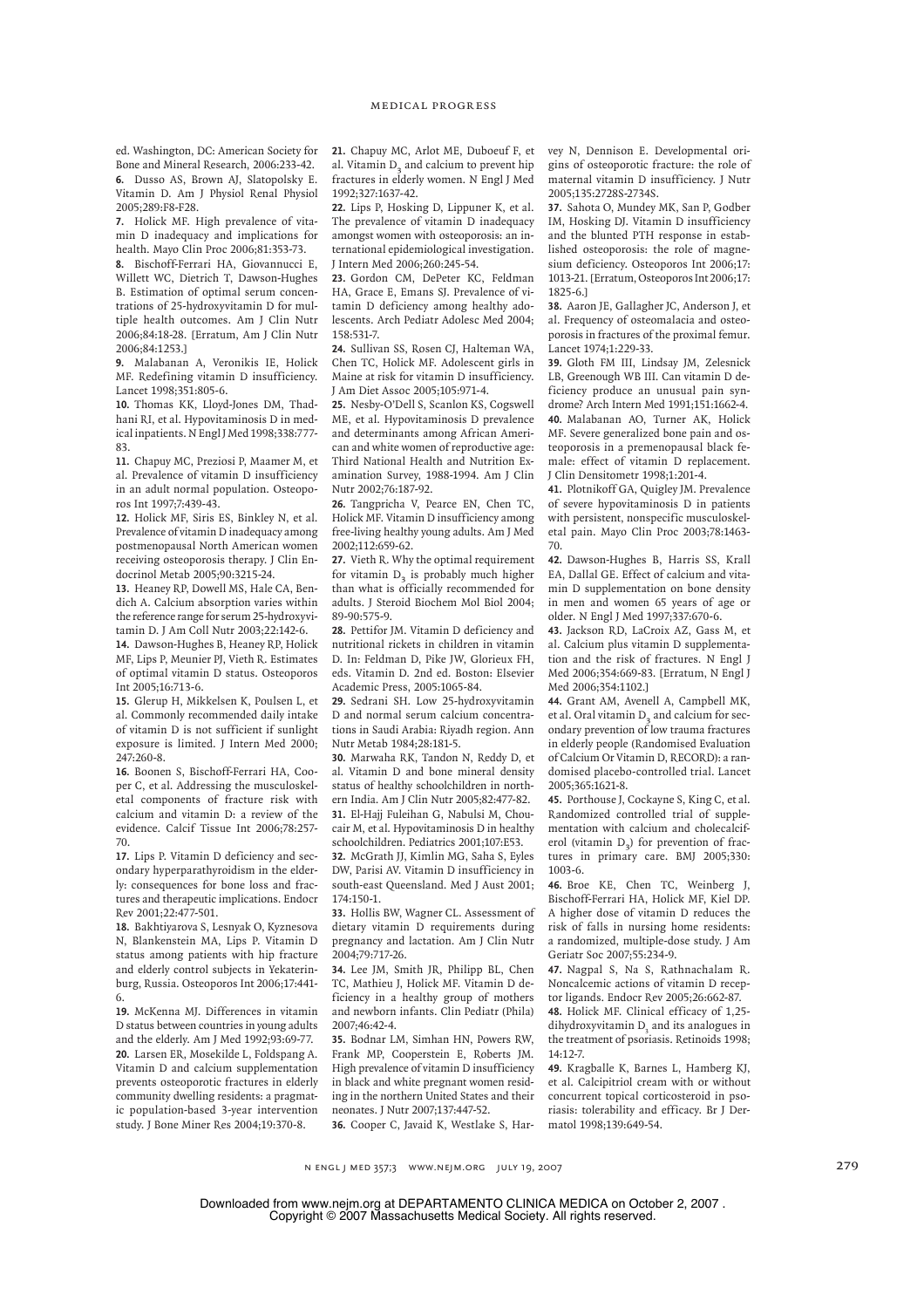50. Penna G, Roncari A, Armuchastegui S, et al. Expression of the inhibitory receptor ILT3 on dendritic cells is dispensable for induction of CD4+Foxp3+ regulatory T cells by 1,25-dihydroxyvitamin  $D<sub>2</sub>$ . Blood 2005; 106:3490-7.

51. Liu PT, Stenger S, Li H, et al. Toll-like receptor triggering of a vitamin D-mediated human antimicrobial response. Science 2006;311:1770-3.

52. Li YC. Vitamin D regulation of the renin-angiotensin system. J Cell Biochem 2003;88:327-31.

53. Chiu KC, Chu A, Go VLW, Saad MF. Hypovitaminosis D is associated with insulin resistance and  $\beta$  cell dysfunction. Am J Clin Nutr 2004;79:820-5.

54. Zittermann A. Vitamin D and disease prevention with special reference to cardiovascular disease. Prog Biophys Mol Biol 2006;92:39-48.

**55.** Apperly FL. The relation of solar radiation to cancer mortality in North America. Cancer Res 1941;1:191-5.

Gorham ED, Garland CF, Garland FC, **56.** et al. Vitamin D and prevention of colorectal cancer. J Steroid Biochem Mol Biol 2005; 97:179-94.

57. Hanchette CL, Schwartz GG. Geographic patterns of prostate cancer mortality: evidence for a protective effect of ultraviolet radiation. Cancer 1992;70: 2861-9.

58. Grant WB. An estimate of premature cancer mortality in the U.S. due to inadequate doses of solar ultraviolet-B radiation. Cancer 2002;94:1867-75.

Giovannucci E, Liu Y, Rimm EB, et al. **59.** Prospective study of predictors of vitamin D status and cancer incidence and mortality in men. J Natl Cancer Inst 2006;98: 451-9.

Ahonen MH, Tenkanen L, Teppo L, **60.** Hakama M, Tuohimaa P. Prostate cancer risk and prediagnostic serum 25-hydroxyvitamin D levels (Finland). Cancer Causes Control 2000;11:847-52.

Feskanich D, Ma J, Fuchs CS, et al. **61.** Plasma vitamin D metabolites and risk of colorectal cancer in women. Cancer Epidemiol Biomarkers Prev 2004;13:1502-8. 62. Holick MF. Calcium plus vitamin D and the risk of colorectal cancer. N Engl J Med 2006;354:2287-8.

Luscombe CJ, Fryer AA, French ME, et **63.** al. Exposure to ultraviolet radiation: association with susceptibility and age at presentation with prostate cancer. Lancet 2001;358:641-2.

Garland CF, Garland FC, Gorham ED, **64.** et al. The role of vitamin D in cancer prevention. Am J Public Health 2006;96:252- 61.

Chang ET, Smedby KE, Hjalgrim H, et **65.** al. Family history of hematopoietic malignancy and risk of lymphoma. J Natl Cancer Inst 2005;97:1466-74.

66. Berwick M, Armstrong BK, Ben-Porat L, et al. Sun exposure and mortality from

melanoma. J Natl Cancer Inst 2005;97:195-  $\overline{Q}$ 

67. Mantell DJ, Owens PE, Bundred NJ, Mawer EB, Canfield AE. 1α,25-dihydroxyvitamin  $D<sub>2</sub>$  inhibits angiogenesis in vitro and in vivo. Circ Res 2000;87:214-20.

Cantorna MT, Zhu Y, Froicu M, Wittke **68.** A. Vitamin D status, 1,25-dihydroxyvitamin  $D_3$ , and the immune system. Am J Clin Nutr 2004;80:Suppl 6:1717S-1720S.

69. Ponsonby A-L, McMichael A, van der Mei I. Ultraviolet radiation and autoimmune disease: insights from epidemiological research. Toxicology 2002;181-182:71- 8.

70. VanAmerongen BM, Dijkstra CD, Lips P, Polman CH. Multiple sclerosis and vitamin D: an update. Eur J Clin Nutr 2004; 58:1095-109.

71. Munger KL, Levin LI, Hollis BW, Howard NS, Ascherio A. Serum 25-hydroxyvitamin D levels and risk of multiple sclerosis. JAMA 2006;296:2832-8.

72. Munger KL, Zhang SM, O'Reilly E, et al. Vitamin D intake and incidence of multiple sclerosis. Neurology 2004;62:60-5.

73. Merlino LA, Curtis J, Mikuls TR, Cerhan JR, Criswell LA, Saag KG. Vitamin D intake is inversely associated with rheumatoid arthritis: results from the Iowa Women's Health Study. Arthritis Rheum 2004;50:72-7.

74. McAlindon TE, Felson DT, Zhang Y, et al. Relation of dietary intake and serum levels of vitamin D to progression of osteoarthritis of the knee among participants in the Framingham Study. Ann Intern Med 1996;125:353-9.

75. Hypponen E, Laara E, Reunanen A, Jarvelin M-R, Virtanen SM. Intake of vitamin D and risk of type 1 diabetes: a birthcohort study. Lancet 2001;358:1500-3.

76. Pittas AG, Dawson-Hughes B, Li T, et al. Vitamin D and calcium intake in relation to type 2 diabetes in women. Diabetes Care 2006;29:650-6.

77. Rostand SG. Ultraviolet light may contribute to geographic and racial blood pressure differences. Hypertension 1997;30: 150-6.

78. Krause R, Buhring M, Hopfenmuller W, Holick MF, Sharma AM. Ultraviolet B and blood pressure. Lancet 1998;352:709- 10.

Zittermann A, Schleithoff SS, Tend-**79.** erich G, Berthold HK, Körfre R, Stehle P. Low vitamin D status: a contributing factor in the pathogenesis of congestive heart failure? J Am Coll Cardiol 2003;41:105-12. 80. McGrath J, Selten JP, Chant D. Longterm trends in sunshine duration and its association with schizophrenia birth rates and age at first registration — data from Australia and the Netherlands. Schizophr Res 2002;54:199-212.

Gloth FM III, Alam W, Hollis B. Vita-**81.** min D vs. broad spectrum phototherapy in the treatment of seasonal effective disorder. J Nutr Health Aging 1999;3:5-7.

Eyles DW, Smith S, Kinobe R, Hewi-**82.** son M, McGrath JJ. Distribution of the vitamin D receptor and  $1\alpha$ -hydroxylase in human brain. J Chem Neuroanat 2005;29: 21-30.

Black PN, Scragg R. Relationship be-**83.** tween serum 25-hydroxyvitamin D and pulmonary function in the Third National Health and Nutrition Examination Survey. Chest 2005;128:3792-8.

Camargo CA Jr, Rifas-Shiman SL, **84.** Litonjua AA, et al. Maternal intake of vitamin D during pregnancy and risk of recurrent wheeze in children at 3 y of age. Am J Clin Nutr 2007;85:788-95.

85. Holick MF. Vitamin D: importance in the prevention of cancers, type 1 diabetes, heart disease, and osteoporosis. Am J Clin Nutr 2004;79:362-71. [Erratum, Am J Clin Nutr 2004;79:890.]

86. Lo CW, Paris PW, Clemens TL, Nolan J, Holick MF. Vitamin D absorption in healthy subjects and in patients with intestinal malabsorption syndromes. Am J Clin Nutr 1985;42:644-9.

**87.** Aris RM, Merkel PA, Bachrach LK, et al. Guide to bone health and disease in cystic fibrosis. J Clin Endocrinol Metab 2005;90:1888-96.

**88.** Zhou C, Assem M, Tay JC, et al. Steroid and xenobiotic receptor and vitamin D receptor crosstalk mediates CYP24 expression and drug-induced osteomalacia. J Clin Invest 2006;116:1703-12.

Hollis BW, Wagner CL. Vitamin D re-**89.** quirements during lactation: high-dose maternal supplementation as therapy to prevent hypovitaminosis D for both the mother and the nursing infant. Am J Clin Nutr 2004;80:Suppl 6:1752S-1758S.

Gascon-Barre M. The vitamin D 25- **90.** hydroxylase. In: Feldman D, Pike JW, Glorieux FH, eds. Vitamin D. 2nd ed. Boston: Elsevier Academic Press, 2005:47-68.

K/DOQI clinical practice guidelines **91.** for bone metabolism and disease in chronic kidney disease. Am J Kidney Dis 2003; 42:Suppl 3:S1-S201.

**92.** Shimada T, Hasegawa H, Yamazaki Y, et al. FGF-23 is a potent regulator of vitamin D metabolism and phosphate homeostasis. J Bone Miner Res 2004;19:429- 35.

93. Brown AJ. Therapeutic uses of vitamin D analogues. Am J Kidney Dis 2001; 38:Suppl5:S3-S19.

**94.** Holick MF. Vitamin D for health and in chronic kidney disease. Semin Dial 2005; 18:266-75.

95. Ritter CS, Armbrecht HJ, Slatopolsky E, Brown AJ. 25-Hydroxyvitamin D<sub>2</sub> suppresses PTH synthesis and secretion by bovine parathyroid cells. Kidney Int 2006; 70:654-9. [Erratum, Kidney Int 2006;70: 1190.]

**96.** Dusso AS, Sato T, Arcidiacono MV, et al. Pathogenic mechanisms for parathyroid hyperplasia. Kidney Int Suppl 2006;102: S8-S11.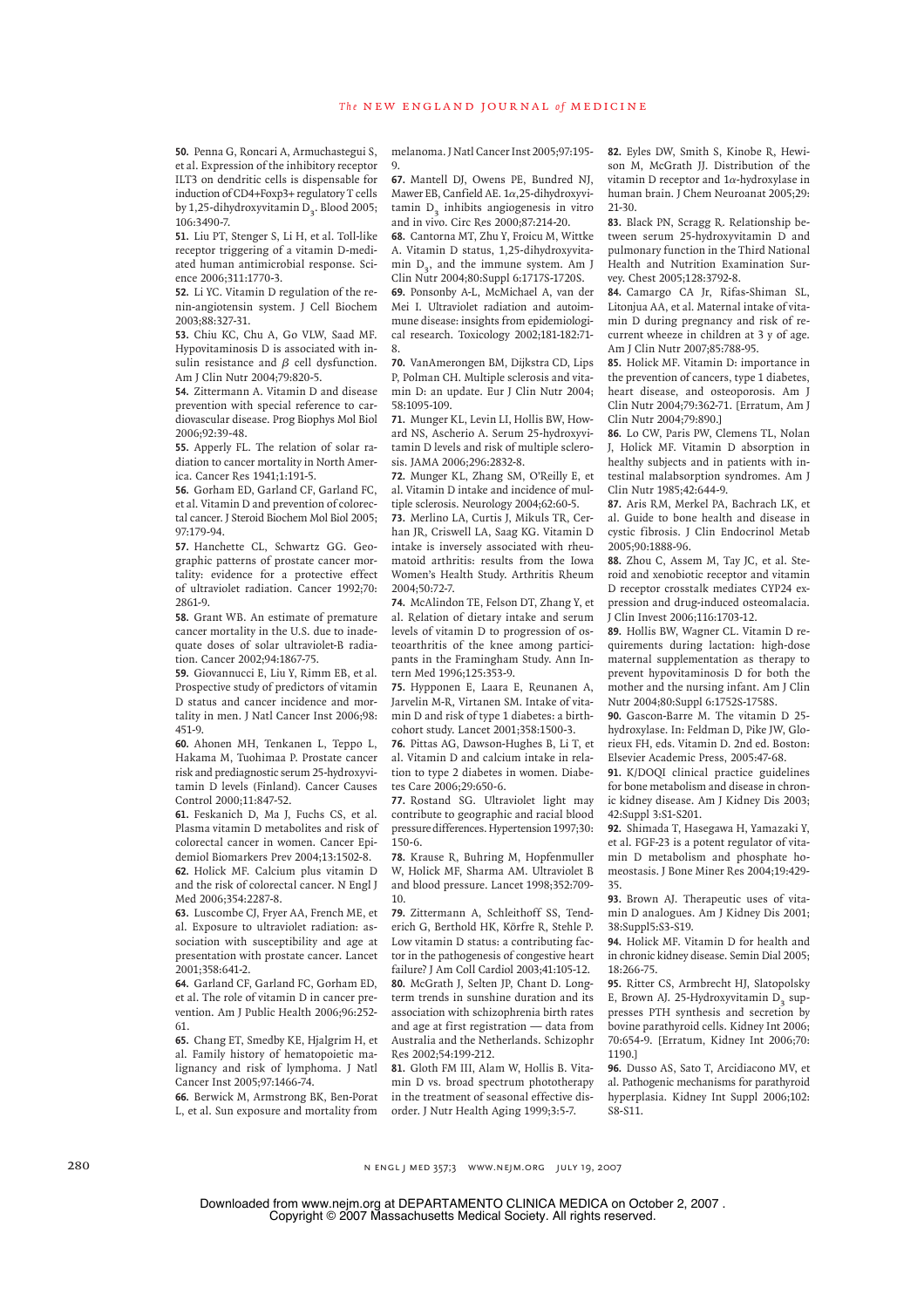97. Kitanaka S, Takeyama K, Murayama A, et al. Inactivating mutations in the human 25-hydroxyvitamin D<sub>2</sub> 1 $\alpha$ -hydroxylase gene in patients with pseudovitamin D–deficiency rickets. N Engl J Med 1998; 338:653-61.

Chen H, Hewison M, Hu B, Adams JS. **98.** Heterogeneous nuclear ribonucleoprotein (hnRNP) binding to hormone response elements: a cause of vitamin D resistance. Proc Natl Acad Sci U S A 2003;100:6109-14.

Ward LM, Rauch F, White KE, et al. **99.** Resolution of severe, adolescent-onset hypophosphatemic rickets following resection of an FGF-23-producting tumour of the distal ulna. Bone 2004;34:905-11.

100. Adams JS, Hewison M. Hypercalcemia caused by granuloma-forming disorders. In: Favus, MJ, ed, Primer on the metabolic bone diseases and disorders of mineral metabolism. 6th ed. Washington, DC: American Society for Bone and Mineral Research, 2006:200-2.

101. Standing Committee on the Scientific Evaluation of Dietary Reference Intakes Food and Nutrition Board, Institute of Medicine. Vitamin D. In: Dietary reference intakes for calcium, phosphorus, magnesium, vitamin D, and fluoride. Washington, DC: National Academy Press, 1999:250-87.

102. Tangpricha V, Koutkia P, Rieke SM, Chen TC, Perez AA, Holick MF. Fortification of orange juice with vitamin D: a novel approach for enhancing vitamin D nutritional health. Am J Clin Nutr 2003; 77:1478-83.

103. Heaney RP, Davies KM, Chen TC, Holick MF, Barger-Lux MJ. Human serum 25-hydroxycholecalciferol response to extended oral dosing with cholecalciferol. Am J Clin Nutr 2003;77:204-10. [Erratum, Am J Clin Nutr 2003-78-10471

104. Calvo MS, Whiting SJ, Barton CN. Vitamin D fortification in the United States and Canada: current status and data needs. Am J Clin Nutr 2004;80:Suppl 6:1710S-1716S.

105. Shah BR, Finberg L. Single-dose therapy for nutritional vitamin D-deficiency rickets: a preferred method. J Pediatr 1994; 125:487-90.

106. Thacher TD, Fischer PR, Pettifor JM, et al. A comparison of calcium, vitamin D, or both for nutritional rickets in Nigerian children. N Engl J Med 1999;341:563-8.

107. Markestad T, Halvorsen S, Halvorsen KS, Aksnes L, Aarskog D. Plasma concentrations of vitamin D metabolites before and during treatment of vitamin D deficiency rickets in children. Acta Padiatr Scand 1984;73:225-31.

108. Jones G, Dwyer T. Bone mass in prepubertal children: gender differences and the role of physical activity and sunlight exposure. J Clin Endocrinol Metab 1998;  $83.4274 - 9$ .

109. Reid IR, Gallagher DJA, Bosworth J. Prophylaxis against vitamin D deficiency in the elderly by regular sunlight exposure. Age Ageing 1986;15:35-40.

110. Sato Y, Iwamoto J, Kanoko T, Satoh K. Amelioration of osteoporosis and hypovitaminosis D by sunlight exposure in hospitalized, elderly women with Alzheimer's disease: a randomized controlled trial. J Bone Miner Res 2005;20:1327-33.

111. Chel VGM, Ooms ME, Popp-Snijders C, et al. Ultraviolet irradiation corrects vitamin D deficiency and suppresses secondary hyperparathyroidism in the elderly. J Bone Miner Res 1998;13:1238-42.

112. Tangpricha V, Turner A, Spina C, Decastro S, Chen T, Holick MF. Tanning is associated with optimal vitamin D status (serum 25-hydroxyvitamin D concentration) and higher bone mineral density. Am J Clin Nutr 2004;80:1645-9.

113. Koutkia P, Lu Z, Chen TC, Holick MF. Treatment of vitamin D deficiency due to Crohn's disease with tanning bed ultraviolet B radiation. Gastroenterology 2001;121:1485-8.

114. de Nijs RNJ, Jacobs JWG, Algra A, Lems WF, Bijlsma JWJ. Prevention and treatment of glucocorticoid-induced osteoporosis with active vitamin D<sub>2</sub> analogues: a review with meta-analysis of randomized controlled trials including organ transplantation studies. Osteoporos Int 2004;15: 589-602.

115. Holick EA, Lu Z, Holick MT, Chen TC, Sheperd J, Holick MF. Production of previtamin  $D_3$  by a mercury arc lamp and a hybrid incandescent/mercury arc lamp. In: Holick MF, ed. Biologic effects of light 2001: proceedings of a symposium. Boston: Kluwer Academic, 2002:205-12.

116. Grey A, Lucas J, Horne A, Gamble G, Davidson JS, Reid IR. Vitamin D repletion in patients with primary hyperparathyroidism and coexistent vitamin D insufficiency. J Clin Endocrinol Metab 2005;90: 2122-6.

Armas LAG, Hollis BW, Heaney RP. **117.** Vitamin  $D<sub>2</sub>$  is much less effective than vitamin  $D_2$  in humans. J Clin Endocrinol Metab 2004;89:5387-91.

118. Trang HM, Cole DEC, Rubin LA, Pierratos A, Siu S, Vieth R. Evidence that vitamin D<sub>2</sub> increases serum 25-hydroxyvitamin D more efficiently than does vitamin D<sub>2</sub>. Am J Clin Nutr 1998;68:854-8.

119. Trivedi DP, Doll R, Khaw KT. Effect of four monthly oral vitamin  $D<sub>2</sub>$  (cholecalciferol) supplementation on fractures and mortality in men and women living in the community: randomised double blind controlled trial. BMJ 2003;326:469-75.

120. Correa P, Segersten U, Hellman P, Akerstrom G, Westin G. Increased 25 hydroxyvitamin  $D_3$  1 $\alpha$ -hydroxylase and reduced 25-hydroxyvitamin D<sub>3</sub> 24-hydroxylase expression in parathyroid tumors new prospects for treatment of hyperparathyroidism with vitamin D. J Clin Endocrinol Metab 2002;87:5826-9.

121. Adams JS, Lee G. Gains in bone mineral denisty with resolution of vitamin D intoxication. Ann Intern Med 1997;127:203-6. 122. Koutkia P, Chen TC, Holick MF. Vitamin D intoxication associated with an overthe-counter supplement. N Engl J Med 2001; 345:66-7.

123. Kreiter SR, Schwartz RP, Kirkman HN Jr, Charlton PA, Calikoglu AS, Davenport M. Nutritional rickets in African American breast-fed infants. J Pediatr 2000;137:153-7.

124. Lappe JM, Travers-Gustafson D, Davies KM, Recker RR, Heaney RP. Vitamin D and calcium supplementation reduces cancer risk: results of a randomized trial. Am J Clin Nutr 2007;85:1586-91.

125. Kennedy C, Bajdik CD, Willemze R, De Gruijl FR, Bouwes Bavinck JN. The influence of painful sunburns and lifetime sun exposure on the risk of actinic keratoses, seborrheic warts, melanocytic nevi, atypical nevi, and skin cancer. J Invest Dermatol 2003;120:1087-93.

126. Wolpowitz D, Gilchrest BA. The vitamin D questions: how much do you need and how should you get it? J Am Acad Dermatol 2006;54:301-17.

*Copyright © 2007 Massachusetts Medical Society.*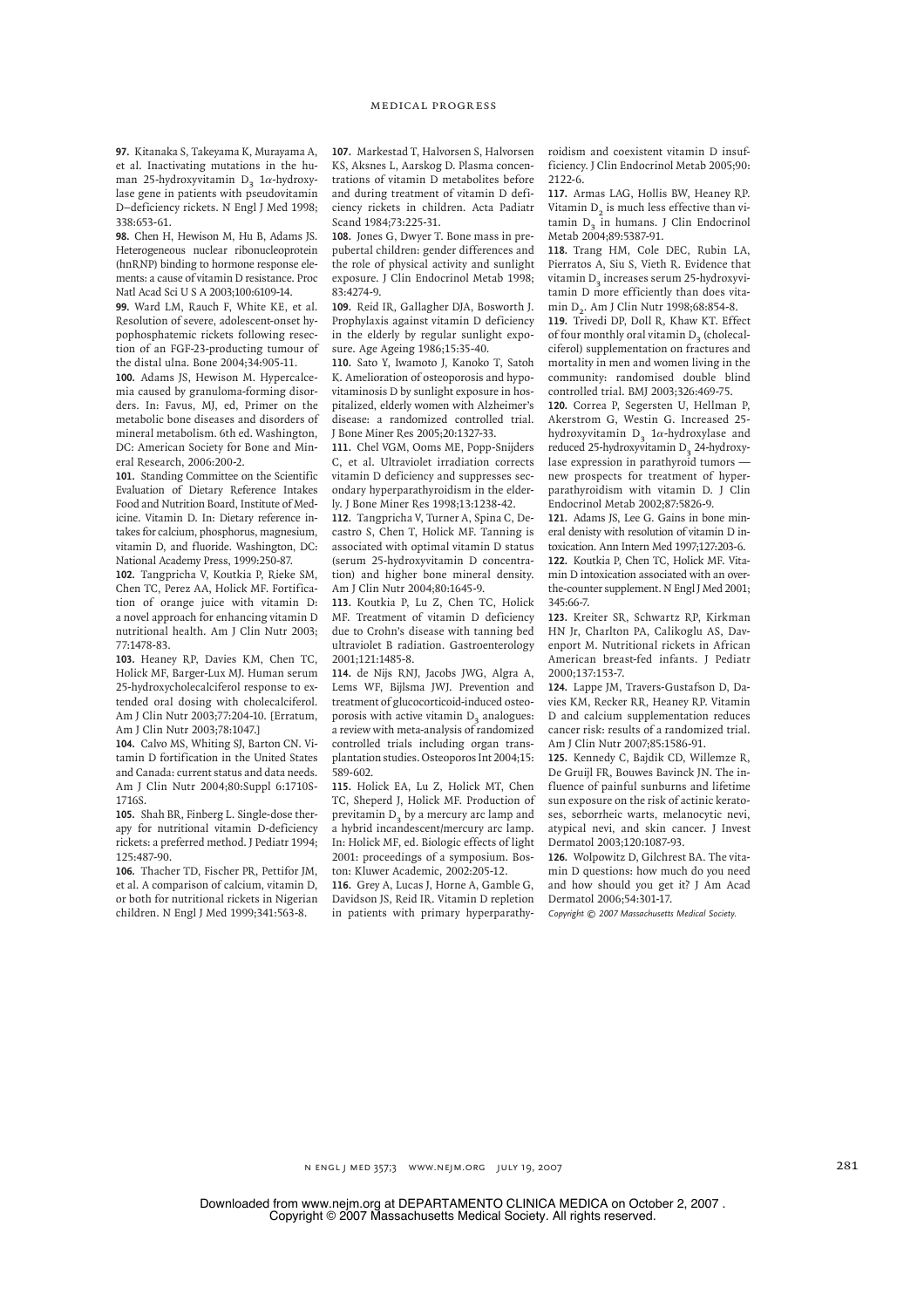& 2009 International Society of Nephrology

# Latest findings in phosphate homeostasis

Dominique Prié<sup>1,2</sup>, Pablo Ureña Torres<sup>3</sup> and Gérard Friedlander<sup>2,4</sup>

<sup>1</sup>Service d'Explorations Fonctionnelles, Hôpital Necker-Enfants Malades, AP-HP, Paris, France; <sup>2</sup>Centre de Recherche Croissance et Signalisation (Inserm U845), Université Paris Descartes, Faculté de Médecine, Paris, France; <sup>3</sup>Service de Néphrologie et Dialyse, Clinique du Landy, Saint Ouen, France and <sup>4</sup>Service de Physiologie et Radio-isotopes, Hôpital Européen Georges Pompidou, AP-HP, Paris, France

The kidney is a key player in phosphate balance. Inappropriate renal phosphate transport may alter serum phosphate concentration and bone mineralization, and increase the risk of renal lithiasis or soft tissue calcifications. The recent identification of fibroblast growth factor 23 (FGF23) as a hormone regulating phosphate and calcitriol metabolism and of klotho has changed the understanding of phosphate homeostasis; and a bone–kidney axis has emerged. In this review, we present recent findings regarding the consequences of mutations affecting several human genes encoding renal phosphate transporters or proteins regulating phosphate transport activity. We also describe the role played by the FGF23–klotho axis in phosphate homeostasis and its involvement in the pathophysiology of phosphate disturbances in chronic kidney disease.

Kidney International (2009) 75, 882–889; doi:10.1038/ki.2008.643; published online 4 February 2009

KEYWORDS: FGF23; klotho; NHERF1; NPT2a; NPT2c; phosphate transport

The control of serum phosphate concentration is mandatory to avoid the occurrence of severe metabolic disorders. Several lines of evidences indicate that hyperphosphatemia decreases life expectancy.<sup>1–3</sup> Hypophosphatemia is also associated with bone demineralization and increased risk of renal stone occurrence.4 Our knowledge of the mechanisms that govern phosphate homeostasis has been greatly improved during the recent years following the identification of mutations in several genes encoding for renal phosphate transporters or associated proteins, and by the discoveries of a new hormone, the fibroblast growth factor 23 (FGF23), and the multifunction protein klotho. The disruption or the overexpression of the genes encoding these proteins in mice, and the identification of mutations in human have emphasized their central role in human phosphate physiology and in the pathophysiology of phosphate disorders in chronic kidney disease.

# THE CENTRAL ROLE OF THE KIDNEY IN PHOSPHATE HOMEOSTASIS

Phosphate is filtered at the glomerulus then reabsorbed almost exclusively in the proximal tubule. The amount of phosphate reabsorbed by the proximal tubule is hormonally regulated and determines, in subjects with normal renal function or moderately reduced glomerular filtration rate, serum phosphate levels. Two type 2 sodium phosphate cotransporters, NPT2a (SLC34A1) and NPT2c (SLC34A3), are expressed at the apical domain of renal proximal tubular cells and reabsorb phosphate from the glomerulus filtrate (Figure 1).5,6 The targeted disruption of the NPT2a gene in mice and the loss-of-function mutations in the human NPT2a gene increase urinary phosphate excretion, induce hypophosphatemia and are both associated with renal stone occurrence and/or bone demineralization confirming the key role played by this carrier in phosphate homeostasis.<sup>7</sup> Patients with renal stones and a seven amino-acid heterozygous deletion in NPT2a exhibited an ability of the kidney to reabsorb phosphate similar to that observed in patients affected with renal stones in the past who did not have this mutation, questioning its role in the patient phenotype. $^{10}$ However, this lack of difference can be explained by significant differences of serum parathyroid hormone (PTH) concentrations between the two groups. Although the phenotype of mice with NPT2c gene disruption has not

Correspondence: Dominique Prié, Service d'Explorations Fonctionnelles, Hôpital Necker-Enfants malades, 149 rue de Sèvres, Paris 75015, France. E-mail: dominique.prie@inserm.fr

Received 15 July 2008; revised 9 September 2008; accepted 21 October 2008; published online 4 February 2009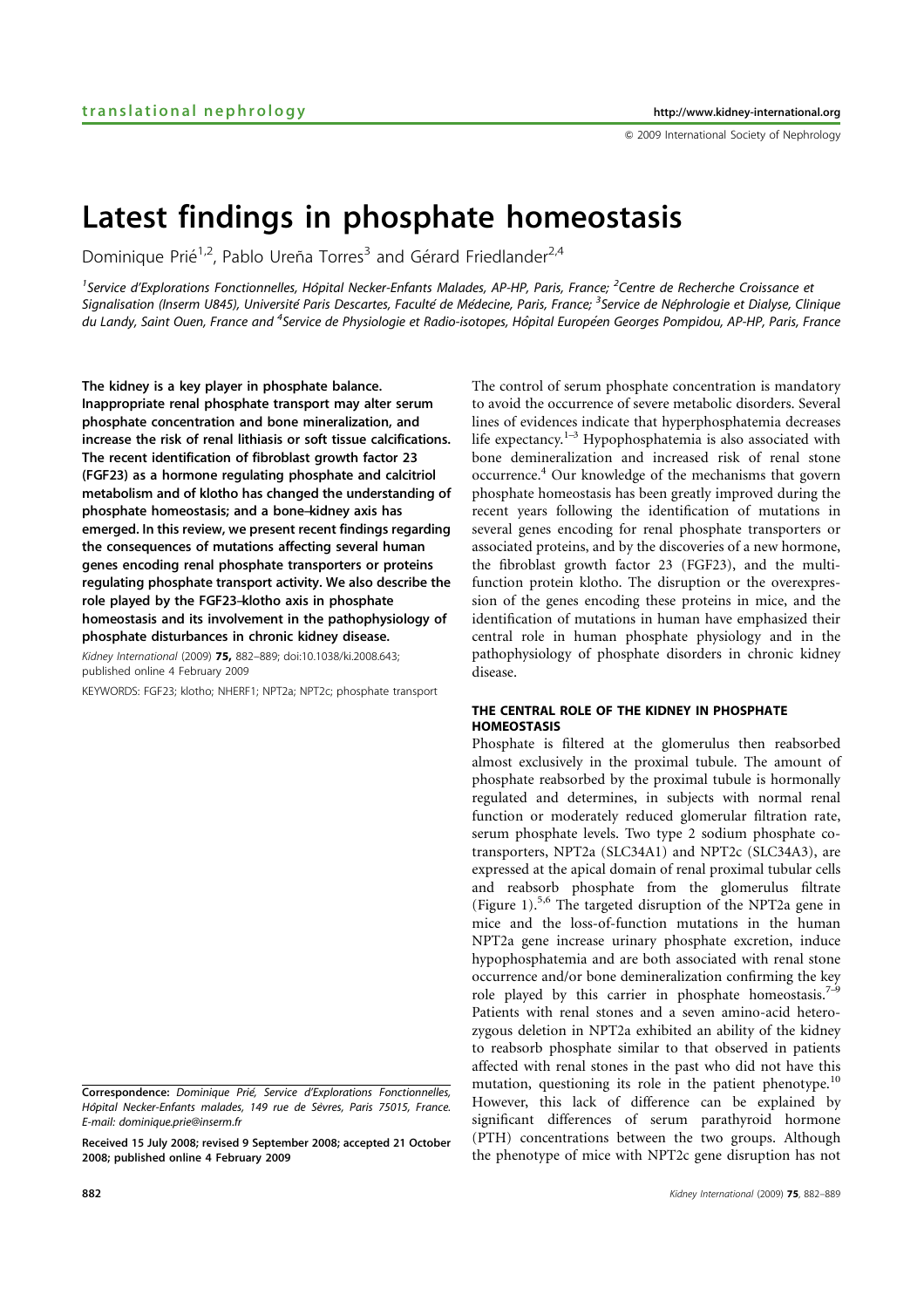

Figure 1 | Proteins involved in renal phosphate reabsorption. Phosphate is reabsorbed in the proximal tubular cells through two sodium phosphate cotransporters, NPT2a and NPT2c, the activity of which is controlled by two hormones; the parathyroid hormone (PTH) and the fibroblast growth factor 23 (FGF23). PTH binds to the PTH type1 receptor (PTHR1) and induces the retrieval of NPT2a from the brush border membrane. Its effect on NPT2c is uncertain. FGF23 decreases the expression of both sodium phosphate cotransporters. NHERF1 binds to NPT2a and type 1 PTH receptor (PTH1R). Mutations in all these proteins have been identified in humans with impaired renal phosphate reabsorption.

yet been published, mutations in the human NPT2c gene is responsible for the hereditary hypophosphatemic rickets with hypercalciuria, a disorder close to that observed in patients with NPT2a mutations.<sup>11-14</sup>

NPT2a and NPT2c have similar affinities for phosphate but differ by several features. First, their stoichiometry for sodium ion: NPT2a carries three sodium ions with phosphate, whereas NPT2c carries only two.<sup>5,15,16</sup> Second. the hormonal regulation of these two sodium phosphate cotransporters is not identical (see below). Third, studies carried out in rats suggest that NPT2c is preferentially expressed before weaning ages, its expression decreasing thereafter.15 These differences may explain why the defect in NPT2a function cannot be compensated by NPT2c in later life: although the renal expression of NPT2c is increased in  $NPT2a-/-$  mice, they still exhibit a profound defect of renal phosphate transport.<sup>17</sup>

The expression of a third type 2 sodium phosphate cotransporter mRNA, NPT2b (SLC34A2), has been reported in the kidney.18,19 This transporter is also expressed in lung and small intestine.<sup>19</sup> Intestinal expression of NPT2b is upregulated by calcitriol, $19,20$  which may mediate the stimulation of intestinal phosphate absorption by calcitriol treatment. The tubular localization of NPT2b in the kidney and its role in renal phosphate reabsorption is unknown. In lung, NPT2b seems to play a central role in the reabsorption of phosphate released from phospholipid cleavage. Indeed, mutations of this transporter in humans lead to lung calcifications. $21$ Serum phosphate concentration and renal phosphate transport did not seem to be altered in these patients under normal phosphate diet.

Two other types of sodium phosphate cotransporters, type 1 and type 3, are expressed in the kidney. NPT1 (SLC17A1) is expressed at the apical membrane of proximal tubular cells and in the liver; it is a nonspecific anionic carrier whose physiological role regarding phosphate homeostasis is still unknown.22,23

Type 3 phosphate transporter family is composed of PiT1 (SLC20A1) and PiT2 (SLC20A2). These proteins, initially identified as retrovirus receptors, transport phosphate with a high affinity.<sup>24,25</sup> They are widely expressed, which suggests that they may play an important role in supplying cells with phosphate rather than playing a key role in the regulation of phosphate balance at the body level.<sup>24</sup> Overexpression of PiT1 in cultured vascular smooth muscle cells grown in a high phosphate-rich medium increases cellular calcifications, suggesting that PiTs could be involved in the mechanisms leading to pathological vascular and soft tissue calcifications such as those observed in uremic patients.<sup>26</sup>

The molecules and the mechanisms leading to the reabsorption of phosphate from the lumen to the proximal tubule cells have almost been completely elucidated; however, scarce information exist regarding the phosphate transport at the basolateral side of the proximal tubular cell as well as the phosphate transport in other nephron sites, namely in the distal tubule.

# HORMONAL CONTROL OF RENAL PHOSPHATE TRANSPORT Parathyroid hormone and its signaling pathway

Parathyroid hormone binds to type 1 PTH receptor in proximal tubular cells, stimulates cAMP synthesis and phospholipase C pathway and decreases renal phosphate transport. It is well established that PTH induces the retrieval of NPT2a from proximal tubular cell brush border membrane (Figure 1). $27$  The effect of PTH on NPT2c expression differs according to the animal models studied. Although NPT2c is expressed in the renal brush border membrane from proximal tubular cells of NPT2a $-/-$  mice,<sup>17</sup> infusion of PTH in these animals fails to further decrease renal phosphate transport<sup>28,29</sup> suggesting that PTH cannot lower NPT2c expression in this model. By contrast, in thyroparathyroidectomized rats, administration of PTH markedly decreases NPT2c expression in renal brush border membrane vesicles.<sup>30</sup>

To properly exert its physiological role, NPT2a needs to be correctly located at the cellular membrane. Several data indicate that the correct targeting of NPT2a to the apical membrane and the control of its retrieval by PTH require the presence of the sodium–proton exchanger regulatory factor 1 (NHERF1). NHERF1 belongs to the PDZ domain protein family. It contains two PDZ domains that bind to the carboxy-terminal end of NPT2a and type 1 PTH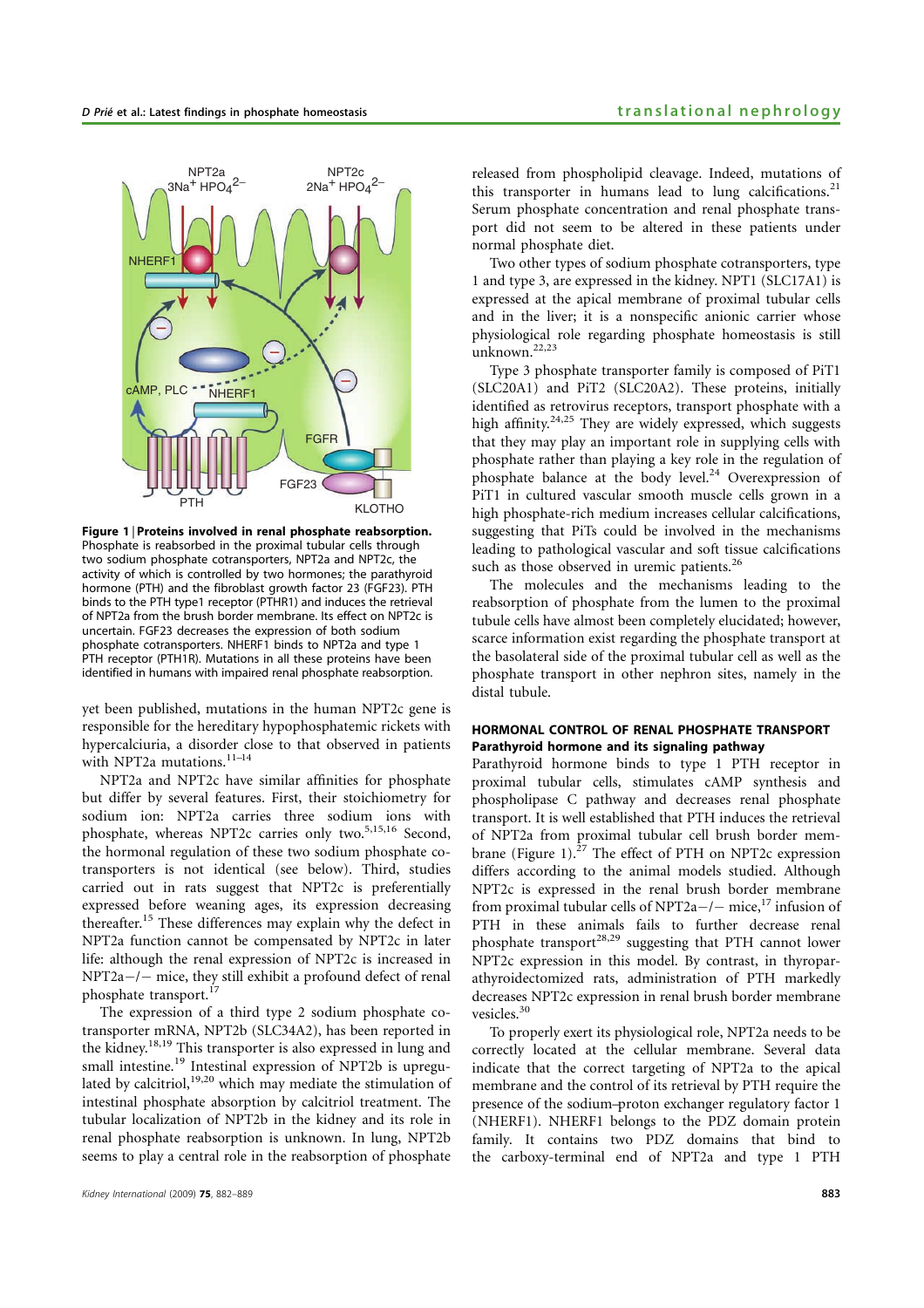receptor.<sup>31,32</sup> The targeted disruption of NHERF1 gene in mouse results in a phenotype similar to that observed in  $NPT2a^{-/-}$  mice, due to the decrease in NPT2a expression in the renal brush border membranes of proximal tubular cells.<sup>33</sup> The mechanism underlying the decrease in NPT2a in  $NHERF1^{-/-}$  mice is complex and may associate abnormal targeting and increased PTH-induced retrieval from the brush border membrane. Sodium phosphate transport is decreased in NHERF1 $^{-/-}$  renal proximal tubule cells in primary culture by comparison with their wild-type counterpart, this may be associated with a lower NPT2a membrane abundance<sup>34</sup> suggesting that NHERF1 is mandatory for proper sorting of NPT2a. In contrast, experiments performed on the kidney slices showed no difference of phosphate transport between wild-type and NHERF1 $-/-$  mice.<sup>35</sup> These latter results suggest that the defect in renal phosphate transport of NHERF1 $-/-$  mice requires the presence of an extrarenal factor. This factor may be PTH itself. Indeed, in the presence of NHERF protein, the synthesis of cAMP in response to PTH is inhibited in PS120 cells and in opossum kidney cells.<sup>32,36</sup> Interestingly, it has been known for many years that the truncation of the carboxy-terminal region of type 1 PTH receptor, which is the site of NHERF–type 1 PTH receptor interaction, enhanced cAMP synthesis but not phospholipase C in response to PTH.<sup>37</sup> The levels of urinary  $cAMP$  excretion in NHERF1<sup>-/-</sup> mice has not been reported, so it is unknown if an increase in cAMP synthesis in response to PTH in the proximal tubule may account for the decrease in NPT2a apical expression. However, we have very recently identified mutations in the PDZ2 and the inter region domain of NHERF1 in humans with renal phosphate loss and nephrolithiasis or bone demineralization. $38$  Urinary cAMP excretion was increased in these patients, contrasting with normal serum PTH concentration and undetectable PTH-related peptide levels. Experiments performed in cultured renal cells showed that these mutations increased PTH-induced cAMP synthesis resulting in a specific inhibition of renal phosphate transport.

#### Fibroblast growth factor 23

The main role of PTH in adults is to maintain constant serum ionized calcium concentration, not serum phosphate concentration. PTH regulates calcium release from bone, and calcium reabsorption in the kidney, and in turn ionized calcium concentration controls PTH secretion through the calcium sensor. PTH increases urinary phosphate excretion, but a direct role of phosphate on PTH secretion is difficult to assess as manipulations of phosphate levels modify ionized calcium concentration. Hypophosphatemia with inappropriate urinary phosphate excretion can occur in the absence of hyperparathyroidism, suggesting the existence of non-PTH phosphaturic factors. These factors have been only recently identified. The FGF23 is the better characterized of these factors and we begin to understand its physiological role (Figure 2). FGF23 is a 251 amino-acid peptide synthesized by bone cells, namely osteocytes and osteoblasts,<sup>39–41</sup> in response



Figure 2 | FGF23 and the bone-kidney axis. The fibroblast growth factor 23 (FGF23) is synthesized by bone in response to an increase in serum phosphate concentration. FGF23 controls renal phosphate transporter activity and calcitriol synthesis by the proximal tubule and intestinal phosphate absorption through calcitriol level. FGF23 may also alter parathyroid gland functions.

to high phosphate intake, hyperphosphatemia or an increase in serum calcitriol concentration.42–48 When recombinant FGF23 is injected in animals, it induces a rapid and marked inhibition of renal phosphate reabsorption resulting in severe hypophosphatemia, bone demineralization, and low serum calcitriol concentration. FGF23 decreases NPT2a and NPT2c mRNA and protein expression in the kidney. It also inhibits  $1-\alpha$  hydroxylase expression in the renal proximal tubule and stimulates the 24 hydroxylase, the enzyme that converts calcitriol and 25-OH vitamin D into inactive metabolites.<sup>49-57</sup> Infusion of FGF23 decreases the intestinal absorption of phosphate by inhibiting NPT2b expression, which further lowers serum phosphate concentration.<sup>54</sup> This effect on NPT2b is mediated by the reduction of calcitriol levels, as it is abolished in mice with disrupted vitamin D receptor gene.<sup>58</sup> Recent findings suggest that FGF23 may control PTH synthesis and secretion. Injection of FGF23 in animals rapidly decreases PTH secretion within 10 min through the MAPK pathway;<sup>59</sup> it also inhibits PTH gene expression in parathyroid glands.<sup>59</sup> Furthermore, at variance with its effect in renal proximal tubule, FGF23 dose-dependently increases  $1-\alpha$ hydroxylase expression in bovine parathyroid cells,<sup>60</sup> which may contribute to reduce PTH gene transcription.

The disruption of FGF23 gene in mouse is associated with hyperphosphatemia, elevated renal phosphate reabsorption, hypercalcemia, low serum PTH levels, high concentrations of circulating calcitriol, soft tissue calcifications, accelerated senescence, and pulmonary emphysema.<sup>61-63</sup> Similarly, administration of inactivating monoclonal antibodies anti-FGF23 results in hyperphosphatemia and high serum calcitriol levels.<sup>64</sup>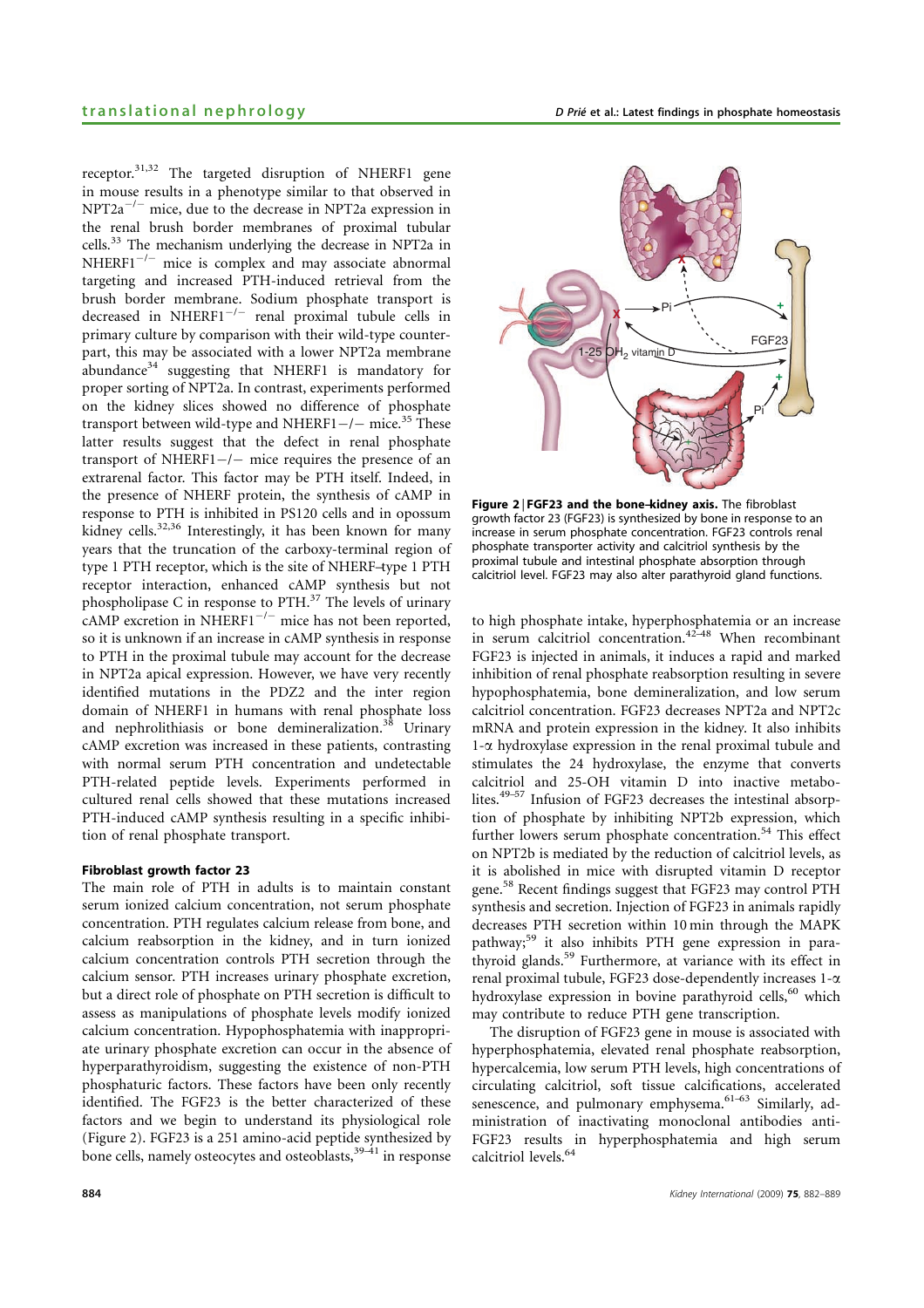The active form of FGF23 is the 32 kDa intact peptide, which normally circulates in the plasma of normal subjects. A still unidentified enzyme inactivates FGF23 by cleavage between amino acids 176 and 179, which results in two peptides that can be detected in the plasma. It is unknown if FGF23 is metabolized at a specific site in the body, in particular, although serum FGF23 concentration increases with the decrease in glomerular filtration rate (see below), the role of the kidney in FGF23 degradation is not known. A correct glycosylation of the peptide is important for intact FGF23 stability. Indeed, mutations in the glycosylation sites of FGF23 or inactivating mutations of UDP-N-acetyl-a-Dgalactosamine/polypeptide N-acetylgalactosaminyltransferase 3 gene (GALNT3), the enzyme responsible for FGF23 O-glycosylation, increase intact FGF23 degradation and result in tumoral calcinosis or hyperostosis–hyperphosphatemia syndrome.65–72 In these disorders, intact FGF23 plasma concentration are low, contrasting with elevated levels of the carboxy-terminal peptide.

The development of soft tissue calcifications in FGF23 deficient disorders can be induced by the hyperphosphatemia or the elevated serum calcitriol concentration. The double knockout of FGF23 and 1- $\alpha$  hydroxylase in mice or that of FGF23 and vitamin D receptor results in a normal phenotype and normal survival, suggesting that the overproduction of calcitriol is harmful in the absence of FGF23. $62,63,73$  However, in these mice, serum phosphate concentration is respectively low or normal, which can contribute to the normalization of the phenotype. Selective normalization of serum phosphate or calcitriol concentrations by diet show that normal serum phosphate concentration fully rescues the phenotype of  $FGF23^{-/-}$  mice, including mortality and soft tissue calcifications, whereas, in hyperphosphatemic animals with normal calcitriol levels, vascular calcifications and survival were improved but not normalized.<sup>74</sup> Normalization of serum phosphate concentration in patients with tumoral calcinosis has a marked beneficial effect on soft tissue calcifications.<sup>69</sup>

#### Klotho and FGF receptors

The observations that FGF23 can bind with low affinity to multiple FGF receptors, and that inactivation or overexpression of FGF23 result in disorders that alter calcium phosphate homeostasis led to look for an FGF23-specific receptor. Indeed, dysfunctions of FGFs or their receptors are associated with abnormal fetal development or cancer occurrence without modification of calcium or phosphate balance. Interestingly, mice with an insertional disruption of the klotho gene by a transgene resulting in a hypomorphic allele, exhibit a phenotype similar to that of FGF23-null mice.<sup>61,75</sup> The complete targeted disruption of klotho gene led to an identical phenotype.<sup>76</sup> Klotho gene encodes a 1014amino-acid long protein with a long extracellular NH2 extremity, a single pass transmembrane domain, and a short intracellular carboxy-terminal region. The extracellular domain is composed of two homologous regions named KL1 and KL2. Klotho is expressed at the cell surface but is also present in the plasma as two secreted forms. One of the secreted forms of klotho results from the shedding of klotho from the cell surface. This form is made up of the KL1 and KL2 domains. The second secreted form of klotho is due to an alternative RNA splicing in exon 3 that gives a protein of 549 amino acids containing only the KL1 domain. Several data converge to show that klotho is important for FGF23 function. The transmembrane and the KL1–KL2 secreted forms of klotho binds to FGF23.77,78 Injection of an antiklotho antibody that abrogates klotho–FGF23 interaction in mice reproduces the disorders of klotho and FG23-null mice.<sup>78</sup> Klotho binds to multiple FGF receptors increasing the affinity of FGF receptors for FGF23.<sup>77,78</sup> The klotho–FGF receptor–FGF23 complex activates the phosphorylation of ERK1/2 and FGF receptor substrate.<sup>77,78</sup> In klotho-deficient or inactivated mice, serum-intact FGF23 concentration is increased but is ineffective in controlling serum phosphate levels.79 In summary, klotho is a co-receptor that specifically increases the sensitivity of FGF receptors to FGF23.

Klotho is expressed in a limited number of organs: kidney, brain, the pituitary gland, the parathyroid gland, ovary, testis, skeletal muscle, duodenum, and pancreas.<sup>59,75</sup> Surprisingly, in the kidney, klotho is not expressed in the proximal tubule but, instead, in the distal tubule.<sup>80</sup> To date, the mechanism by which FGF23 decreases renal phosphate transporter expression and 1-a-hydroxylase and 24-hydroxylase expression in the renal proximal tubule is unknown. The role of klotho in the renal distal tubule seems to be independent of FGF23.

Co-immunoprecipitation studies indicate that soluble klotho can bind  $FGF23$ ;<sup>64,78</sup> however, the function of the circulating forms of klotho remains to be established.

Klotho isoform that contains KL1 and KL2 has a weak  $\beta$ -glucuronidase activity.<sup>81</sup> Addition of the extracellular domain of klotho on cells expressing the calcium ion channel TRPV5 increases calcium entry. This effect is reproduced by a b-glucuronidase and is due to the retention of TRPV5 in the  $p$ lasma membrane. $82$  The physiological signification of these findings is not completely understood.

Overexpression of klotho in mice significantly extends lifespan, represses insulin and insulin-like growth factor signaling, and increases manganese-superoxide dismutase expression, which reduces oxidative stress.<sup>83,84</sup> The calcium-phosphate balance in these mice has not been reported.

#### ALTERATION OF THE FGF23–KLOTHO AXIS IN HUMAN DISEASES

# Role of FGF23 in chronic kidney diseases

Serum-intact FGF23 concentration increases early when glomerular filtration rate declines.<sup>85,86</sup> In chronic kidney disease, serum FGF23 concentration is correlated with serum phosphate concentration and urinary fractional excretion of phosphate, and inversely correlated with serum calcitriol and PTH concentrations.<sup>85,87,88</sup> The early increase in FGF23 levels in chronic kidney disease prevents hyperphosphatemia, by decreasing phosphate absorption in the renal proximal tubule and in the intestine; however, by inhibiting the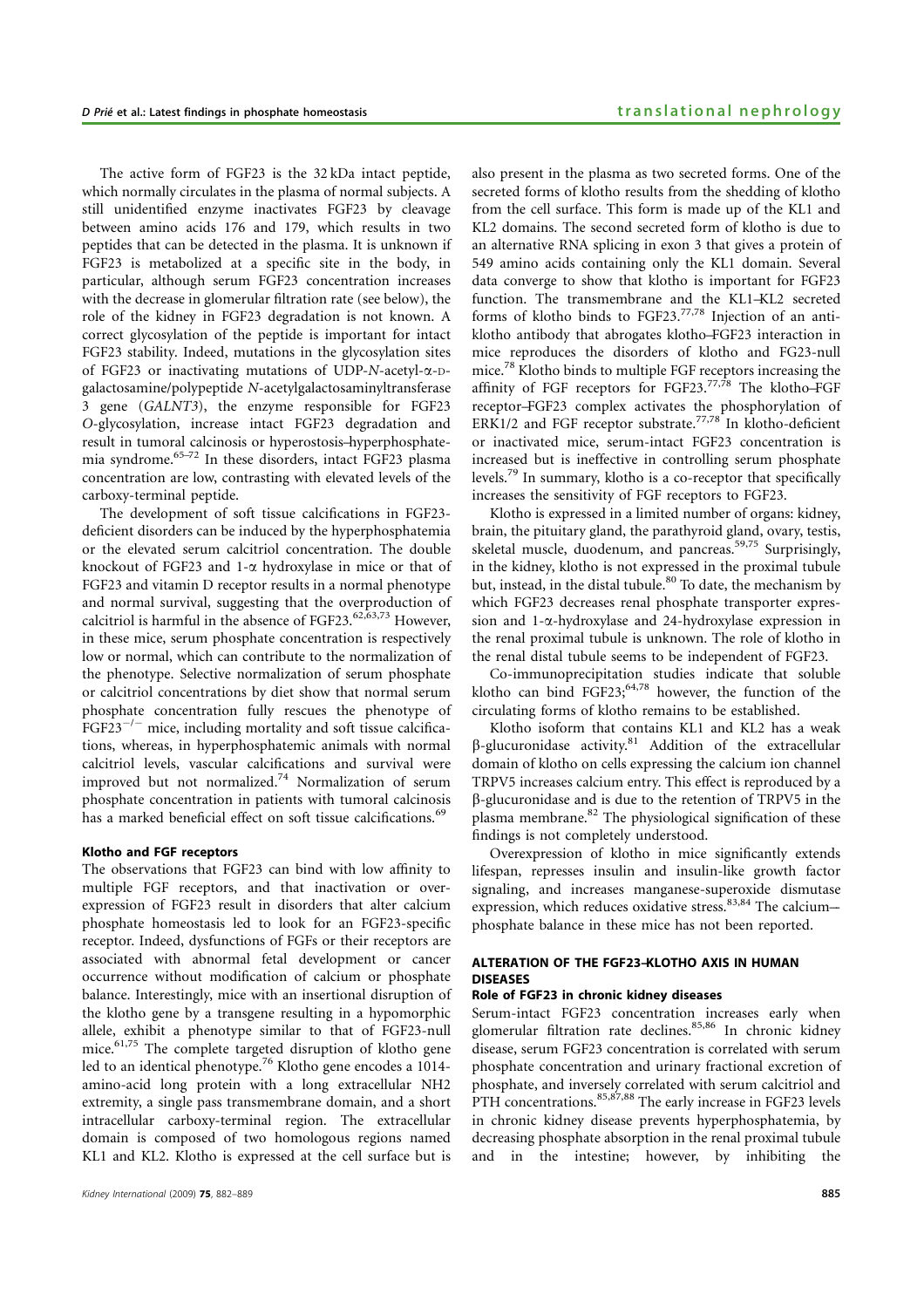1-a-hydroxylase activity, FGF23 may also generate a secondary hyperparathyroidism.<sup>85</sup> The increase in serum-intact FGF23 concentration in chronic kidney disease may also be partially due to impaired FGF23 degradation; however, the role of the kidney in FGF23 cleavage has not been established. High levels of FGF23 concentrations are associated with accelerated degradation of glomerular filtration rate in nondiabetic patients with chronic kidney disease independently of other factors.<sup>89</sup> In dialysis patients, serum FGF23 concentration is markedly increased and predicts the future development of refractory hyperparathyroidism.<sup>90,91</sup> PTHinduced phosphate release from bone may stimulate FGF23 production in dialysis patients, which in turn controls PTH secretion. Higher levels of serum FGF23 may be necessary to control serum PTH and phosphate concentration in patients who will develop refractory hyperparathyroidism. It is unknown if klotho expression decreases in the PTHs as observed in the kidney, and if this mechanism might also be implicated in the genesis of refractory hyperparathyroidism.

In the absence of refractory hyperparathyroidism, we have found no correlation between serum FGF23 concentration and bone mineralization density at several skeletal sites in a population of hemodialysis patients, suggesting the lack of direct effect of FGF23 on bone.<sup>88</sup>

Increased serum FGF23 concentrations in dialysis patient are also associated with increased mortality within the first year of hemodialysis.<sup>92</sup>

The increased production of FGF23 during the dialysis period may result in an autonomous secretion of FGF23 in some patients. This phenomenon may explain persistent high serum FGF23 levels and the hypophosphatemia observed in many patients following successful renal transplant.<sup>93</sup>

Various genetic disorders with abnormal serum FGF23 concentrations responsible for hypo or hyperphosphatemia are shown in Table 1.

#### Involvement of klotho in pathology

The expression of the membrane and KL1 forms of klotho is decreased in the kidney in patients with chronic renal failure but has not been reported in other organs.<sup>94</sup> The consequences of this decrease on FGF23 action in the kidney are uncertain.

In humans, klotho polymorphisms have been associated with longevity and the risk of cardiovascular calcifications, and with bone mineral density in postmenopausal women.95–101

Klotho is expressed in ovary; recently, the levels of mRNA KL1 form of klotho in epithelial ovarian cancer have been associated with poor survival prognosis in this context.<sup>102</sup> The role of KL1 klotho in cancer requires further elucidation, as KL1 has also antitumoral properties, it can suppress IGF type 1 receptor autophosphorylation, $83$  but can also facilitate tumor by stimulating angiogenesis and inhibiting apoptosis.<sup>103-106</sup>

|       | Table 1 Genetic disorders associated with inappropriate renal phosphate reabsorption and serum phosphate concentration in |  |  |
|-------|---------------------------------------------------------------------------------------------------------------------------|--|--|
| human |                                                                                                                           |  |  |

| <b>Disorder</b>                                                           | Serum<br>phosphate<br>concentration | Mutated gene                                     | Mechanism                                                                                                                     | <b>FGF23</b><br>concentration           |
|---------------------------------------------------------------------------|-------------------------------------|--------------------------------------------------|-------------------------------------------------------------------------------------------------------------------------------|-----------------------------------------|
| Autosomal dominant<br>hypophosphatemic rickets                            | Low                                 | FGF <sub>23</sub>                                | Increased stability of FGF23                                                                                                  | Increased                               |
| X-linked hypophosphatemia                                                 | Low                                 | <b>PHEX</b>                                      | Unknown                                                                                                                       | Increased                               |
| Autosomal recessive hypophosphatemia                                      | Low                                 | DMP1                                             | Unknown                                                                                                                       | Increased                               |
| McCune-Albright syndrome                                                  | Low                                 | <b>GNAS</b>                                      | Hypersecretion of FGF23 by bone cells                                                                                         | Increased                               |
| Familial tumoral calcinosis<br>hyperostosis-hyperphosphatemia<br>syndrome | High                                | FGF <sub>23</sub>                                | Glycosylation defect, instability of FGF23                                                                                    | Intact: low<br>c-terminal:              |
|                                                                           | High                                | GALNT3                                           | Glycosylation defect, instability of FGF23                                                                                    | increased<br>Intact: low<br>c-terminal: |
|                                                                           | High                                | Klotho                                           | Resistance to FGF23                                                                                                           | increased<br>Intact:<br>increased       |
| Hypophosphatemia with<br>hyperparathyroidism                              | Low                                 | Translocation<br>t(9,13)(q21.13;q13.1)           | Increased klotho abundance in plasma                                                                                          | Increased                               |
| Hypophosphatemia with renal lithiasis<br>or bone demineralization         | Low<br>Low<br>Low                   | NPT <sub>2a</sub><br>NPT <sub>2c</sub><br>NHERF1 | Defect of phosphate transport<br>Defect of phosphate transport<br>Increased responsiveness of renal<br>proximal tubule to PTH | Normal<br>Normal<br>Normal              |

FGF23, fibroblast growth factor 23; NHERF1, sodium–proton exchanger regulatory factor 1; PTH, parathyroid hormone.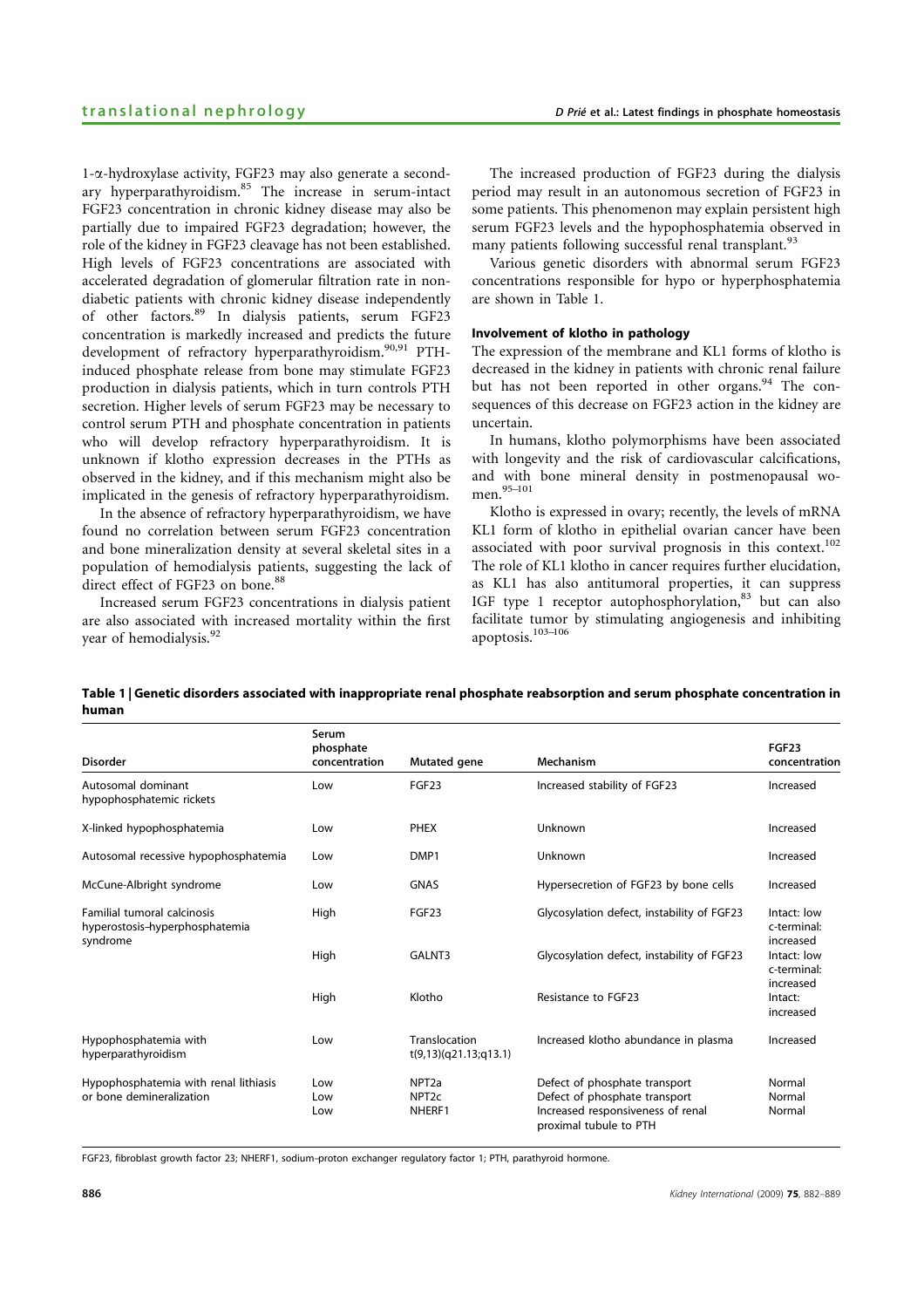#### OTHER BONE-DERIVED PHOSPHATURIC FACTORS

The matrix extracellular phosphoglycoprotein (MEPE) is 525-amino-acid protein expressed in bone. Its cleavage releases an acid-rich motif peptide (ASARM) located in the carboxy-terminal part of MEPE. ASARM peptide is an inhibitor of bone mineralization. Administration or overexpression of MEPE induces renal phosphate leak, hypophosphatemia, and bone demineralization.<sup>107–109</sup> The increased levels of ASARM and MEPE peptides and of FGF23 have been reported in humans with X-linked hypophosphatemia, and in Hyp mice, two disorders due to mutations in Phex gene (phosphate regulating gene with homologies to endopeptidases on the X chromosome) have been reported.53,110–112 The phosphaturic effect of MEPE may be mediated by FGF23 questioning the role of MEPE as a phosphaturic factor. The release of ASARM from MEPE would decrease PHEX expression and activity,<sup>113-115</sup> which would inhibit bone mineralization and increase FGF23 secretion by a still unidentified mechanism.<sup>53,87,116</sup> This view is consistent with the inability of MEPE gene disruption to reverse the phenotype of Hyp mice.<sup>116</sup>

As MEPE, dentin matrix protein 1 belongs to the SIBLING (small integrin-binding ligand N-linked glycoproteins) protein family. Humans with mutation in dentin matrix protein 1 gene and dentin matrix protein 1-null mice exhibit hypophosphatemia, increased excretion of phosphate in urine and increased FGF23 plasma concentration.<sup>117,118</sup> The mechanism by which inactivation of dentin matrix protein 1 increases FGF23 expression remains to be determined.

#### **CONCLUSION**

Our knowledge of the mechanisms that participate to maintain serum phosphate concentration within the normal range has greatly improved during the past few years. The pathophysiology and consequences of disorders with inadequate renal phosphate reabsorption have been elucidated. The understanding of the genesis of secondary hyperparathyroidism in chronic kidney disease has been modified. Its treatment and prevention will probably benefit from the development of new drugs, interfering with phosphate transporters, hormonal receptors, or associated proteins.

#### DISCLOSURE

All the authors declared no competing interests.

#### ACKNOWLEDGMENTS

This study was supported by INSERM, Université Paris Descartes, Association Laboratoire de Recherches Physiologiques, and Agence Nationale pour la Recherche (Grant number: ANR-07-PHYSIO-017-01).

#### **REFERENCES**

- 1. Prie D, Beck L, Urena P et al. Recent findings in phosphate homeostasis. Curr Opin Nephrol Hypertens 2005; 14: 318–324.
- 2. Block GA, Hulbert-Shearon TE, Levin NW et al. Association of serum phosphorus and calcium x phosphate product with mortality risk in chronic hemodialysis patients: a national study. Am J Kidney Dis 1998; 31: 607-617.
- Tonelli M, Sacks F, Pfeffer M et al. Relation between serum phosphate level and cardiovascular event rate in people with coronary disease. Circulation 2005; 112: 2627–2633.
- 4. Prie D, Beck L, Friedlander G et al. Sodium-phosphate cotransporters, nephrolithiasis and bone demineralization. Curr Opin Nephrol Hypertens 2004; 13: 675–681.
- 5. Murer H, Hernando N, Forster I et al. Proximal tubular phosphate reabsorption: molecular mechanisms. Physiol Rev 2000; 80: 1373–1409.
- 6. Ohkido I, Segawa H, Yanagida R et al. Cloning, gene structure and dietary regulation of the type-IIc Na/Pi cotransporter in the mouse kidney. Pflugers Arch 2003; 446: 106–115.
- Beck L, Karaplis AC, Amizuka N et al. Targeted inactivation of Npt2 in mice leads to severe renal phosphate wasting, hypercalciuria, and skeletal abnormalities. Proc Natl Acad Sci USA 1998; 95: 5372–5377.
- 8. Prie D, Huart V, Bakouh N et al. Nephrolithiasis and osteoporosis associated with hypophosphatemia caused by mutations in the type 2a sodium-phosphate cotransporter. N Engl J Med 2002; 347: 983–991.
- Chau H, El-Maadawy S, McKee MD et al. Renal calcification in mice homozygous for the disrupted type IIa Na/Pi cotransporter gene Npt2. J Bone Miner Res 2003; 18: 644–657.
- 10. Lapointe JY, Tessier J, Paquette Y et al. NPT2a gene variation in calcium nephrolithiasis with renal phosphate leak. Kidney Int 2006; 69: 2261–2267.
- 11. Bergwitz C, Roslin NM, Tieder M et al. SLC34A3 mutations in patients with hereditary hypophosphatemic rickets with hypercalciuria predict a key role for the sodium-phosphate cotransporter NaPi-IIc in maintaining phosphate homeostasis. Am J Hum Genet 2006; 78: 179–192.
- 12. Juppner H. Novel regulators of phosphate homeostasis and bone metabolism. Ther Apher Dial 2007; 11(Suppl 1): S3–S22.
- 13. Lorenz-Depiereux B, Benet-Pages A, Eckstein G et al. Hereditary hypophosphatemic rickets with hypercalciuria is caused by mutations in the sodium-phosphate cotransporter gene SLC34A3. Am J Hum Genet 2006; 78: 193–201.
- 14. Ichikawa S, Sorenson AH, Imel EA et al. Intronic deletions in the SLC34A3 gene cause hereditary hypophosphatemic rickets with hypercalciuria. J Clin Endocrinol Metab 2006; 91: 4022–4027.
- 15. Segawa H, Kaneko I, Takahashi A et al. Growth-related renal type II Na/Pi cotransporter. J Biol Chem 2002; 277: 19665–19672.
- 16. Bacconi A, Virkki LV, Biber J et al. Renouncing electroneutrality is not free of charge: switching on electrogenicity in a Na+-coupled phosphate cotransporter. Proc Natl Acad Sci USA 2005; 102: 12606–12611.
- 17. Tenenhouse HS, Martel J, Gauthier C et al. Differential effects of Npt2a gene ablation and X-linked Hyp mutation on renal expression of Npt2c. Am J Physiol 2003; 285: F1271-F1278.
- 18. Feild JA, Zhang L, Brun KA et al. Cloning and functional characterization of a sodium-dependent phosphate transporter expressed in human lung and small intestine. Biochem Biophys Res Commun 1999; 258: 578–582.
- 19. Xu H, Bai L, Collins JF et al. Molecular cloning, functional characterization, tissue distribution, and chromosomal localization of a human, small intestinal sodium-phosphate (Na+-Pi) transporter (SLC34A2). Genomics 1999; 62: 281–284.
- 20. Katai K, Miyamoto K, Kishida S et al. Regulation of intestinal Na+dependent phosphate co-transporters by a low-phosphate diet and 1,25 dihydroxyvitamin D3. Biochem J 1999; 343(Part 3): 705–712.
- 21. Corut A, Senvigit A, Ugur SA et al. Mutations in SLC34A2 cause pulmonary alveolar microlithiasis and are possibly associated with testicular microlithiasis. Am J Hum Genet 2006; 79: 650-656.
- 22. Biber J, Custer M, Werner A et al. Localization of NaPi-1, a Na/Pi cotransporter, in rabbit kidney proximal tubules. II. Localization by immunohistochemistry. Pflugers Arch 1993; 424: 210–215.
- 23. Busch AE, Schuster A, Waldegger S et al. Expression of a renal type I sodium/phosphate transporter (NaPi-1) induces a conductance in Xenopus oocytes permeable for organic and inorganic anions. Proc Natl Acad Sci USA 1996; 93: 5347–5351.
- 24. Collins JE, Bai L, Ghishan FK. The SLC20 family of proteins: dual functions as sodium-phosphate cotransporters and viral receptors. Pflugers Arch 2004; 447: 647–652.
- 25. Salaun C, Rodrigues P, Heard JM. Transmembrane topology of PiT-2, a phosphate transporter-retrovirus receptor. J Virol 2001; 75: 5584–5592.
- 26. Giachelli CM. Vascular calcification mechanisms. J Am Soc Nephrol 2004; 15: 2959–2964.
- 27. Forster IC, Hernando N, Biber J et al. Proximal tubular handling of phosphate: a molecular perspective. Kidney Int 2006; 70: 1548–1559.
- 28. Zhao N, Tenenhouse HS. Npt2 gene disruption confers resistance to the inhibitory action of parathyroid hormone on renal sodium-phosphate cotransport. Endocrinology 2000; 141: 2159–2165.
- 29. Sitara D, Kim S, Razzaque MS et al. Genetic evidence of serum phosphateindependent functions of FGF-23 on bone. PLoS Genet 2008; 4: e1000154.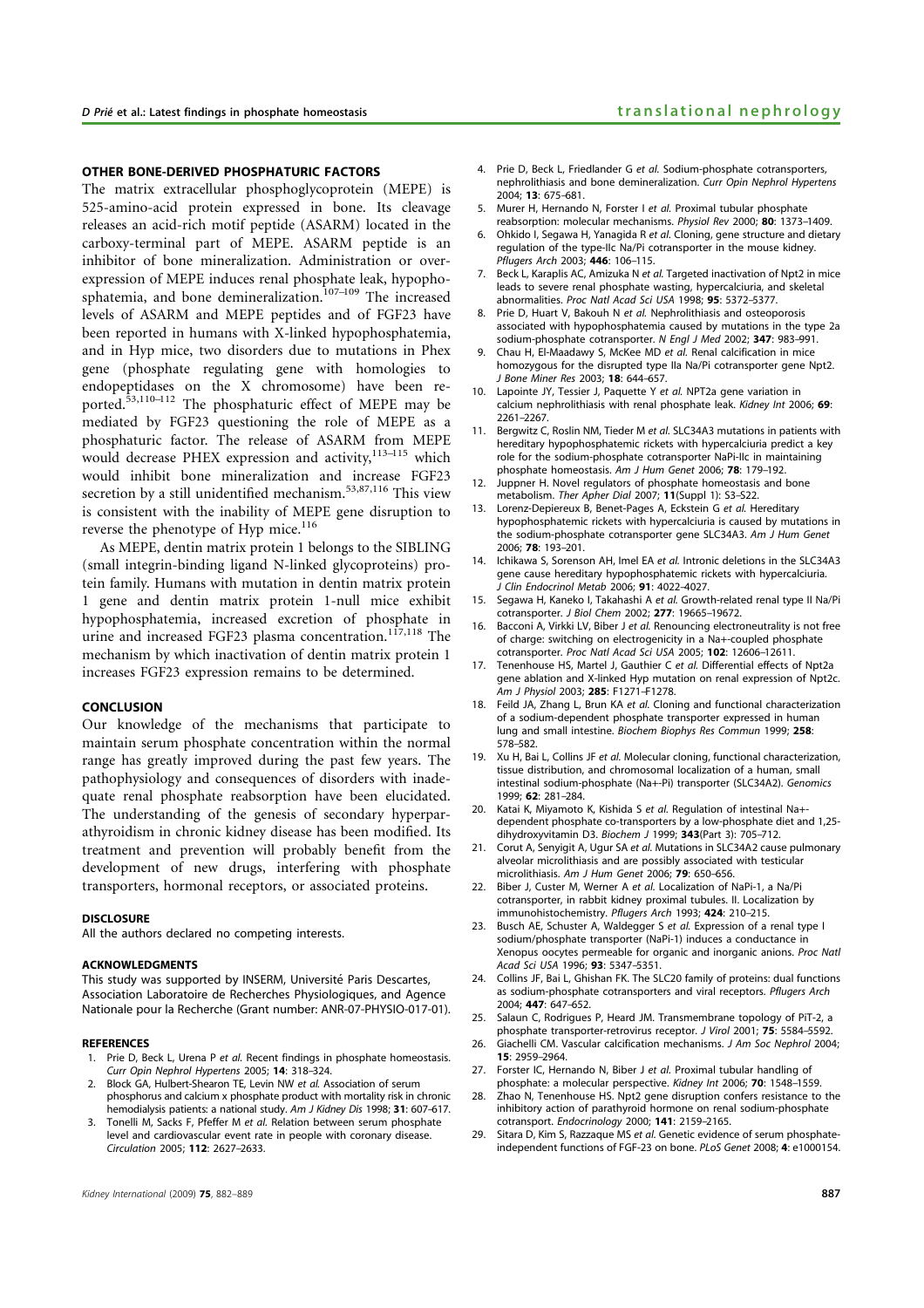- 30. Segawa H, Yamanaka S, Onitsuka A et al. Parathyroid hormonedependent endocytosis of renal type IIc Na-Pi cotransporter. Am J Physiol 2007; 292: F395–F403.
- 31. Gisler SM, Stagljar I, Traebert M et al. Interaction of the type IIa Na/Pi cotransporter with PDZ proteins. J Biol Chem 2001; 276: 9206–9213.
- Mahon MJ, Donowitz M, Yun CC et al. Na(+)/H(+) exchanger regulatory factor 2 directs parathyroid hormone 1 receptor signalling. Nature 2002; 417: 858–861.
- 33. Shenolikar S, Voltz JW, Minkoff CM et al. Targeted disruption of the mouse NHERF-1 gene promotes internalization of proximal tubule sodium-phosphate cotransporter type IIa and renal phosphate wasting. Proc Natl Acad Sci USA 2002; 99: 11470–11475.
- 34. Cunningham R, Xiaofei E, Steplock D, Shenolikar S et al. Defective PTH regulation of sodium-dependent phosphate transport in NHERF-1 $-$ / renal proximal tubule cells and wild-type cells adapted to low-phosphate media. Am J Physiol 2005; 289: F933–F938.
- 35. Capuano P, Bacic D, Roos M et al. Defective coupling of apical PTH receptors to phospholipase C prevents internalization of the Na+ phosphate cotransporter NaPi-IIa in Nherf1-deficient mice. Am J Physiol Cell Physiol 2007; 292: C927-C934.
- 36. Mahon MJ, Cole JA, Lederer ED et al. Na+/H+ exchanger-regulatory factor 1 mediates inhibition of phosphate transport by parathyroid hormone and second messengers by acting at multiple sites in opossum kidney cells. Mol Endocrinol 2003; 17: 2355–2364.
- 37. Iida-Klein A, Guo J, Xie LY et al. Truncation of the carboxyl-terminal region of the rat parathyroid hormone (PTH)/PTH-related peptide receptor enhances PTH stimulation of adenylyl cyclase but not phospholipase C. J Biol Chem 1995; 270: 8458-8465.
- 38. Karim Z, Gérard B, Bakouh N et al. NHERF1 mutations and responsiveness of renal parathyroid hormone. N Engl J Med 2008; 359: 1128-1135
- 39. Mirams M, Robinson BG, Mason RS et al. Bone as a source of FGF23: regulation by phosphate? Bone 2004; 35: 1192-1199.
- 40. Liu S, Zhou J, Tang W et al. Pathogenic role of Fgf23 in Hyp mice. Am J Physiol Endocrinol Metab 2006; 291: E38-E49.
- 41. Sitara D, Razzaque MS, Hesse M et al. Homozygous ablation of fibroblast growth factor-23 results in hyperphosphatemia and impaired skeletogenesis, and reverses hypophosphatemia in Phex-deficient mice. Matrix Biol 2004; 23: 421–432.
- 42. Ferrari SL, Bonjour JP, Rizzoli R. Fibroblast growth factor-23 relationship to dietary phosphate and renal phosphate handling in healthy young men. J Clin Endocrinol Metab 2005; 90: 1519-1524.
- Gupta A, Winer K, Econs MJ et al. FGF-23 is elevated by chronic hyperphosphatemia. J Clin Endocrinol Metab 2004; 89: 4489–4492.
- Kolek OI, Hines ER, Jones MD et al. 1alpha,25-Dihydroxyvitamin D3 upregulates FGF23 gene expression in bone: the final link in a renalgastrointestinal-skeletal axis that controls phosphate transport. Am J Physiol Gastrointest Liver Physiol 2005; 289: G1036-G1042.
- 45. Liu S, Tang W, Zhou J et al. Fibroblast growth factor 23 is a counterregulatory phosphaturic hormone for vitamin D. J Am Soc Nephrol 2006; 17: 1305–1315.
- 46. Burnett SM, Gunawardene SC, Bringhurst FR et al. Regulation of Cterminal and intact FGF-23 by dietary phosphate in men and women. J Bone Miner Res 2006; 21: 1187–1196.
- 47. Saito H, Maeda A, Ohtomo S et al. Circulating FGF-23 is regulated by 1alpha,25-dihydroxyvitamin D3 and phosphorus in vivo. J Biol Chem 2005; 280: 2543–2549.
- 48. Antoniucci DM, Yamashita T, Portale AA. Dietary phosphorus regulates serum fibroblast growth factor-23 concentrations in healthy men. J Clin Endocrinol Metab 2006; 91: 3144–3149.
- 49. White KE, Carn G, Lorenz-Depiereux B et al. Autosomal-dominant hypophosphatemic rickets (ADHR) mutations stabilize FGF-23. Kidney Int 2001; 60: 2079–2086.
- 50. White KE, Jonsson KB, Carn G et al. The autosomal dominant hypophosphatemic rickets (ADHR) gene is a secreted polypeptide overexpressed by tumors that cause phosphate wasting. J Clin Endocrinol Metab 2001; 86: 497–500.
- 51. Larsson T, Marsell R, Schipani E et al. Transgenic mice expressing fibroblast growth factor 23 under the control of the alpha1(I) collagen promoter exhibit growth retardation, osteomalacia, and disturbed phosphate homeostasis. Endocrinology 2004; 145: 3087–3094.
- 52. Shimada T, Mizutani S, Muto T et al. Cloning and characterization of FGF23 as a causative factor of tumor-induced osteomalacia. Proc Natl Acad Sci USA 2001; 98: 6500–6505.
- 53. Yamazaki Y, Okazaki R, Shibata M et al. Increased circulatory level of biologically active full-length FGF-23 in patients with hypophosphatemic rickets/osteomalacia. J Clin Endocrinol Metab 2002; 87: 4957–4960.
- 54. Saito H, Kusano K, Kinosaki M et al. Human fibroblast growth factor-23 mutants suppress Na+-dependent phosphate co-transport activity and 1alpha,25-dihydroxyvitamin D3 production. J Biol Chem 2003; 278: 2206–2211.
- 55. Shimada T, Hasegawa H, Yamazaki Y et al. FGF-23 is a potent regulator of vitamin D metabolism and phosphate homeostasis. J Bone Miner Res 2004; 19: 429–435.
- Shimada T, Muto T, Urakawa I et al. Mutant FGF-23 responsible for autosomal dominant hypophosphatemic rickets is resistant to proteolytic cleavage and causes hypophosphatemia in vivo. Endocrinology 2002; 143: 3179–3182.
- Shimada T, Urakawa I, Yamazaki Y et al. FGF-23 transgenic mice demonstrate hypophosphatemic rickets with reduced expression of sodium phosphate cotransporter type IIa. Biochem Biophys Res Commun 2004; 314: 409–414.
- 58. Inoue Y, Segawa H, Kaneko I et al. Role of the vitamin D receptor in FGF23 action on phosphate metabolism. Biochem J 2005; 390: 325-331.
- 59. Ben-Dov IZ, Galitzer H, Lavi-Moshayoff V et al. The parathyroid is a target organ for FGF23 in rats. J Clin Invest 2007; 117: 4003–4008.
- 60. Krajisnik T, Bjorklund P, Marsell R et al. Fibroblast growth factor-23 regulates parathyroid hormone and 1alpha-hydroxylase expression in cultured bovine parathyroid cells. J Endocrinol 2007; 195: 125–131.
- 61. Shimada T, Kakitani M, Yamazaki Y et al. Targeted ablation of Fgf23 demonstrates an essential physiological role of FGF23 in phosphate and vitamin D metabolism. J Clin Invest 2004; 113: 561–568.
- Razzaque MS, Sitara D, Taguchi T et al. Premature aging-like phenotype in fibroblast growth factor 23 null mice is a vitamin D-mediated process. FASEB J 2006; 20: 720–722.
- Sitara D, Razzaque MS, St-Arnaud R et al. Genetic ablation of vitamin D activation pathway reverses biochemical and skeletal anomalies in Fgf-23-null animals. Am J Pathol 2006; 169: 2161–2170.
- Yamazaki Y, Tamada T, Kasai N et al. Anti-FGF23 neutralizing antibodies show the physiological role and structural features of FGF23. J Bone Miner Res 2008; 23: 1509–1518.
- 65. Ichikawa S, Guigonis V, Imel EA et al. Novel GALNT3 mutations causing hyperostosis-hyperphosphatemia syndrome result in low intact FGF23 concentrations. J Clin Endocrinol Metab 2007.
- 66. Ichikawa S, Lyles KW, Econs MJ. A novel GALNT3 mutation in a pseudoautosomal dominant form of tumoral calcinosis: evidence that the disorder is autosomal recessive. J Clin Endocrinol Metab 2005; 90: 2420–2423.
- 67. Ichikawa S, Lyles KW, Econs MJ. A Novel GALNT3 mutation in a pseudoautosomal dominant form of tumoral calcinosis: evidence that the disorder is autosomal recessive. J Clin Endocrinol Metab 2005; 90: 2420–2423.
- 68. Larsson T, Yu X, Davis SI et al. A novel recessive mutation in fibroblast growth factor-23 causes familial tumoral calcinosis. J Clin Endocrinol Metab 2005; 90: 2424–2427.
- 69. Garringer HJ, Fisher C, Larsson TE et al. The role of mutant UDP-N-acetylalpha-D-galactosamine-polypeptide N-acetylgalactosaminyltransferase 3 in regulating serum intact fibroblast growth factor 23 and matrix extracellular phosphoglycoprotein in heritable tumoral calcinosis. J Clin Endocrinol Metab 2006; 91: 4037–4042.
- 70. Frishberg Y, Ito N, Rinat C et al. Hyperostosis-hyperphosphatemia syndrome: a congenital disorder of O-glycosylation associated with augmented processing of fibroblast growth factor 23. J Bone Miner Res  $2007: 22: 235 - 242$
- 71. Araya K, Fukumoto S, Backenroth R et al. A novel mutation in fibroblast growth factor 23 gene as a cause of tumoral calcinosis. J Clin Endocrinol Metab 2005; 90: 5523–5527.
- 72. Chefetz I, Heller R, Galli-Tsinopoulou A et al. A novel homozygous missense mutation in FGF23 causes Familial Tumoral Calcinosis associated with disseminated visceral calcification. Hum Genet 2005; 118: 261–266.
- 73. Hesse M, Frohlich LF, Zeitz U et al. Ablation of vitamin D signaling rescues bone, mineral, and glucose homeostasis in Fgf-23 deficient mice. Matrix Biol 2007; 26: 75–84.
- 74. Stubbs JR, Liu S, Tang W et al. Role of hyperphosphatemia and 1,25dihydroxyvitamin D in vascular calcification and mortality in fibroblastic growth factor 23 null mice. J Am Soc Nephrol 2007; 18: 2116-2124.
- 75. Kuro-o M, Matsumura Y, Aizawa H et al. Mutation of the mouse klotho gene leads to a syndrome resembling ageing. Nature 1997; 390: 45-51.
- 76. Tsujikawa H, Kurotaki Y, Fujimori T et al. Klotho, a gene related to a syndrome resembling human premature aging, functions in a negative regulatory circuit of vitamin D endocrine system. Mol Endocrinol 2003; 17: 2393–2403.